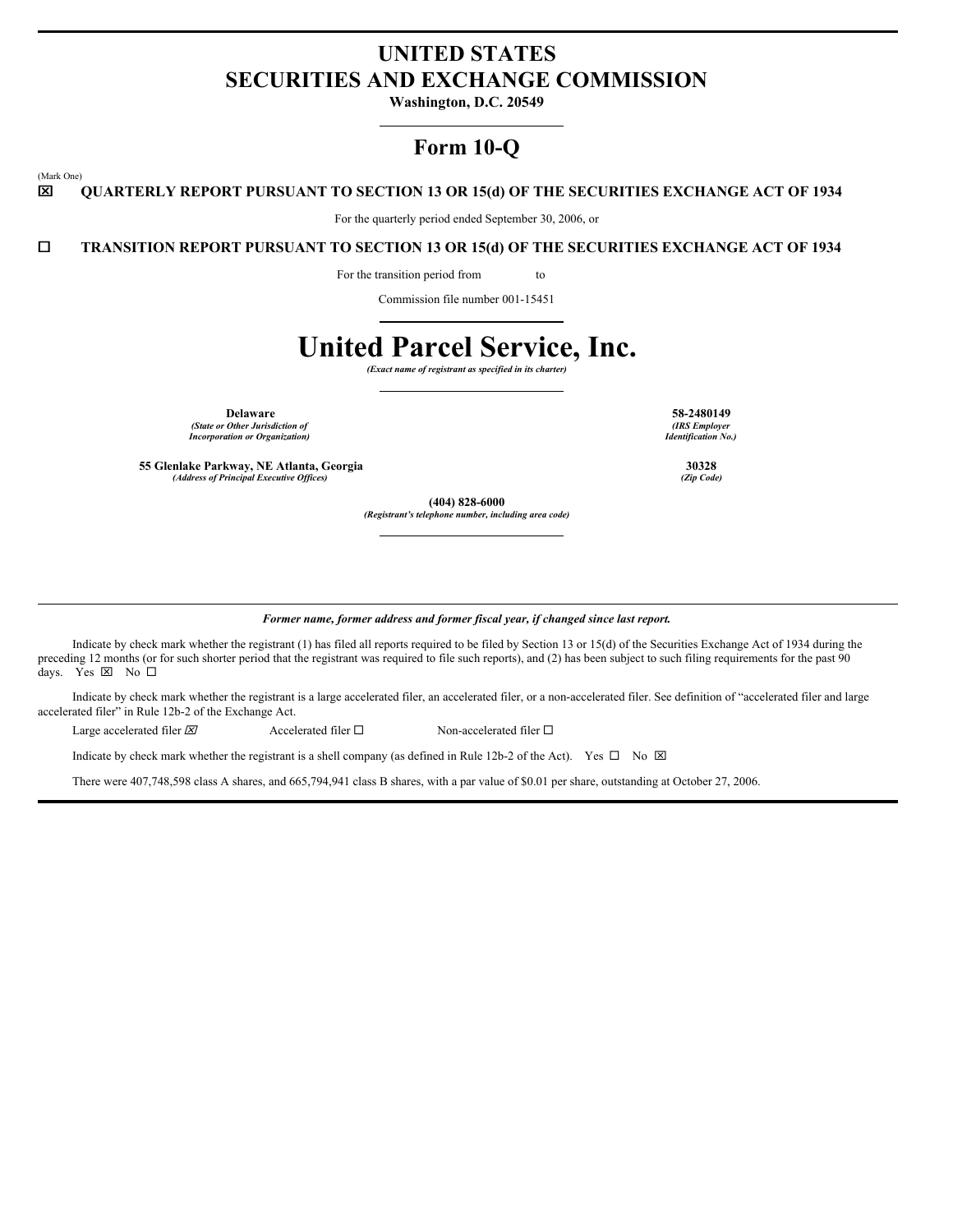### **PART I. FINANCIAL INFORMATION**

**Item 1.** *Financial Statements*

### **UNITED PARCEL SERVICE, INC. AND SUBSIDIARIES**

#### **CONSOLIDATED BALANCE SHEETS September 30, 2006 (unaudited) and December 31, 2005 (In millions, except per share amounts)**

|                                                                                                               | September 30,<br>2006   | December 31,<br>2005   |
|---------------------------------------------------------------------------------------------------------------|-------------------------|------------------------|
| <b>ASSETS</b>                                                                                                 |                         |                        |
| <b>Current Assets:</b>                                                                                        |                         |                        |
| Cash and cash equivalents                                                                                     | $\mathcal{S}$<br>1,139  | $\mathbf{s}$<br>1,369  |
| Marketable securities & short-term investments                                                                | 1,102                   | 1,672                  |
| Accounts receivable, net                                                                                      | 5,892                   | 5,950                  |
| Finance receivables, net                                                                                      | 468                     | 411                    |
| Deferred income taxes                                                                                         | 635                     | 475                    |
| Other current assets                                                                                          | 905                     | 1,126                  |
| <b>Total Current Assets</b>                                                                                   | 10,141                  | 11,003                 |
| Property, Plant & Equipment, Net                                                                              | 16,353                  | 15,289                 |
| <b>Prepaid Pension Costs</b>                                                                                  | 4,721                   | 3,932                  |
| Goodwill                                                                                                      | 2,484                   | 2,549                  |
| Intangible Assets, Net                                                                                        | 712                     | 684                    |
| Other Assets                                                                                                  | 1,761                   | 1,765                  |
|                                                                                                               | 36,172<br><sup>\$</sup> | 35,222<br>$\mathbf{s}$ |
| <b>LIABILITIES AND SHAREOWNERS' EQUITY</b>                                                                    |                         |                        |
| <b>Current Liabilities:</b>                                                                                   |                         |                        |
| Current maturities of long-term debt and commercial paper                                                     | <sup>\$</sup><br>1,650  | S.<br>821              |
| Accounts payable                                                                                              | 2,371                   | 2,352                  |
| Accrued wages & withholdings                                                                                  | 1,650                   | 1,324                  |
| Dividends payable                                                                                             |                         | 364                    |
| Other current liabilities                                                                                     | 2,148                   | 1,932                  |
| <b>Total Current Liabilities</b>                                                                              | 7,819                   | 6,793                  |
| Long-Term Debt                                                                                                | 3,113                   | 3,159                  |
| Accumulated Postretirement Benefit Obligation, Net                                                            | 1,751                   | 1,704                  |
| Deferred Taxes, Credits & Other Liabilities                                                                   | 6,312                   | 6,682                  |
| Shareowners' Equity:                                                                                          |                         |                        |
| Preferred stock, no par value, authorized 200 shares, none issued                                             |                         |                        |
| Class A common stock, par value \$.01 per share, authorized 4,600 shares, issued 416 and 454 in 2006 and 2005 | $\overline{4}$          | 5                      |
| Class B common stock, par value \$.01 per share, authorized 5,600 shares, issued 661 and 646 in 2006 and 2005 | $\overline{7}$          | 6                      |
| Additional paid-in capital                                                                                    |                         |                        |
| Retained earnings                                                                                             | 17,278                  | 17,037                 |
| Accumulated other comprehensive loss                                                                          | (112)                   | (164)                  |
| Deferred compensation obligations                                                                             | 147                     | 161                    |
|                                                                                                               | 17,324                  | 17,045                 |
| Less: Treasury stock (3 shares in 2006 and 2005)                                                              | (147)                   | (161)                  |
|                                                                                                               | 17,177                  | 16,884                 |
|                                                                                                               | \$<br>36,172            | 35,222                 |
|                                                                                                               |                         |                        |

See notes to unaudited consolidated financial statements.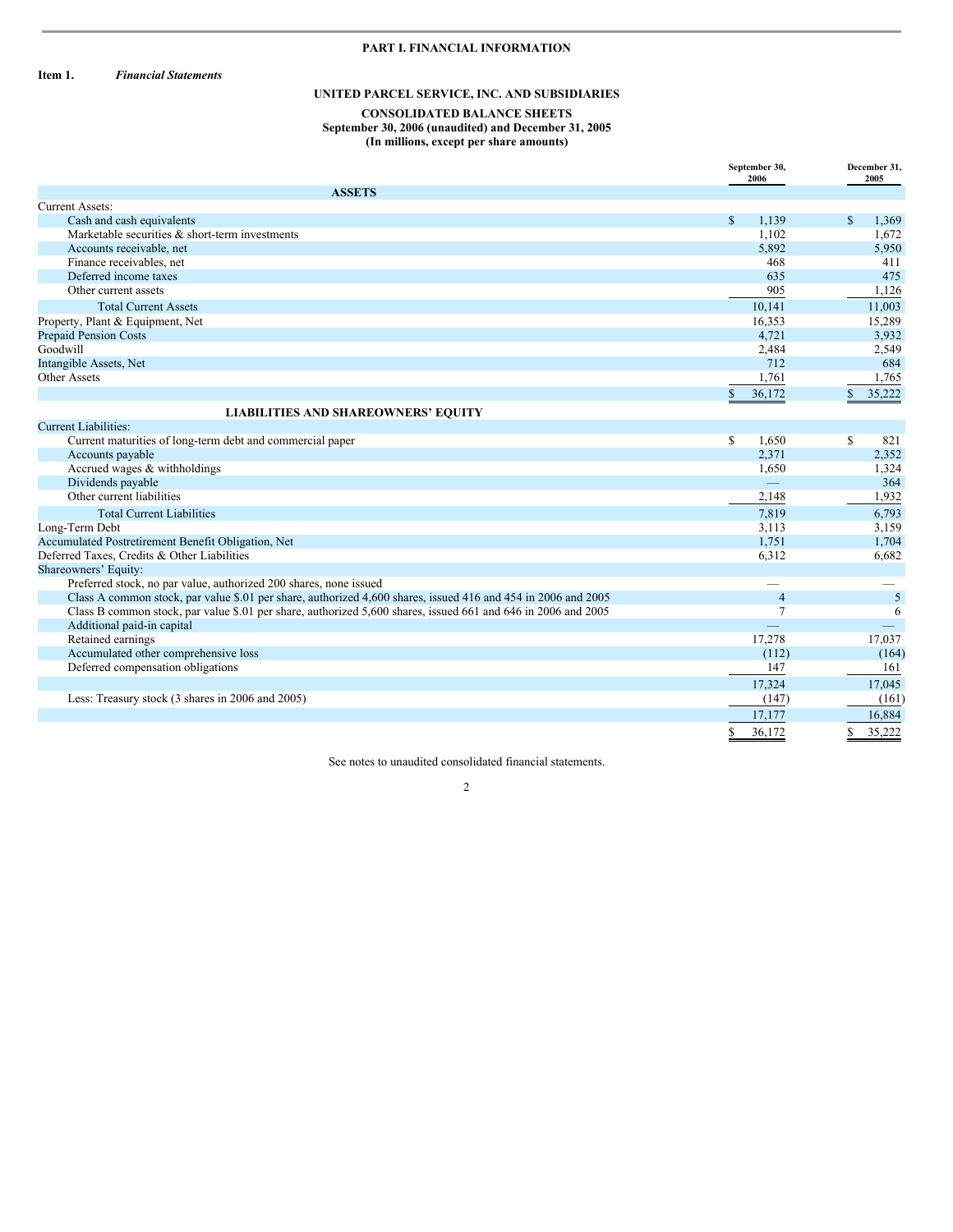### **UNITED PARCEL SERVICE, INC. AND SUBSIDIARIES**

#### **STATEMENTS OF CONSOLIDATED INCOME Three and Nine Months Ended September 30, 2006 and 2005 (In millions, except per share amounts) (unaudited)**

|                                   |          | <b>Three Months Ended</b><br>September 30, |          | <b>Nine Months Ended</b><br>September 30, |
|-----------------------------------|----------|--------------------------------------------|----------|-------------------------------------------|
|                                   | 2006     | 2005                                       | 2006     | 2005                                      |
| Revenue                           | \$11,662 | \$10,550                                   | \$34,919 | \$30,627                                  |
| Operating Expenses:               |          |                                            |          |                                           |
| Compensation and benefits         | 5,908    | 5,603                                      | 17,917   | 16,389                                    |
| Other                             | 4,178    | 3,449                                      | 12,176   | 9,806                                     |
|                                   | 10,086   | 9,052                                      | 30,093   | 26,195                                    |
| <b>Operating Profit</b>           | 1,576    | 1,498                                      | 4,826    | 4,432                                     |
| Other Income and (Expense):       |          |                                            |          |                                           |
| Investment income                 | 25       | 28                                         | 71       | 96                                        |
| Interest expense                  | (54)     | (37)                                       | (156)    | (120)                                     |
|                                   | (29)     | (9)                                        | (85)     | (24)                                      |
| Income Before Income Taxes        | 1,547    | 1,489                                      | 4,741    | 4,408                                     |
| Income Taxes                      | 509      | 536                                        | 1,667    | 1,587                                     |
| Net Income                        | \$1,038  | 953<br>\$                                  | \$3,074  | \$2,821                                   |
| Basic Earnings Per Share          | 0.96     | 0.86                                       | 2.83     | 2.53                                      |
| <b>Diluted Earnings Per Share</b> | 0.96     | 0.86<br>S.                                 | 2.82     | 2.52                                      |

See notes to unaudited consolidated financial statements.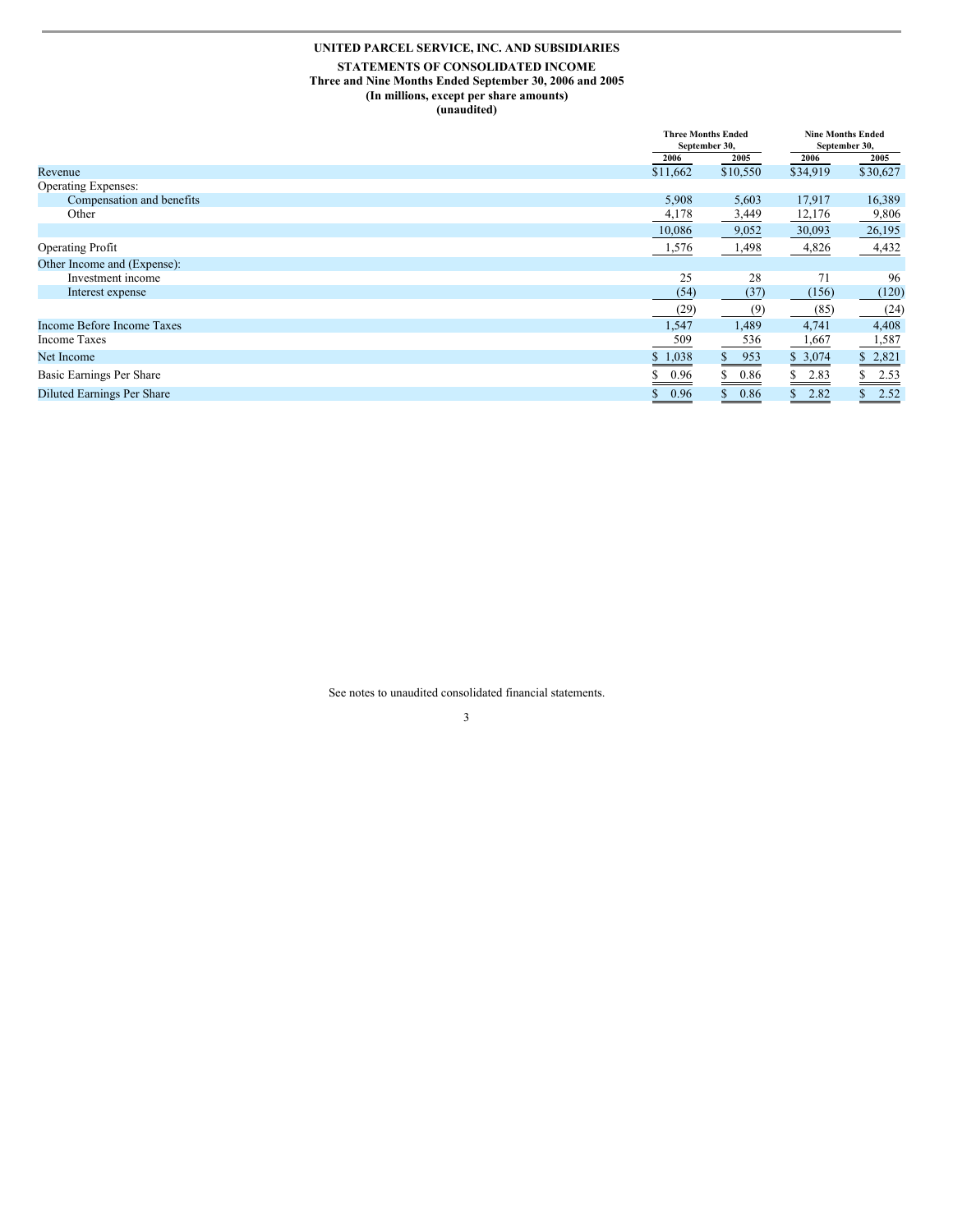### **UNITED PARCEL SERVICE, INC. AND SUBSIDIARIES**

#### **CONSOLIDATED STATEMENTS OF SHAREOWNERS' EQUITY Nine Months Ended September 30, 2006 and 2005**

**(In millions, except per share amounts)**

**(unaudited)**

|                                                                                                                                                        |                | 2006            |                | 2005                           |
|--------------------------------------------------------------------------------------------------------------------------------------------------------|----------------|-----------------|----------------|--------------------------------|
|                                                                                                                                                        | <b>Shares</b>  | <b>Dollars</b>  | <b>Shares</b>  | <b>Dollars</b>                 |
| <b>Class A Common Stock</b>                                                                                                                            |                |                 |                |                                |
| Balance at beginning of period                                                                                                                         | 454            | S<br>5          | 515            | S<br>5                         |
| Common stock purchases                                                                                                                                 | (13)           |                 | (12)           |                                |
| Stock award plans                                                                                                                                      | 2              |                 | -1             |                                |
| Common stock issuances                                                                                                                                 | $\overline{c}$ |                 | $\overline{2}$ |                                |
| Conversions of class A to class B common stock                                                                                                         | (29)           | (1)             | (34)           |                                |
| Balance at end of period                                                                                                                               | 416            | $\overline{4}$  | 472            | 5                              |
| <b>Class B Common Stock</b>                                                                                                                            |                |                 |                |                                |
| Balance at beginning of period                                                                                                                         | 646            | 6               | 614            | 6                              |
| Common stock purchases                                                                                                                                 | (14)           |                 | (15)           |                                |
| Conversions of class A to class B common stock                                                                                                         | 29             | $\mathbf{1}$    | 34             | $\equiv$                       |
| Balance at end of period                                                                                                                               | 661            | $7\phantom{.0}$ | 633            | 6                              |
| <b>Additional Paid-In Capital</b>                                                                                                                      |                |                 |                |                                |
| Balance at beginning of period                                                                                                                         |                |                 |                | 417                            |
| Stock award plans                                                                                                                                      |                | 264             |                | 228                            |
| Common stock purchases                                                                                                                                 |                | (399)           |                | (780)                          |
| Common stock issuances                                                                                                                                 |                | 135             |                | 135                            |
| Balance at end of period                                                                                                                               |                |                 |                |                                |
| <b>Retained Earnings</b>                                                                                                                               |                |                 |                |                                |
| Balance at beginning of period                                                                                                                         |                | 17,037          |                | 16,192                         |
| Net income                                                                                                                                             |                | 3,074           |                | 2,821                          |
| Dividends (\$1.14 and \$0.99 per share)                                                                                                                |                | (1,239)         |                | (1,105)                        |
| Common stock purchases                                                                                                                                 |                | (1, 594)        |                | (1,174)                        |
| Balance at end of period                                                                                                                               |                | 17,278          |                | 16,734                         |
| <b>Accumulated Other Comprehensive Income (Loss)</b>                                                                                                   |                |                 |                |                                |
| Foreign currency translation adjustment:                                                                                                               |                |                 |                |                                |
| Balance at beginning of period                                                                                                                         |                | (163)           |                | (127)                          |
| Aggregate adjustment for the period                                                                                                                    |                | 66              |                | (19)                           |
| Balance at end of period                                                                                                                               |                | (97)            |                | (146)                          |
| Unrealized gain (loss) on marketable securities, net of tax:                                                                                           |                |                 |                |                                |
| Balance at beginning of period                                                                                                                         |                | 11              |                | (5)                            |
| Current period changes in fair value (net of tax effect of $$(4)$ and $$(3))$ )<br>Reclassification to earnings (net of tax effect of \$3 and \$2)     |                | (7)<br>6        |                | (6)<br>$\overline{\mathbf{3}}$ |
|                                                                                                                                                        |                |                 |                |                                |
| Balance at end of period                                                                                                                               |                | 10              |                | (8)                            |
| Unrealized gain (loss) on cash flow hedges, net of tax:                                                                                                |                |                 |                |                                |
| Balance at beginning of period                                                                                                                         |                | 83<br>32        |                | (29)<br>141                    |
| Current period changes in fair value (net of tax effect of \$19 and \$79)<br>Reclassification to earnings (net of tax effect of $\S(26)$ and $\S(6)$ ) |                | (43)            |                | (11)                           |
|                                                                                                                                                        |                | 72              |                | 101                            |
| Balance at end of period                                                                                                                               |                |                 |                |                                |
| Additional minimum pension liability, net of tax:                                                                                                      |                |                 |                |                                |
| Balance at beginning of period<br>Minimum pension liability adjustment (net of tax effect of \$2 and \$0)                                              |                | (95)            |                | (81)                           |
|                                                                                                                                                        |                | (2)             |                |                                |
| Balance at end of period                                                                                                                               |                | (97)            |                | (81)                           |
| Accumulated other comprehensive loss at end of period                                                                                                  |                | (112)           |                | (134)                          |
| <b>Deferred Compensation Obligations</b>                                                                                                               |                |                 |                |                                |
| Balance at beginning of period                                                                                                                         |                | 161             |                | 169                            |
| Common stock held for deferred compensation obligations                                                                                                |                | (14)            |                | (8)                            |
| Balance at end of period                                                                                                                               |                | 147             |                | 161                            |
| <b>Treasury Stock</b>                                                                                                                                  |                |                 |                |                                |
| Balance at beginning of period                                                                                                                         | (3)            | (161)           | (3)            | (169)                          |
| Common stock held for deferred compensation obligations                                                                                                |                | 14              |                | $\boldsymbol{8}$               |
| Balance at end of period                                                                                                                               | (3)            | (147)           | (3)            | (161)                          |
| <b>Total Shareowners' Equity at End of Period</b>                                                                                                      |                | \$17,177        |                | \$16,611                       |
|                                                                                                                                                        |                |                 |                | \$2,929                        |
| <b>Comprehensive Income</b>                                                                                                                            |                | \$3,126         |                |                                |

See notes to unaudited consolidated financial statements.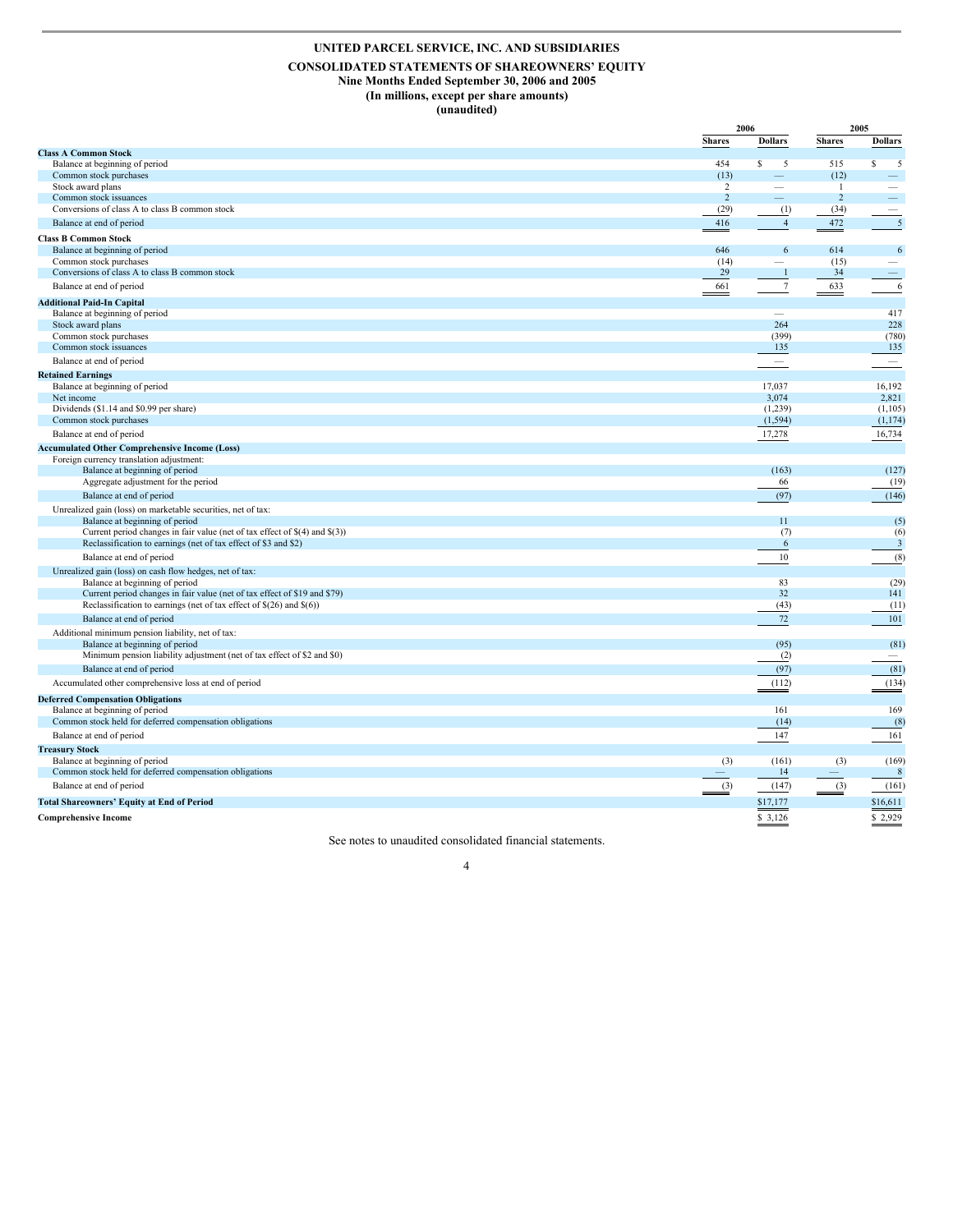### **UNITED PARCEL SERVICE, INC. AND SUBSIDIARIES CONSOLIDATED STATEMENTS OF CASH FLOWS Nine Months Ended September 30, 2006 and 2005 (In millions) (unaudited)**

| <b>Cash Flows From Operating Activities:</b><br>\$2,821<br>Net income<br>\$ 3,074<br>Adjustments to reconcile net income to net cash from operating activities:<br>Depreciation and amortization<br>1.316<br>1,213<br>Pension and postretirement benefit expense<br>426<br>299<br>Pension and postretirement contributions<br>(1,573)<br>(962)<br>Deferred taxes, credits, and other liabilities<br>(73)<br>(33) |
|------------------------------------------------------------------------------------------------------------------------------------------------------------------------------------------------------------------------------------------------------------------------------------------------------------------------------------------------------------------------------------------------------------------|
|                                                                                                                                                                                                                                                                                                                                                                                                                  |
|                                                                                                                                                                                                                                                                                                                                                                                                                  |
|                                                                                                                                                                                                                                                                                                                                                                                                                  |
|                                                                                                                                                                                                                                                                                                                                                                                                                  |
|                                                                                                                                                                                                                                                                                                                                                                                                                  |
|                                                                                                                                                                                                                                                                                                                                                                                                                  |
|                                                                                                                                                                                                                                                                                                                                                                                                                  |
| Stock compensation expense<br>129<br>235                                                                                                                                                                                                                                                                                                                                                                         |
| Other losses<br>74<br>110                                                                                                                                                                                                                                                                                                                                                                                        |
| Changes in assets and liabilities, net of effect of acquisitions:                                                                                                                                                                                                                                                                                                                                                |
| Accounts receivable<br>36<br>(210)                                                                                                                                                                                                                                                                                                                                                                               |
| Other current assets<br>46<br>372                                                                                                                                                                                                                                                                                                                                                                                |
| 88<br>61<br>Accounts payable                                                                                                                                                                                                                                                                                                                                                                                     |
| Accrued wages & withholdings<br>319<br>450                                                                                                                                                                                                                                                                                                                                                                       |
| Income taxes payable<br>33<br>(38)                                                                                                                                                                                                                                                                                                                                                                               |
| Other current liabilities<br>281<br>133                                                                                                                                                                                                                                                                                                                                                                          |
| Net cash from operating activities<br>4,076<br>4,551                                                                                                                                                                                                                                                                                                                                                             |
| <b>Cash Flows From Investing Activities:</b>                                                                                                                                                                                                                                                                                                                                                                     |
| Capital expenditures<br>(2,297)<br>(1,610)                                                                                                                                                                                                                                                                                                                                                                       |
| Proceeds from disposals of property, plant and equipment<br>45<br>18                                                                                                                                                                                                                                                                                                                                             |
| Purchases of marketable securities and short-term investments<br>(6, 568)<br>(5,645)                                                                                                                                                                                                                                                                                                                             |
| Sales and maturities of marketable securities and short-term investments<br>7,131<br>7,866                                                                                                                                                                                                                                                                                                                       |
| 13<br>77<br>Net decrease in finance receivables                                                                                                                                                                                                                                                                                                                                                                  |
| Cash paid for business acquisitions<br>(1)<br>(1, 463)                                                                                                                                                                                                                                                                                                                                                           |
| Other investing activities<br>131<br>(141)                                                                                                                                                                                                                                                                                                                                                                       |
| Net cash (used in) investing activities<br>(898)<br>(1, 546)                                                                                                                                                                                                                                                                                                                                                     |
| <b>Cash Flows From Financing Activities:</b>                                                                                                                                                                                                                                                                                                                                                                     |
| Net change in short-term debt<br>721<br>277                                                                                                                                                                                                                                                                                                                                                                      |
| Proceeds from long-term borrowings<br>489<br>94                                                                                                                                                                                                                                                                                                                                                                  |
| Repayments of long-term borrowings<br>(63)<br>(263)                                                                                                                                                                                                                                                                                                                                                              |
| Purchases of common stock<br>(2,041)<br>(1,954)                                                                                                                                                                                                                                                                                                                                                                  |
| Issuances of common stock<br>127<br>125                                                                                                                                                                                                                                                                                                                                                                          |
| <b>Dividends</b><br>(1, 569)<br>(1, 392)                                                                                                                                                                                                                                                                                                                                                                         |
| Other financing activities<br>(2)<br>3                                                                                                                                                                                                                                                                                                                                                                           |
| (2,777)<br>(2,671)<br>Net cash (used in) financing activities                                                                                                                                                                                                                                                                                                                                                    |
| <b>Effect Of Exchange Rate Changes On Cash and Cash Equivalents</b><br>17<br>(13)                                                                                                                                                                                                                                                                                                                                |
| <b>Net Increase (Decrease) In Cash And Cash Equivalents</b><br>969<br>(230)                                                                                                                                                                                                                                                                                                                                      |
| <b>Cash And Cash Equivalents:</b>                                                                                                                                                                                                                                                                                                                                                                                |
| Beginning of period<br>1,369<br>739                                                                                                                                                                                                                                                                                                                                                                              |
| End of period<br>\$1,139<br>\$1,708                                                                                                                                                                                                                                                                                                                                                                              |

See notes to unaudited consolidated financial statements.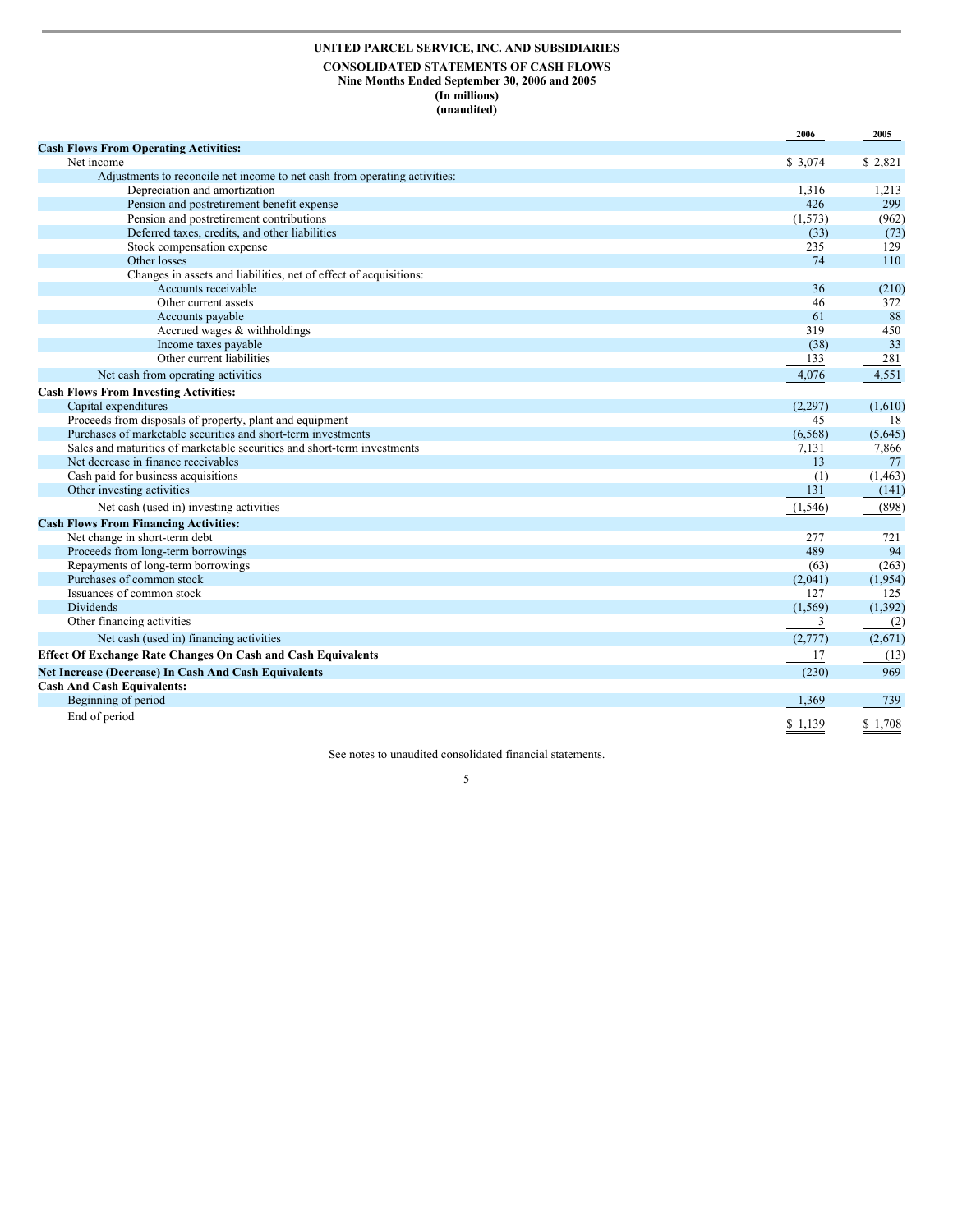#### **Note 1. Basis of Presentation**

In our opinion, the accompanying interim, unaudited, consolidated financial statements contain all adjustments (consisting of normal recurring accruals) necessary to present fairly our financial position as of September 30, 2006, our results of operations for the three and nine months ended September 30, 2006 and 2005, and cash flows for the nine months ended September 30, 2006 and 2005. The results reported in these consolidated financial statements should not be regarded as necessarily indicative of results that may be expected for the entire year. The interim consolidated financial statements should be read in conjunction with the audited consolidated financial statements and notes thereto included in our Annual Report on Form 10-K for the year ended December 31, 2005.

For interim consolidated financial statement purposes, we compute our tax provision on the basis of our estimated annual effective income tax rate, and provide for accruals under our various employee benefit plans for each three month period based on one quarter of the estimated annual expense.

Certain prior period amounts have been reclassified to conform to the current period presentation.

#### **Note 2. Stock-Based Compensation**

In December 2004, the Financial Accounting Standards Board ("FASB") issued Statement No. 123 (revised 2004), "Share-Based Payment" ("FAS 123(R)"), which replaces FAS 123 and supercedes APB 25. FAS 123(R) requires all share-based awards to employees, including grants of employee stock options, to be measured based on their fair values and expensed over the period during which an employee is required to provide service in exchange for the award (the vesting period). We had previously adopted the fair value recognition provisions of the original FAS 123, prospectively for all new stock compensation awards granted to employees subsequent to January 1, 2003. FAS 123(R) was effective beginning with the first interim or annual period after September 15, 2005; the Securities and Exchange Commission ("SEC") deferred the effective date, and as a result, we adopted FAS 123(R) on January 1, 2006 using the modified prospective method. On that date, there were no unvested stock options or other forms of employee stock compensation issued prior to January 1, 2003, and thus all unvested stock-based awards were being expensed. A comparison of reported net income and proforma net income (assuming all stock-based compensation was expensed) for the three and nine months ended September 30, 2006 and 2005 is as follows (in millions, except per share amounts):

|                                                                                           |         | For the three<br>months ended<br>September 30, |         | For the nine<br>months ended<br>September 30, |  |
|-------------------------------------------------------------------------------------------|---------|------------------------------------------------|---------|-----------------------------------------------|--|
|                                                                                           | 2006    | 2005                                           | 2006    | 2005                                          |  |
| Net income                                                                                | \$1,038 | \$953                                          | \$3,074 | \$2,821                                       |  |
| Add: Stock-based employee compensation expense included in net income, net of tax effects | 52      | 31                                             | 153     | 86                                            |  |
| Less: Total pro forma stock-based employee compensation expense, net of tax effects       | (52)    | (31)                                           | (153)   | (94)                                          |  |
| Pro forma net income                                                                      | \$1,038 | \$953                                          | \$3,074 | \$2,813                                       |  |
| Basic earnings per share                                                                  |         |                                                |         |                                               |  |
| As reported                                                                               | \$0.96  | \$0.86                                         | \$2.83  | \$2.53                                        |  |
| Pro forma                                                                                 | \$0.96  | \$0.86                                         | \$2.83  | \$2.52                                        |  |
| Diluted earnings per share                                                                |         |                                                |         |                                               |  |
| As reported                                                                               | \$0.96  | \$0.86                                         | \$2.82  | \$2.52                                        |  |
| Pro forma                                                                                 | \$0.96  | \$0.86                                         | \$2.82  | \$ 2.51                                       |  |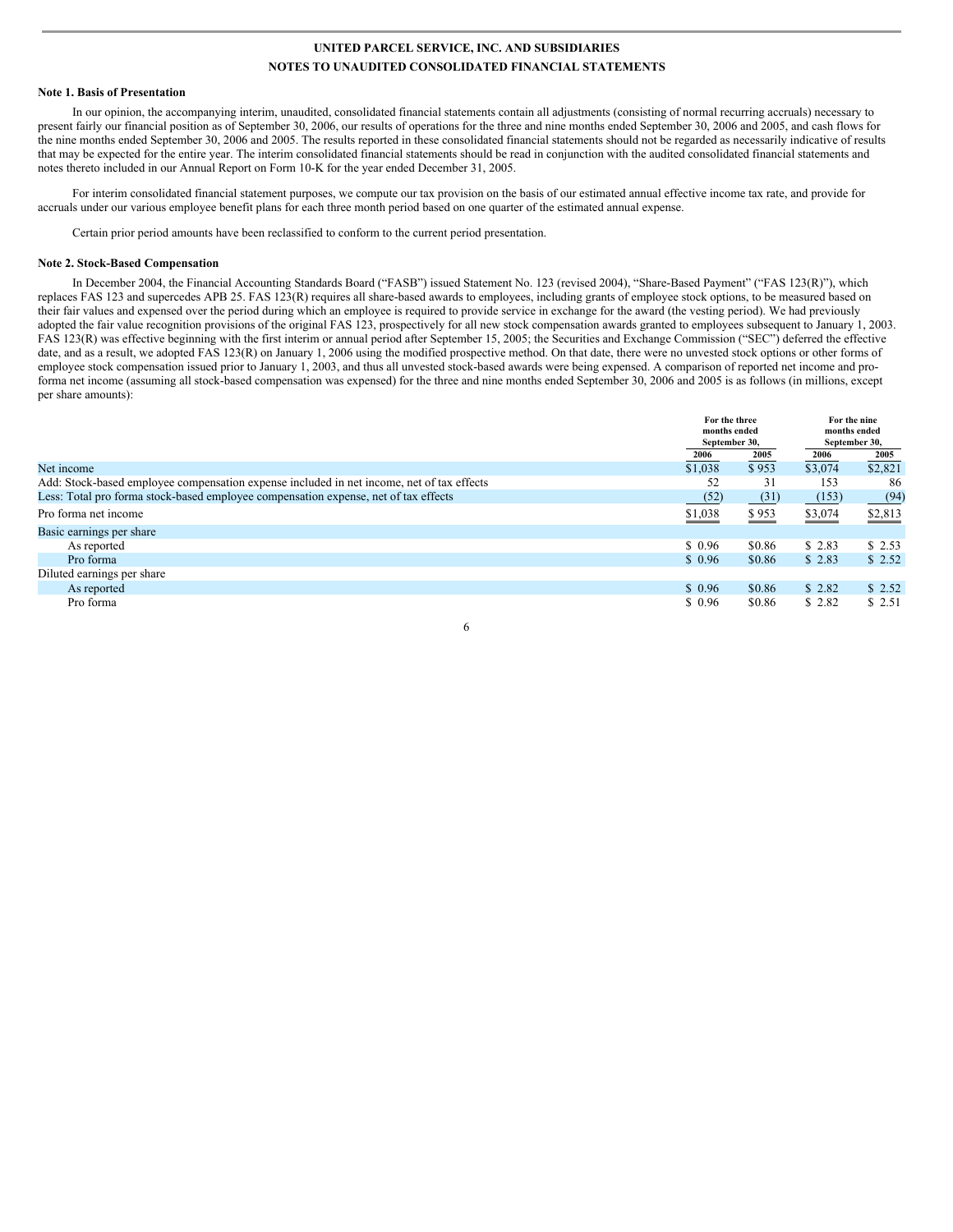We issue employee share-based awards under the UPS Incentive Compensation Plan (the "Plan") that are subject to specific vesting conditions; generally, the awards cliff vest or vest ratably over a five year period, "the nominal vesting period," or at the date the employee retires (as defined by the plan), if earlier. For awards that specify an employee vests in the award upon retirement, we account for the awards using the nominal vesting period approach. Under this approach, we record compensation expense over the nominal vesting period. If the employee retires before the end of the nominal vesting period, any remaining unrecognized compensation expense is recorded at the date of retirement.

Upon our adoption of FAS 123(R), we revised our approach to apply the non-substantive vesting period approach to all new share-based compensation awards. Under this approach, compensation cost is recognized immediately for awards granted to retirement-eligible employees, or over the period from the grant date to the date retirement eligibility is achieved, if that is expected to occur during the nominal vesting period. We continue to apply the nominal vesting period approach for any awards granted prior to January 1, 2006, and for the remaining portion of the then unvested outstanding awards.

If we had accounted for all share-based compensation awards granted prior to January 1, 2006 under the non-substantive vesting period approach, the impact to our net income and earnings per share would have been immaterial for all prior periods. The adoption of the non-substantive vesting period approach is expected to reduce 2006 net income by an estimated \$23 million, or \$0.02 per diluted share, based on share-based awards that we anticipate granting in 2006.

#### *Incentive Compensation Plan*

The Plan permits the grant of nonqualified stock options, incentive stock options, stock appreciation rights, restricted stock, performance shares, performance units, and management incentive awards to eligible employees. The number of shares reserved for issuance under the Plan is 112 million, with the number of shares reserved for issuance as restricted stock limited to 34 million. As of September 30, 2006, management incentive awards, stock options, restricted performance units, and restricted stock units had been granted under the Incentive Compensation Plan.

#### *Management Incentive Awards and Restricted Stock Units*

Persons earning the right to receive management incentive awards are determined annually by the Compensation Committee of the UPS Board of Directors. Our management incentive awards program provides that half of the annual management incentive award, with certain exceptions, be made in restricted stock units ("RSUs"), which generally vest over a five-year period. The other half of the award is in the form of cash or unrestricted shares of class A common stock and is fully vested at the time of grant. These management incentive awards are generally granted in the fourth quarter of each year.

Upon vesting, RSUs result in the issuance of the equivalent number of UPS class A common shares after required tax withholdings. Except in the case of death, disability, or retirement, RSUs granted for our management incentive awards generally vest over a five year period with approximately 20% of the award vesting at each anniversary date of the grant. The entire grant is expensed on a straight-line basis over the requisite service period. All RSUs granted are subject to earlier cancellation or vesting under certain conditions. Dividends earned on management incentive award RSUs are reinvested in additional RSUs at each dividend payable date.

We also award RSUs in conjunction with our long-term incentive performance awards program to certain eligible employees. The RSUs ultimately granted under the long-term incentive performance award will be based upon the achievement of certain performance measures, including growth in consolidated revenue, operating return on invested capital, and consolidated earnings, each year during the three year performance award cycle.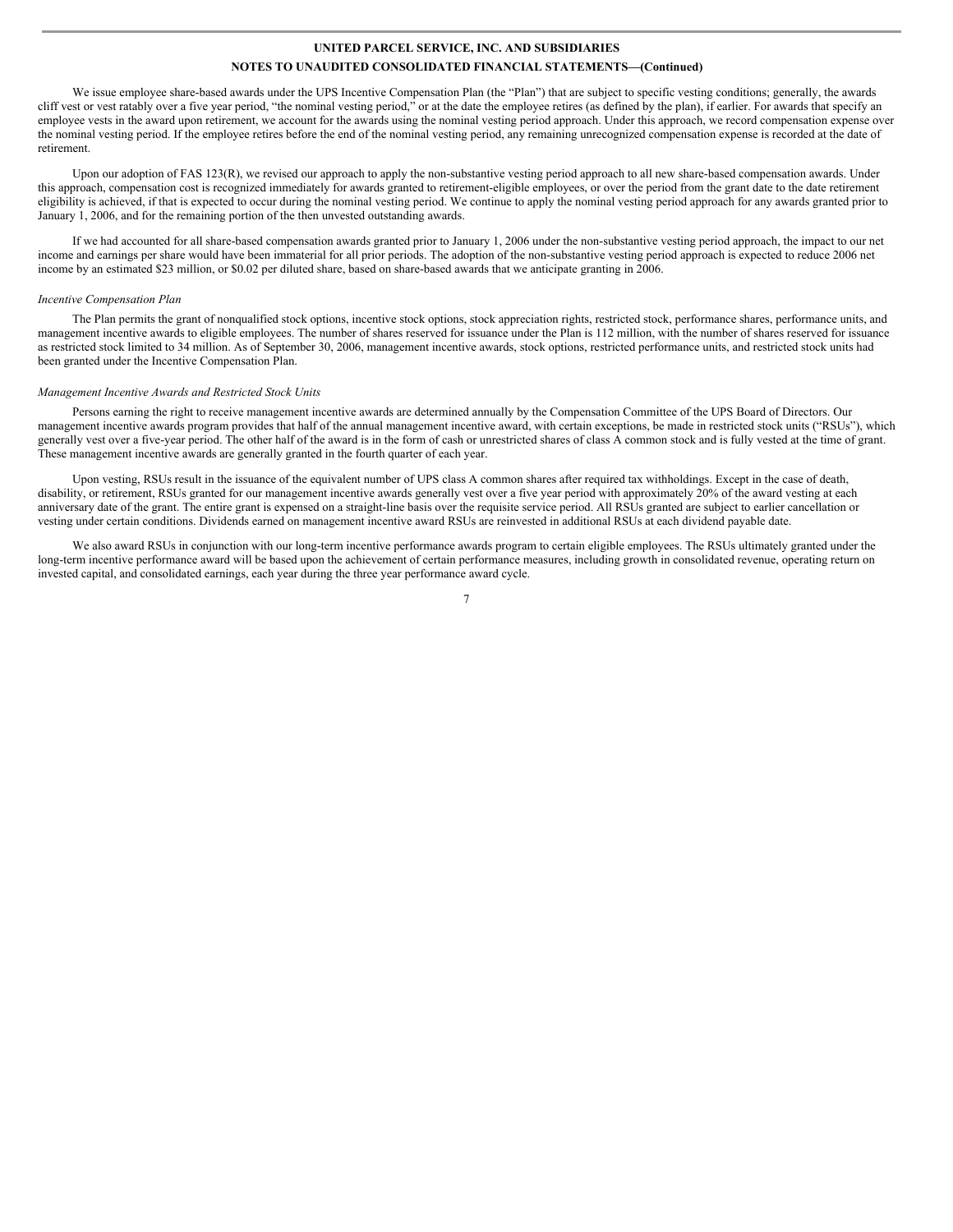As of September 30, 2006, we had the following RSUs outstanding, including reinvested dividends:

| <b>Shares</b><br>(in thousands) | Weighted<br>Average<br>Remaining<br>Contractual<br>Term<br>(in years) | Aggregate<br>Intrinsic<br>Value (in<br>millions) |
|---------------------------------|-----------------------------------------------------------------------|--------------------------------------------------|
| 5,108                           |                                                                       |                                                  |
| (3)                             |                                                                       |                                                  |
|                                 |                                                                       |                                                  |
| 76                              |                                                                       |                                                  |
| (224)                           |                                                                       |                                                  |
| 4,957                           | 2.08                                                                  | 357                                              |
| 4,921                           | 2.05                                                                  | 354                                              |
|                                 |                                                                       |                                                  |

No RSUs were granted during the first nine months of 2006 or 2005. As of September 30, 2006, there was \$289 million of total unrecognized compensation cost related to nonvested RSUs. That cost is expected to be recognized over a weighted average period of 4 years and 1 month.

#### *Nonqualified Stock Options*

We maintain fixed stock option plans, under which options are granted to purchase shares of UPS class A common stock. Stock options granted in connection with the Plan must have an exercise price at least equal to the New York Stock Exchange ("NYSE") closing price of UPS class B common stock on the date the option is granted.

Persons earning the right to receive stock options are determined each year by the Compensation Committee. Except in the case of death, disability, or retirement, options granted under the Plan are generally exercisable three to five years from the date of grant and before the expiration of the option 10 years after the date of grant. All options granted are subject to earlier cancellation or exercise under certain conditions. Option holders may exercise their options via the tender of cash or class A common stock, and new class A shares are issued upon exercise. Options granted to eligible employees will generally be granted annually during the second quarter of each year at the discretion of the Compensation Committee.

The following is an analysis of options to purchase shares of class A common stock issued and outstanding:

|                                   | <b>Shares</b><br>(in thousands) | Weighted<br>Average<br><b>Exercise</b><br>Price | Weighted<br>Average<br>Remaining<br>Contractual<br>Term<br>(in years) | Aggregate<br>Intrinsic<br>Value<br>(in millions) |
|-----------------------------------|---------------------------------|-------------------------------------------------|-----------------------------------------------------------------------|--------------------------------------------------|
| Outstanding at January 1, 2006    | 18.734                          | \$61.84                                         |                                                                       |                                                  |
| Exercised                         | (1,650)                         | 56.63                                           |                                                                       |                                                  |
| Granted                           | 2,433                           | 80.88                                           |                                                                       |                                                  |
| Forfeited / Expired               | (179)                           | 67.85                                           |                                                                       |                                                  |
| Outstanding at September 30, 2006 | 19,338                          | \$64.62                                         | 6.45                                                                  | 164                                              |
| Exercisable at September 30, 2006 | 9,230                           | \$57.24                                         | 4.68                                                                  | 136                                              |
| Options Expected to Vest          | 8,567                           | \$71.64                                         | 8.12                                                                  | 23                                               |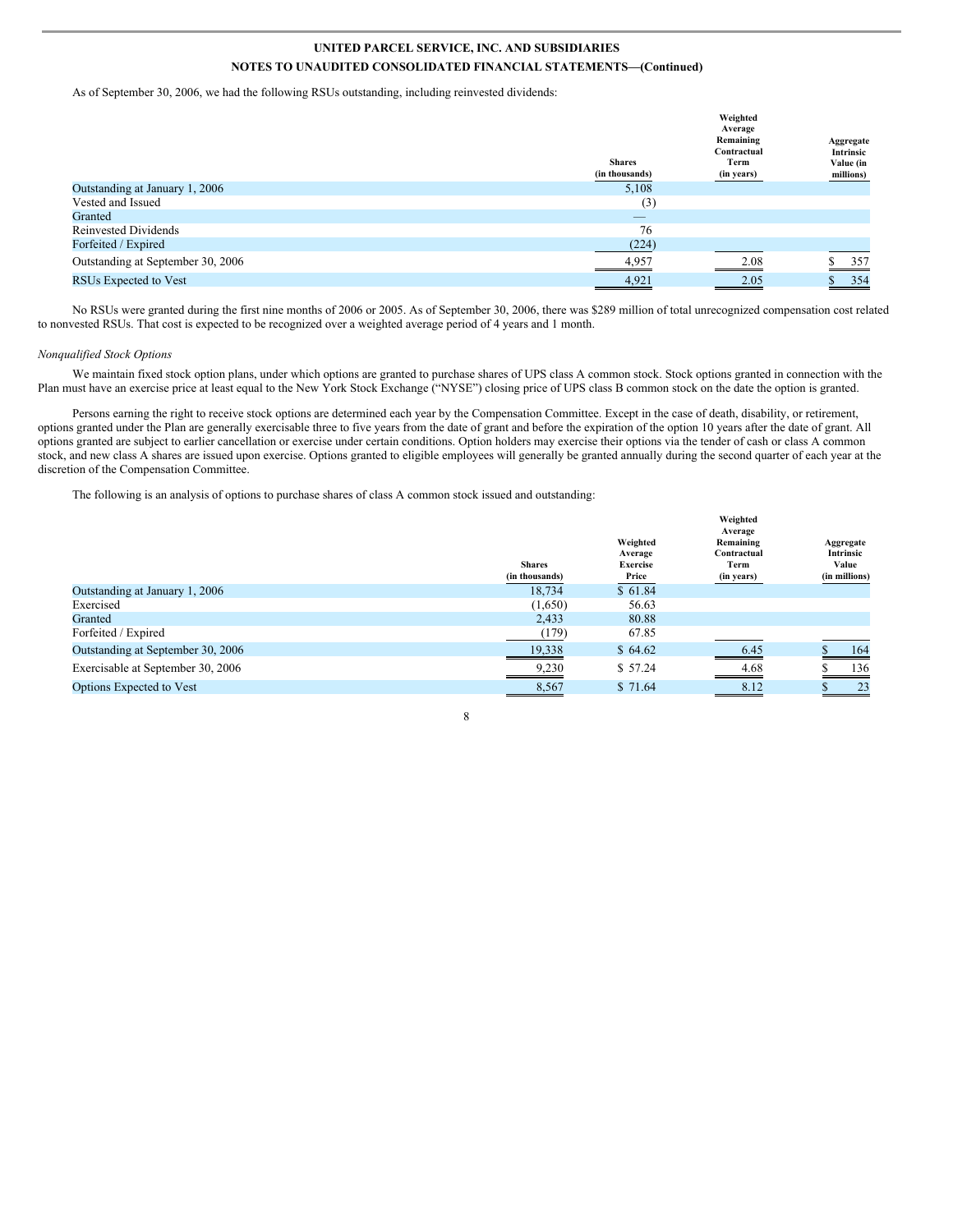The fair value of each option grant is estimated using the Black-Scholes option pricing model. The weighted average assumptions used, by year, and the calculated weighted average fair values of options are as follows:

|                               | <b>Nine Months Ended</b> |         |
|-------------------------------|--------------------------|---------|
|                               | September 30,            |         |
|                               | 2006                     | 2005    |
| Expected dividend yield       | 1.80%                    | 1.60%   |
| Risk-free interest rate       | 5.13%                    | 4.18%   |
| Expected life in years        |                          |         |
| Expected volatility           | 18.42%                   | 18.21%  |
| Fair value of options granted | \$21.05                  | \$17.33 |
|                               |                          |         |

Expected volatilities are based on the historical returns on our stock and an index of peer companies. The expected dividend yield is based on the recent historical dividend yields for our stock, taking into account changes in dividend policy. The risk-free interest rate is based on the term structure of interest rates at the time of the option grant. The expected life represents an estimate of the period of time options are expected to remain outstanding.

We received cash of \$26 and \$18 million during the nine months ended September 30, 2006 and 2005 from option holders resulting from the exercise of stock options. We received a tax benefit of \$11 and \$4 million during the nine months ended September 30, 2006 and 2005, respectively, from the exercise of stock options. The adoption of FAS 123(R) required us to change the statement of cash flow classification of these tax benefits and as a result, these tax benefits are reported as cash from financing activities rather than cash from operating activities.

The total intrinsic value of options exercised during the nine months ended September 30, 2006 and 2005 was \$38 and \$18 million, respectively. As of September 30, 2006, there was \$108 million of total unrecognized compensation cost related to nonvested options. That cost is expected to be recognized over a weighted average period of 3 years and 6 months.

#### *Restricted Performance Units*

Beginning in 2003, we issued restricted performance units ("RPUs") under the Plan. Upon vesting, RPUs result in the issuance of the equivalent number of UPS class A common shares after required tax withholdings. Persons earning the right to receive RPUs are determined each year by the Compensation Committee. Except in the case of death, disability, or retirement, RPUs vest five years after the date of grant. All RPUs granted are subject to earlier cancellation or vesting under certain conditions. Dividends earned on RPUs are reinvested in additional restricted performance units at each dividend payable date. RPUs also allow for an additional award equal to 10% of the outstanding RPUs to be issued if certain company-wide performance goals are attained in the year of vesting. RPUs granted to eligible employees will generally be granted annually during the second quarter of each year at the discretion of the Compensation Committee.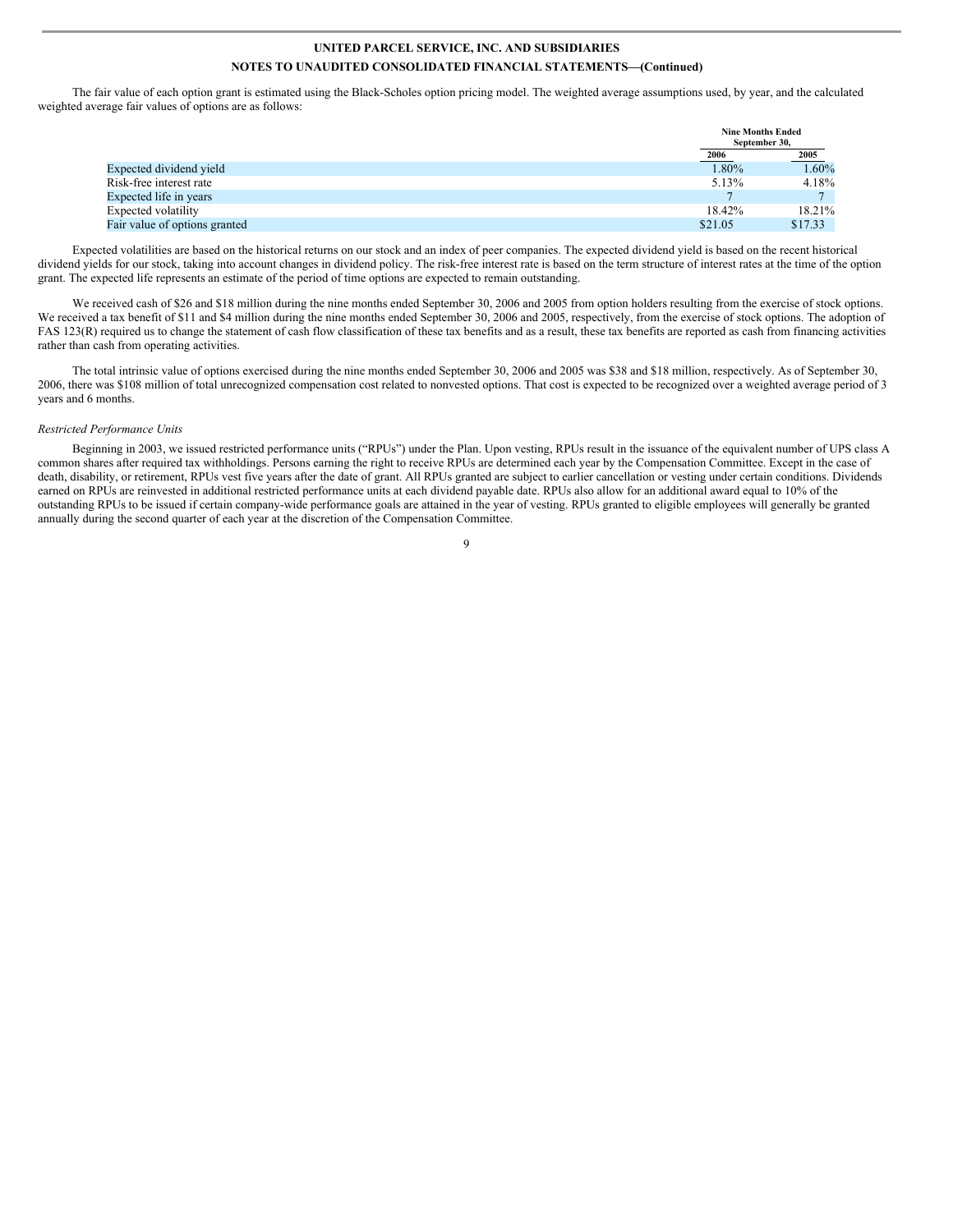As of September 30, 2006, we had the following RPUs outstanding, including reinvested dividends:

| <b>Shares</b><br>(in thousands) | Weighted<br>Average<br>Remaining<br>Contractual<br>Term<br>(in years) | Aggregate<br>Intrinsic<br>Value<br>(in millions) |
|---------------------------------|-----------------------------------------------------------------------|--------------------------------------------------|
| 3,264                           |                                                                       |                                                  |
| (5)                             |                                                                       |                                                  |
| 990                             |                                                                       |                                                  |
| 74                              |                                                                       |                                                  |
| (62)                            |                                                                       |                                                  |
| 4,261                           | 3.04                                                                  | 307                                              |
| 4,064                           | 3.01                                                                  | 292                                              |
|                                 | _____                                                                 |                                                  |

As of September 30, 2006, there was \$192 million of total unrecognized compensation cost related to nonvested RPUs. That cost is expected to be recognized over a weighted average period of 3 years and 6 months.

#### *Discounted Employee Stock Purchase Plan*

We maintain an employee stock purchase plan for all eligible employees. Under the plan, shares of UPS class A common stock may be purchased at quarterly intervals at 90% of the lower of the NYSE closing price of UPS class B common stock on the first or the last day of each quarterly period. Employees purchased 1.4 and 1.4 million shares at average prices of \$67.27 and \$65.42 per share during the nine months ended September 30, 2006 and 2005, respectively. Compensation cost is measured for the fair value of employees' purchase rights under our discounted employee stock purchase plan using the Black-Scholes option pricing model. The weighted average assumptions used and the calculated weighted average fair value of employees' purchase rights granted, are as follows:

|                                                 | <b>Nine Months</b> |        |
|-------------------------------------------------|--------------------|--------|
|                                                 | Ended              |        |
|                                                 | September 30,      |        |
|                                                 | 2006               | 2005   |
| Expected dividend yield                         | 1.73%              | 1.59%  |
| Risk-free interest rate                         | 4.53%              | 2.72%  |
| Expected life in years                          | 0.25               | 0.25   |
| Expected volatility                             | 15.76%             | 15.34% |
| Weighted average fair value of purchase rights* | \$10.48            | \$9.63 |

#### \* Includes the 10% discount from the market price.

Expected volatilities are based on the historical price volatility on our publicly-traded class B shares. The expected dividend yield is based on the recent historical dividend yields for our stock, taking into account changes in dividend policy. The risk-free interest rate is based on the term structure of interest rates on U.S. Treasury securities at the time of the option grant. The expected life represents the three month option period applicable to the purchase rights.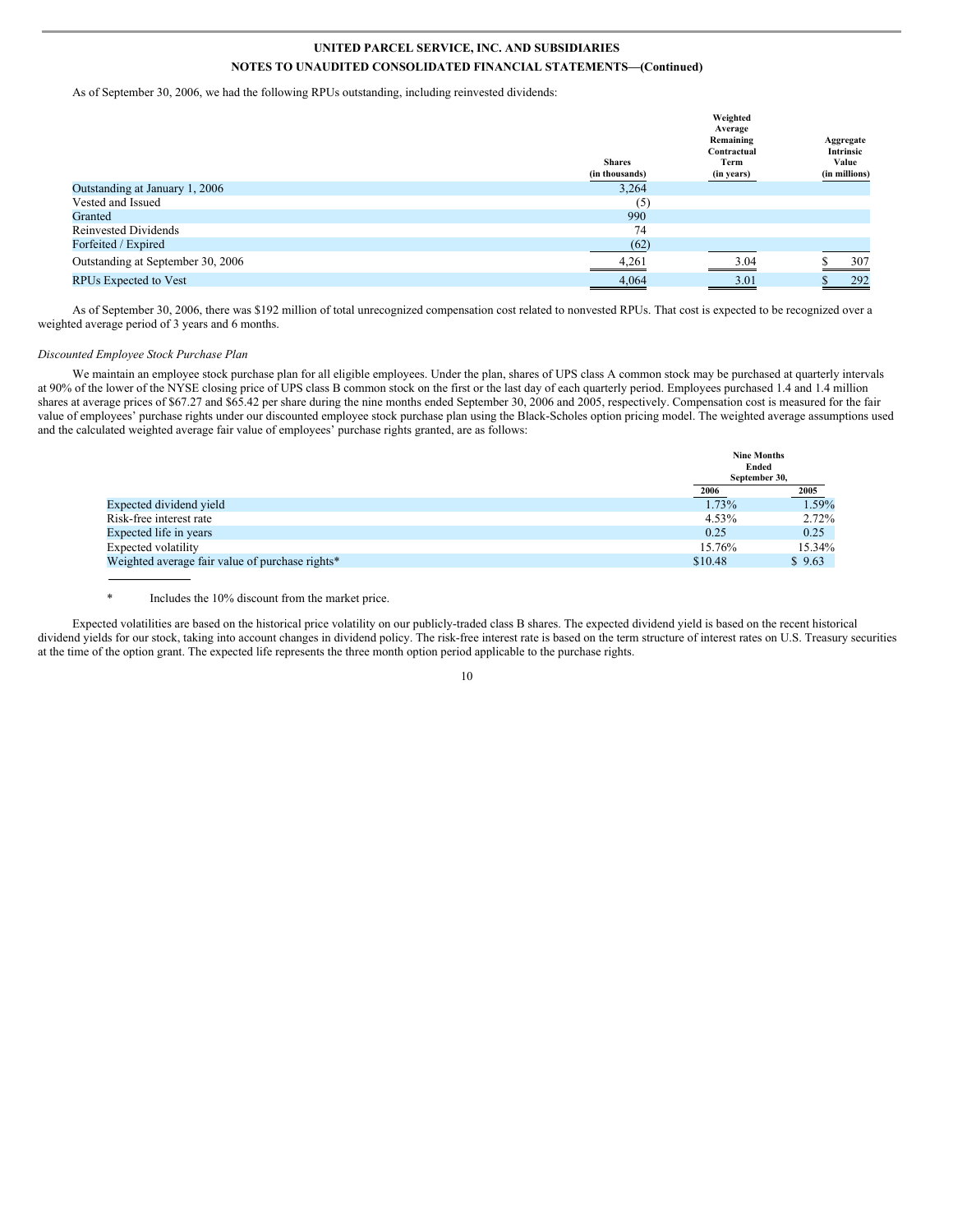#### **Note 3. New Accounting Pronouncements**

In June 2006, the FASB issued FASB Interpretation No. 48 "Accounting for Uncertainty in Income Taxes (an interpretation of FASB Statement No. 109)" which is effective for fiscal years beginning after December 15, 2006. This interpretation was issued to clarify the accounting for uncertainty in income taxes recognized in the financial statements by prescribing a recognition threshold and measurement attribute for tax positions taken or expected to be taken in a tax return. We are currently evaluating the potential impact of this interpretation.

In September 2006, the FASB issued Statement No. 157 "Fair Value Measurements" ("FAS 157"), which is effective for fiscal years beginning after November 15, 2007. FAS 157 was issued to define fair value, establish a framework for measuring fair value, and expand disclosures about fair value measurements. FAS 157 is not anticipated to have a material impact on our results of operations or financial condition.

In September 2006, the FASB issued Statement No. 158 "Employers' Accounting for Defined Benefit Pension and Other Postretirement Plans (an amendment of FASB Statements No. 87, 88, 106, and 132(R))" ("FAS 158"). This statement requires the recognition of the overfunded or underfunded status of a defined benefit postretirement plan as an asset or liability in the balance sheet for fiscal years ending after December 15, 2006. FAS 158 also requires that the changes in the funded status of such plans be recognized in the year in which the changes occur through comprehensive income. We estimate the impact of adopting FAS 158 to result in a reduction to shareowners' equity of approximately \$2.0—\$2.5 billion, with associated changes to prepaid pension assets, accrued pension costs, the additional postretirement benefit obligation, and deferred taxes, however this will have no impact on our results of operations or cash flows.

Additionally, we currently utilize the early measurement date option available under Statement No. 87 "Employers' Accounting for Pensions", and we measure the funded status of our plans as of September 30 each year. Under the provisions of FAS 158, we will be required to use a December 31 measurement date for all of our pension and postretirement benefit plans no later than 2008. We do not expect the impact of the change in measurement date to have a material impact on our financial statements.

#### **Note 4. Marketable Securities and Short-Term Investments**

The following is a summary of marketable securities and short-term investments at September 30, 2006 and December 31, 2005 (in millions):

|                                                          | Cost    | <b>Unrealized</b><br>Gains | <b>Unrealized</b><br><b>Losses</b> | <b>Estimated</b><br><b>Fair Value</b> |
|----------------------------------------------------------|---------|----------------------------|------------------------------------|---------------------------------------|
| <b>September 30, 2006</b>                                |         |                            |                                    |                                       |
| U.S. government and agency securities                    | \$164   | ς                          |                                    | 165                                   |
| U.S. mortgage and asset-backed securities                | 218     |                            |                                    | 217                                   |
| U.S. corporate securities                                | 90      |                            |                                    | 90                                    |
| U.S. state and local municipal securities                | 415     |                            |                                    | 415                                   |
| Other debt securities                                    |         |                            |                                    |                                       |
| Total debt securities                                    | 890     |                            |                                    | 890                                   |
| Common equity securities                                 | 37      | Y.                         |                                    | 45                                    |
| Preferred equity securities                              | 167     |                            |                                    | 167                                   |
| Current marketable securities and short-term investments | 1,094   | 10                         |                                    | 1,102                                 |
| Non-current common equity securities                     | 25      |                            |                                    | 32                                    |
| Total marketable securities and short-term investments   | \$1,119 |                            |                                    | \$1,134                               |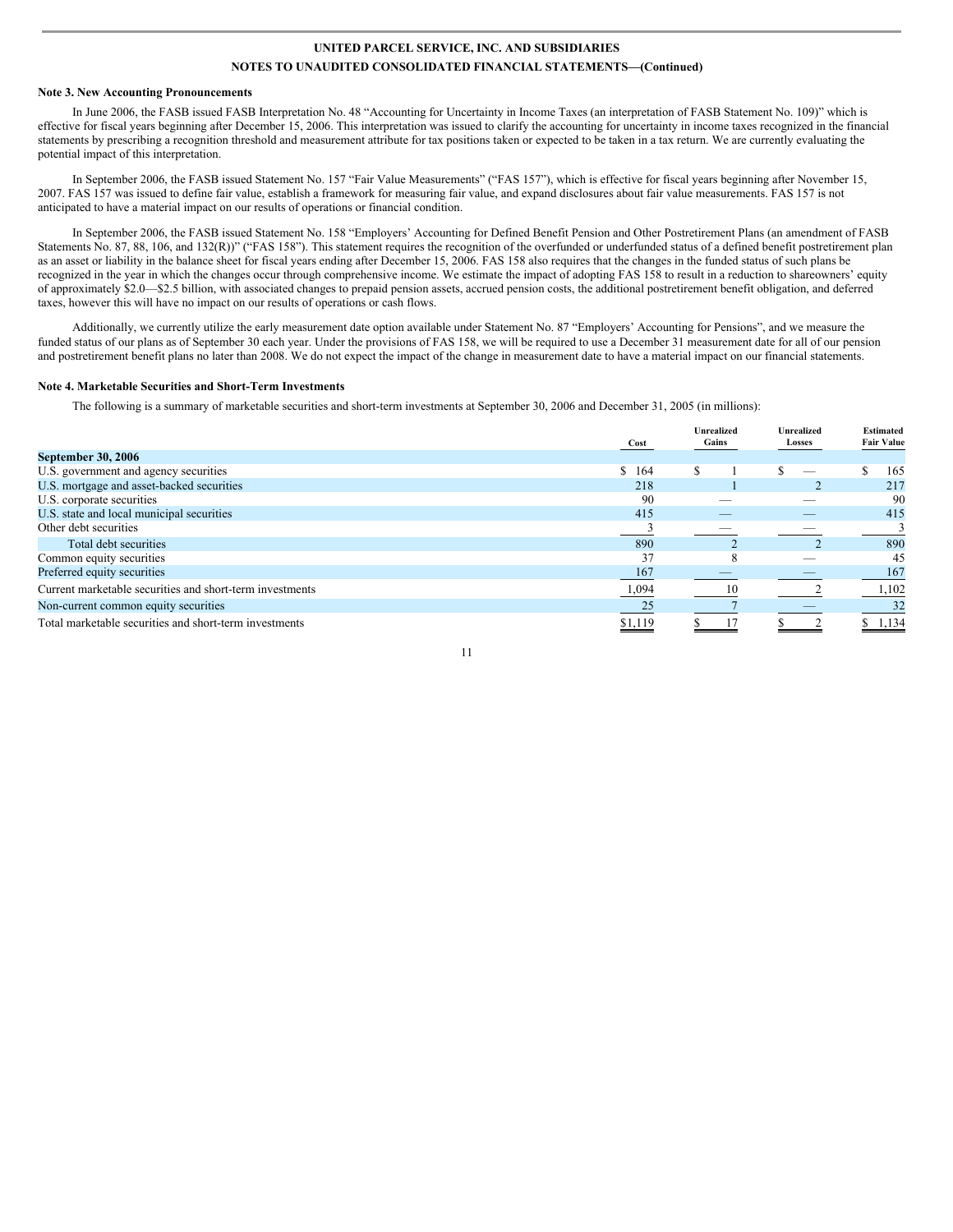|                                                          | Cost      | <b>Unrealized</b><br>Gains | Unrealized<br><b>Losses</b> | <b>Estimated</b><br><b>Fair Value</b> |
|----------------------------------------------------------|-----------|----------------------------|-----------------------------|---------------------------------------|
| <b>December 31, 2005</b>                                 |           |                            |                             |                                       |
| U.S. government and agency securities                    | 400<br>S. |                            |                             | 398                                   |
| U.S. mortgage and asset-backed securities                | 393       |                            |                             | 389                                   |
| U.S. corporate securities                                | 425       |                            |                             | 421                                   |
| U.S. state and local municipal securities                | 70        |                            |                             | 70                                    |
| Other debt securities                                    |           |                            |                             |                                       |
| Total debt securities                                    | 1,290     |                            | 12                          | 1,280                                 |
| Common equity securities                                 | 42        | 19                         |                             | -61                                   |
| Preferred equity securities                              | 331       |                            |                             | 331                                   |
| Current marketable securities and short-term investments | 1,663     |                            |                             | 1,672                                 |
| Non-current common equity securities                     | 21        |                            |                             | 28                                    |
| Total marketable securities and short-term investments   | \$1,684   | 28                         | 12                          | 1,700                                 |

The amortized cost and estimated fair value of marketable securities and short-term investments at September 30, 2006, by contractual maturity, are shown below (in millions). Actual maturities may differ from contractual maturities because the issuers of the securities may have the right to prepay obligations without prepayment penalties.

|                                          |         | <b>Estimated</b>  |
|------------------------------------------|---------|-------------------|
|                                          | Cost    | <b>Fair Value</b> |
| Due in one year or less                  | 35      | 35                |
| Due after one year through three years   | 145     | 145               |
| Due after three years through five years | 27      | 27                |
| Due after five years                     | 683     | 683               |
|                                          | 890     | 890               |
| Equity securities                        | 229     | 244               |
|                                          | \$1,119 | .134              |
|                                          |         |                   |

### **Note 5. Property, Plant and Equipment**

Property, plant and equipment as of September 30, 2006 and December 31, 2005 consists of the following (in millions):

|                                                        | September 30,<br>2006 | December 31,<br>2005 |
|--------------------------------------------------------|-----------------------|----------------------|
| Vehicles                                               | 4,734                 | 4,286                |
| Aircraft (including aircraft under capitalized leases) | 13,066                | 12,289               |
| Land                                                   | 1,007                 | 968                  |
| <b>Buildings</b>                                       | 2,637                 | 2,404                |
| Leasehold improvements                                 | 2,451                 | 2,469                |
| Plant equipment                                        | 5,178                 | 4,982                |
| Technology equipment                                   | 1,700                 | 1,639                |
| Equipment under operating lease                        | 122                   | 87                   |
| Construction-in-progress                               | 547                   | 433                  |
|                                                        | 31.442                | 29,557               |
| Less: Accumulated depreciation and amortization        | (15,089)              | (14,268)             |
|                                                        | 16,353                | 15,289               |

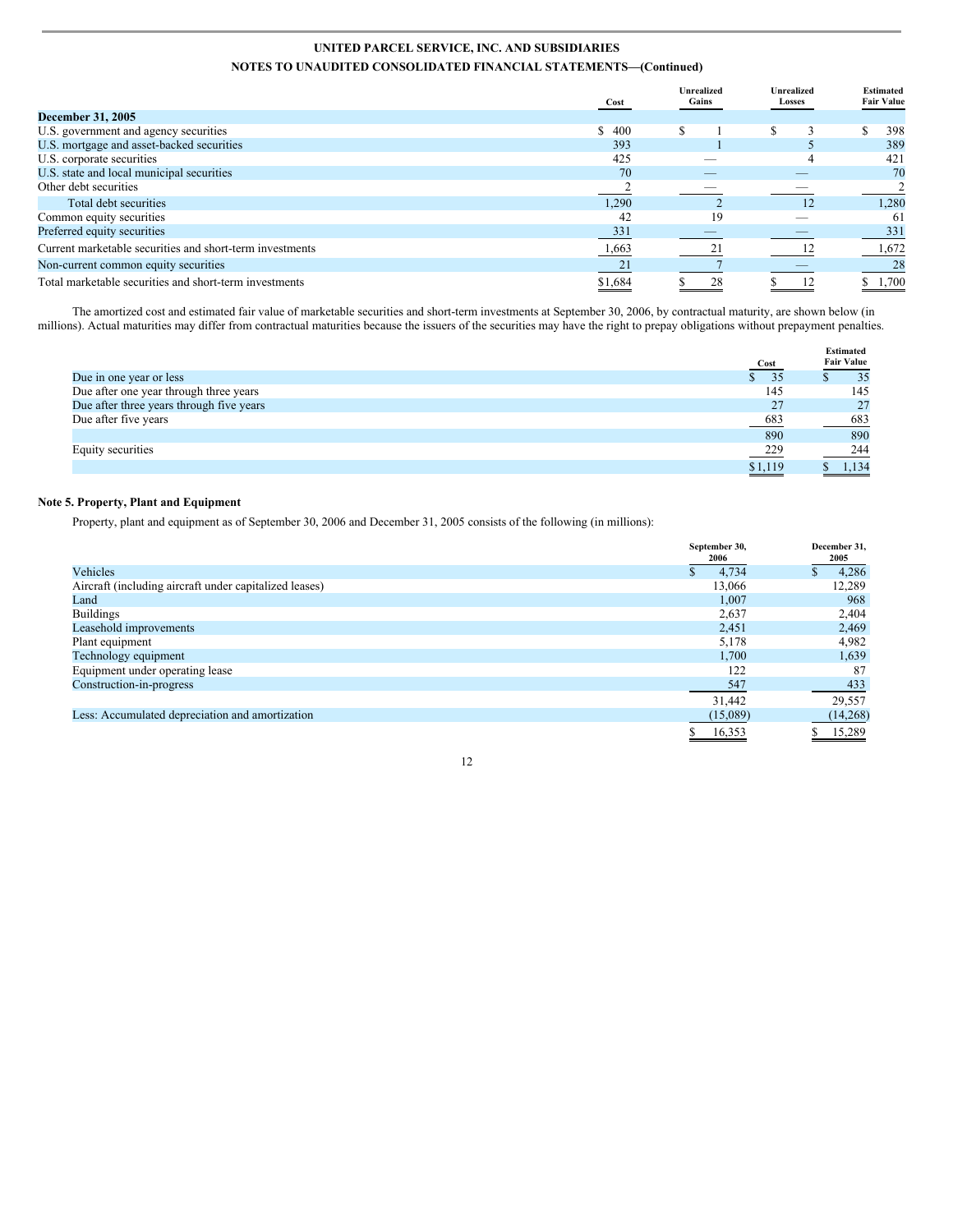#### **Note 6. Employee Benefit Plans**

Information about net periodic benefit cost for the pension and postretirement benefit plans is as follows for the three and nine months ended September 30, 2006 and 2005 (in millions):

|                           | Three Months Ended September 30, |                         |       |  |                                        |  |      |
|---------------------------|----------------------------------|-------------------------|-------|--|----------------------------------------|--|------|
|                           |                                  | <b>Pension Benefits</b> |       |  | <b>Postretirement Medical Benefits</b> |  |      |
|                           | 2006                             |                         | 2005  |  | 2006                                   |  | 2005 |
| <b>Net Periodic Cost:</b> |                                  |                         |       |  |                                        |  |      |
| Service cost              | 125                              |                         | 88    |  | 25                                     |  | 23   |
| Interest cost             | 187                              |                         | 146   |  | 42                                     |  | 42   |
| Expected return on assets | (281)                            |                         | (222) |  | (11)                                   |  | (10) |
| Amortization of:          |                                  |                         |       |  |                                        |  |      |
| Transition obligation     |                                  |                         | _     |  | --                                     |  |      |
| Prior service cost        | 10 <sup>°</sup>                  |                         | 10    |  | (2)                                    |  | (1)  |
| Actuarial loss            | 39                               |                         |       |  |                                        |  |      |
| Settlements               |                                  |                         |       |  |                                        |  |      |
| Net periodic benefit cost | 82                               |                         | 39    |  | 62                                     |  | -61  |

|                           | Nine Months Ended September 30, |                         |       |  |                                        |  |      |
|---------------------------|---------------------------------|-------------------------|-------|--|----------------------------------------|--|------|
|                           |                                 | <b>Pension Benefits</b> |       |  | <b>Postretirement Medical Benefits</b> |  |      |
|                           | 2006                            |                         | 2005  |  | 2006                                   |  | 2005 |
| <b>Net Periodic Cost:</b> |                                 |                         |       |  |                                        |  |      |
| Service cost              | 372                             |                         | 265   |  | 76                                     |  | 68   |
| Interest cost             | 562                             |                         | 436   |  | 127                                    |  | 126  |
| Expected return on assets | (844)                           |                         | (666) |  | (32)                                   |  | (29) |
| Amortization of:          |                                 |                         |       |  |                                        |  |      |
| Transition obligation     |                                 |                         |       |  | __                                     |  |      |
| Prior service cost        | 28                              |                         | 28    |  | (6)                                    |  | (5)  |
| Actuarial loss            | 116                             |                         | 51    |  | 22                                     |  | 23   |
| Settlements               |                                 |                         |       |  |                                        |  |      |
| Net periodic benefit cost | 239                             |                         | 116   |  | 187                                    |  | 183  |

During the first nine months of 2006, we contributed \$1.449 billion and \$124 million to our pension and postretirement medical benefit plans, respectively. We expect to contribute \$35 and \$20 million over the remainder of the year to the pension and postretirement medical benefit plans, respectively.

#### **Note 7. Business Acquisitions**

In December 2004, we agreed with Sinotrans Air Transportation Development Co., Ltd. ("Sinotrans") to acquire direct control of the international express operations in 23 cities within China, and to purchase Sinotrans' interest in our joint venture company in Beijing, China. The agreement will result in the payment of \$121 million to Sinotrans in 2005 and 2006. Since the inception of the agreement, we have paid a total of \$71 million, and have taken direct control of operations in all 23 locations. The operations acquired are reported within our International Package reporting segment from the dates of acquisition.

In May 2005, we acquired Messenger Service Stolica S.A. ("Stolica"), one of the leading parcel and express delivery companies in Poland. Stolica's operating results are included in our International Package reporting segment from the date of acquisition.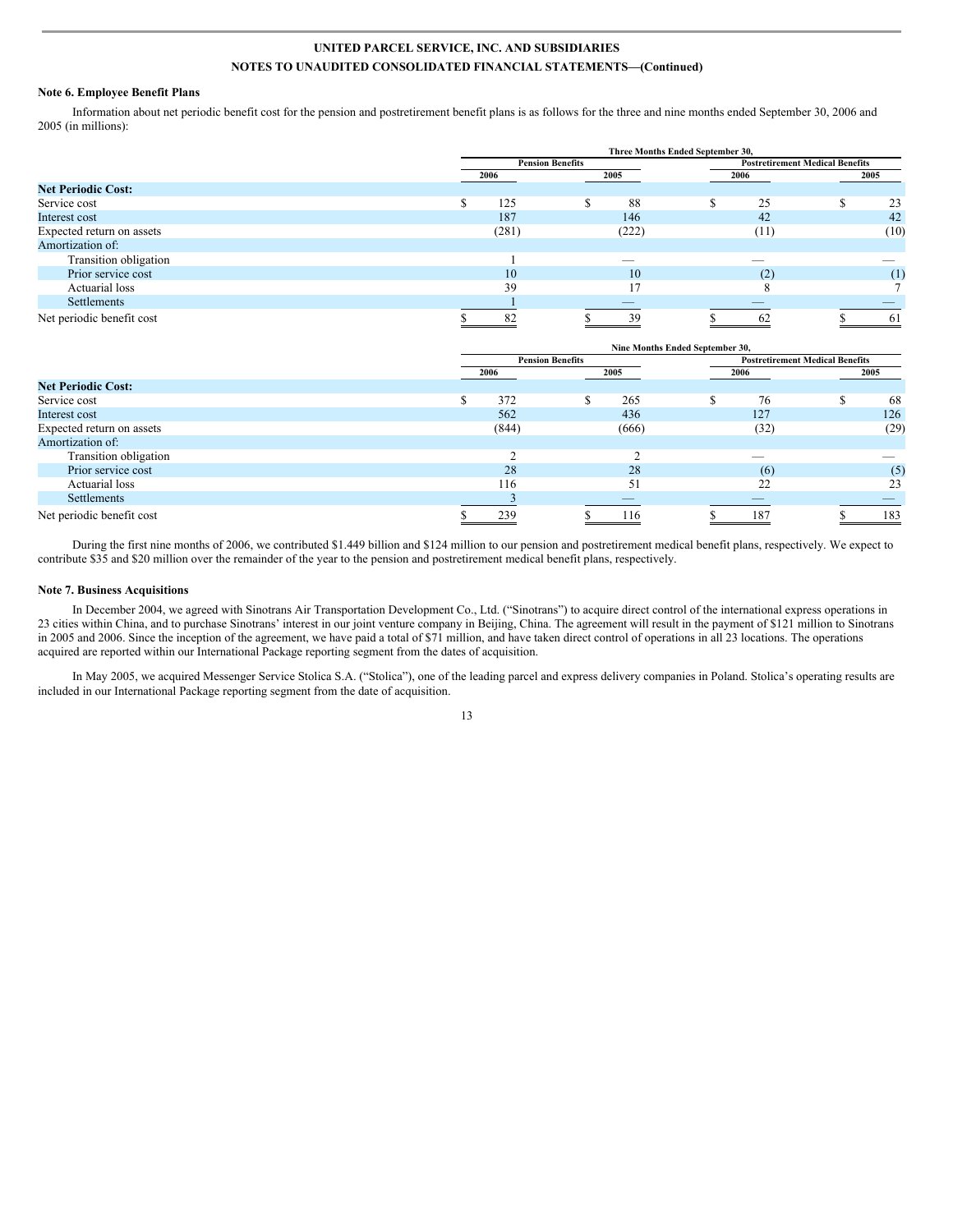In August 2005, we acquired Overnite Corporation ("Overnite") for approximately \$1.225 billion in cash. Overnite offers a variety of less-than-truckload and truckload services to more than 60,000 customers in North America. The operating results of Overnite, which is now known as UPS Freight, are included in our Supply Chain & Freight reporting segment from the date of acquisition.

In September 2005, we acquired Lynx Express Ltd. ("Lynx"), one of the largest independent parcel carriers in the United Kingdom, for approximately \$68 million in cash. The operating results of Lynx are included in our International Package reporting segment from the date of acquisition.

The purchase price allocations of acquired companies can be modified up to one year after the date of acquisition.

#### **Note 8. Goodwill, Intangibles, and Other Assets**

The following table indicates the allocation of goodwill by reportable segment as of September 30, 2006 and December 31, 2005 (in millions):

|                              | December 31,<br>2005     | Goodwill<br>Acquired | Purchase<br>Accounting<br>Adjustments | Currency/<br>Other | September 30,<br>2006 |
|------------------------------|--------------------------|----------------------|---------------------------------------|--------------------|-----------------------|
| Goodwill by Segment:         |                          |                      |                                       |                    |                       |
| U.S. Domestic Package        | $\overline{\phantom{a}}$ | __                   | __                                    | __                 |                       |
| <b>International Package</b> | 290                      |                      | (39)                                  |                    | 259                   |
| Supply Chain & Freight       | 2,259                    |                      | (60)                                  | າາ                 | 2.225                 |
|                              | 2,549                    |                      | (99)                                  | 30                 | 2,484                 |

The reduction in goodwill for the International Package segment was primarily the result of adjustments to the purchase price allocation of Lynx, while the decrease in goodwill for the Supply Chain & Freight segment was primarily the result of finalizing the purchase price allocation of Overnite. These acquisition transactions are described in Note 7.

We account for goodwill in accordance with Statement of Financial Accounting Standards No. 142, "Goodwill and Other Intangible Assets" ("FAS 142"), which requires annual impairment testing of goodwill for each of our reporting units. Goodwill impairment testing requires that we estimate the fair value of our goodwill and compare that estimate to the amount of goodwill recorded on our balance sheet.

We use a discounted cash flow model ("DCF model") to estimate the fair value of our goodwill. The completion of the DCF model requires that we make a number of significant assumptions to produce an estimate of future cash flows. These assumptions include projections of future revenue, costs and working capital changes. In addition, we make assumptions about the estimated cost of capital and other relevant variables, as required, in estimating the fair value of our reporting units. The projections that we use in our DCF model are updated annually and will change over time based on the historical performance and changing business conditions for each of our reporting units.

The Supply Chain & Freight segment of our business has experienced rapid growth over the last several years, largely due to a number of acquisitions that we have made. Because of its growth, this segment continues to experience significant change as we integrate the acquired companies, resulting in higher volatility in our DCF model projections than for our other segments. Our impairment tests for the reporting units within both the International Package and Supply Chain & Freight segments are performed annually as of October 1 st.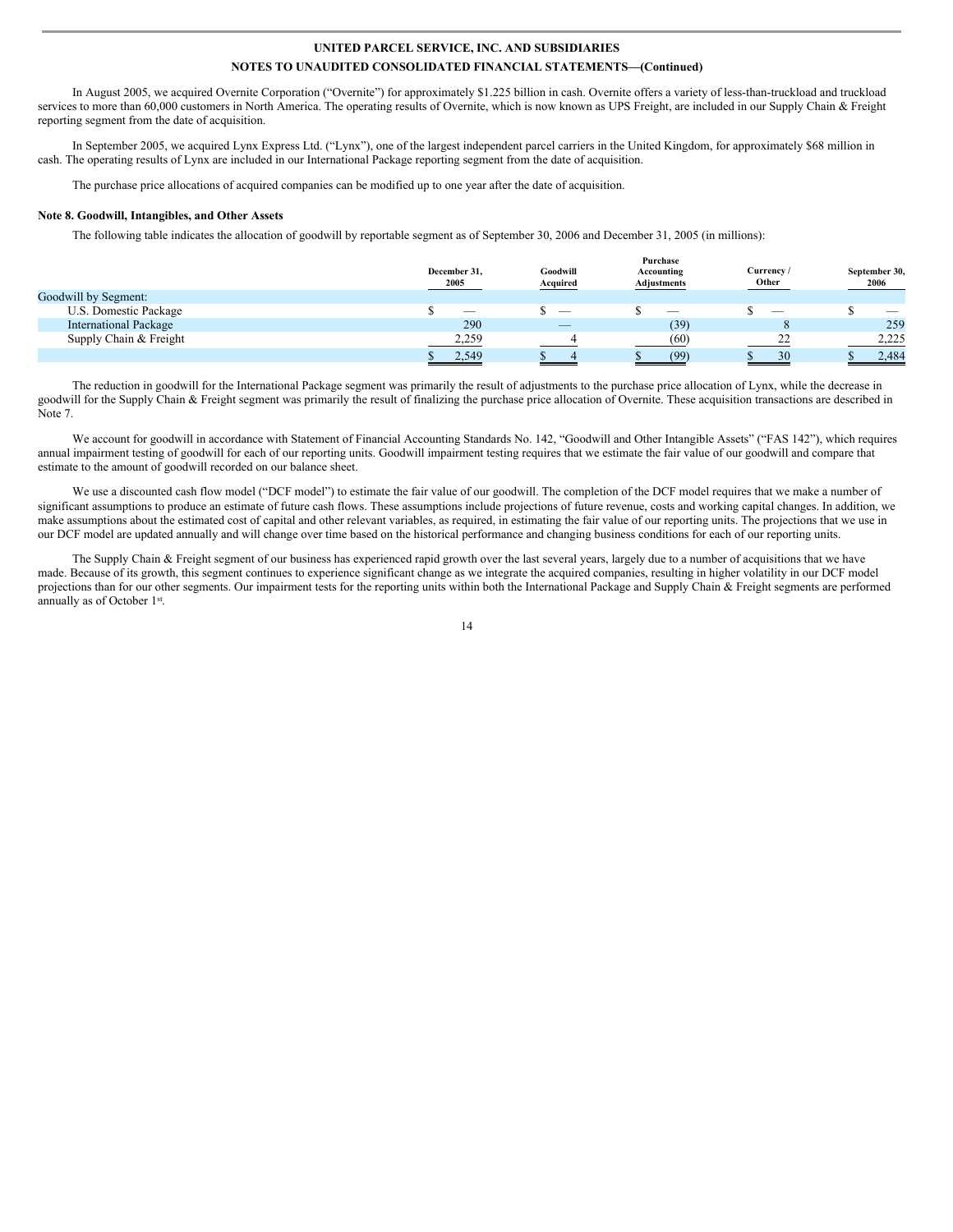The following is a summary of intangible assets as of September 30, 2006 and December 31, 2005 (in millions):

|                          | Trademarks.<br>Licenses, Patents,<br>and Other | Franchise<br><b>Rights</b> | Capitalized<br>Software | Intangible<br>Pension<br>Asset | Total<br>Intangible<br>Assets            |
|--------------------------|------------------------------------------------|----------------------------|-------------------------|--------------------------------|------------------------------------------|
| September 30, 2006:      |                                                |                            |                         |                                |                                          |
| Gross carrying amount    | 225                                            | 109<br>S.                  | 1,539<br>S.             | 13                             | \$1,886                                  |
| Accumulated amortization | (56)                                           | (28)                       | (1,090)                 |                                | (1,174)                                  |
| Net carrying value       | 169                                            | $\$\$ 81                   | 449                     |                                | \$712                                    |
| December 31, 2005:       |                                                |                            |                         |                                |                                          |
| Gross carrying amount    | 139                                            | 108                        | 1,391<br>S.             | 13                             | \$1,651                                  |
| Accumulated amortization | (31)                                           | (23)                       | (913)                   |                                | (967)                                    |
| Net carrying value       | 108                                            | 85                         | 478                     | 13                             | 684<br>and the control of the control of |

Other assets as of September 30, 2006 and December 31, 2005 consist of the following (in millions):

|                                                                     | September 30.<br>2006 | December 31,<br>2005 |
|---------------------------------------------------------------------|-----------------------|----------------------|
| Non-current finance receivables, net of allowance for credit losses | 426                   |                      |
| Other non-current assets                                            |                       | 294                  |
|                                                                     | .761                  | .765                 |

#### **Note 9. Deferred Taxes, Credits and Other Liabilities**

Deferred taxes, credits and other liabilities as of September 30, 2006 and December 31, 2005 consist of the following (in millions):

|                                           | September 30,<br>2006 | December 31,<br>2005 |
|-------------------------------------------|-----------------------|----------------------|
| Deferred income taxes                     | 3,502                 | 3.425                |
| Insurance reserves                        | 1,378                 | 1,354                |
| Accrued pension cost                      | 334                   | 750                  |
| Other credits and non-current liabilities | .098                  | 1.153                |
|                                           | 6.312                 | 6.682                |

### **Note 10. Legal Proceedings, Contingencies and Commitments**

We are a defendant in a number of lawsuits filed in state and federal courts containing various class-action allegations under state wage-and-hour laws. In one of these cases, Marlo v. UPS, which has been certified as a class action in a California federal court, plaintiffs allege that they improperly were denied overtime, and seek penalties for missed meal and rest periods, and interest and attorneys' fees. Plaintiffs purport to represent a class of 1,200 full-time supervisors. The court granted Summary Judgment in favor of UPS on all claims and plaintiffs have appealed. We have denied any liability with respect to these claims and intend to vigorously defend ourselves in this case. At this time, we have not determined the amount of any liability that may result from this matter or whether such liability, if any, would have a material adverse effect on our financial condition, results of operations, or liquidity.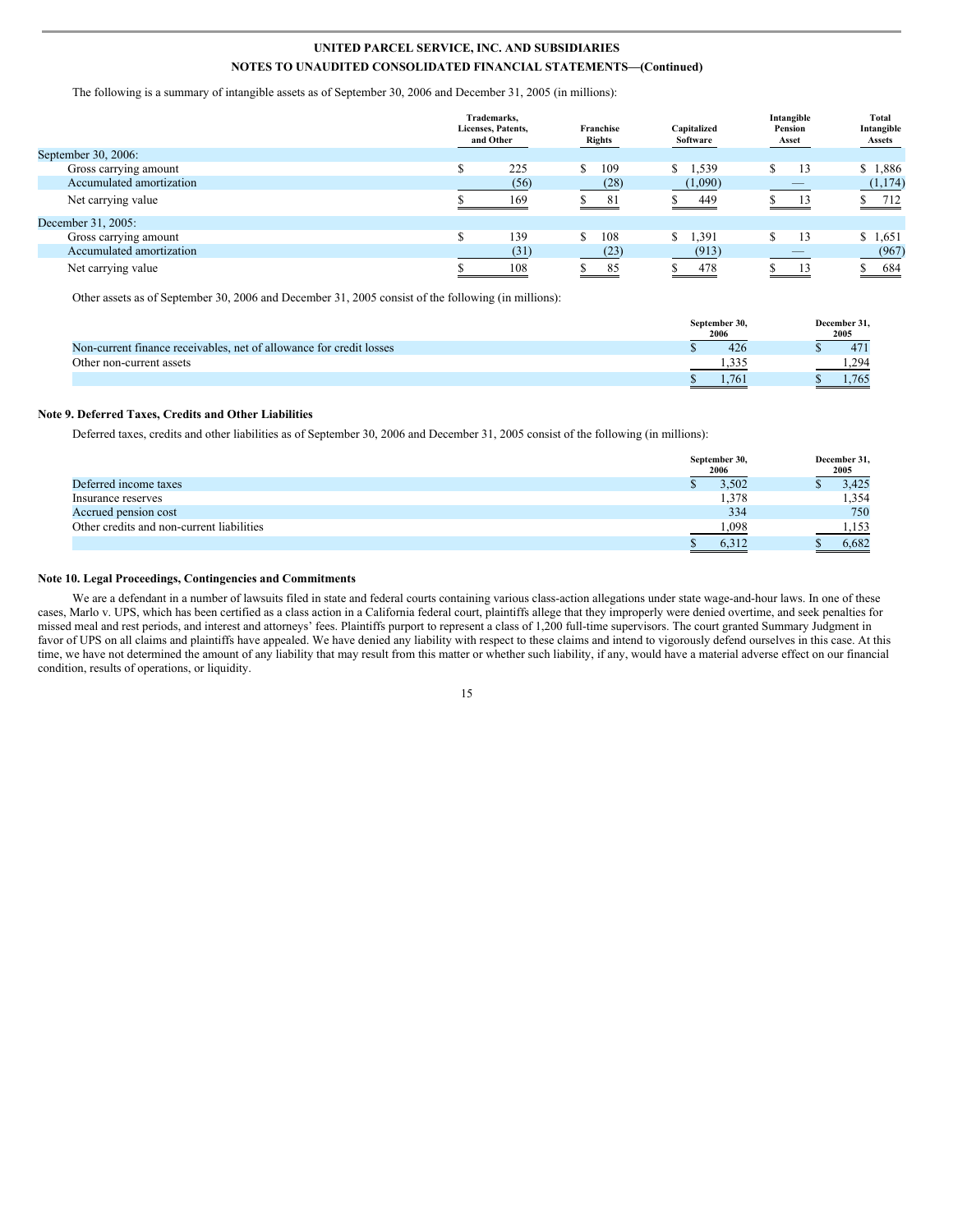In another case, Cornn v. UPS, which has been certified as a class action in a California federal court, plaintiffs allege that they were improperly denied wages and/or overtime and meal and rest periods. Plaintiffs purport to represent a class of approximately 20,000 drivers and seek back wages, penalties, interest and attorney's fees. UPS has agreed in principle to settle this matter in full for a total payment of \$87 million. The parties are now working to secure court approval of that settlement.

We have been named as a defendant in five putative class action lawsuits filed in federal courts, alleging a conspiracy relating to certain surcharges by a number of air cargo carriers. We were not named as a defendant in at least eighty related cases that make similar allegations. These cases have been consolidated in a Multi-District Litigation proceeding pending in the United States District Court for the Eastern District of New York. In addition, in July 2006, we were named as a defendant in a comparable lawsuit filed in the Ontario (Canada) Superior Court of Justice. We intend to vigorously defend ourselves in these cases.

In addition, we are a defendant in various other lawsuits that arose in the normal course of business. We believe that the eventual resolution of these cases will not have a material adverse effect on our financial condition, results of operations, or liquidity.

We participate in a number of trustee-managed multi-employer pension and health and welfare plans for employees covered under collective bargaining agreements. Several factors could result in potential funding deficiencies which could cause us to make significantly higher future contributions to these plans, including unfavorable investment performance, changes in demographics, and increased benefits to participants. At this time, we are unable to determine the amount of additional future contributions, if any, or whether any material adverse effect on our financial condition, results of operations, or liquidity would result from our participation in these plans.

As of December 31, 2005, we had approximately 241,000 employees employed under a national master agreement and various supplemental agreements with local unions affiliated with the International Brotherhood of Teamsters ("Teamsters"). These agreements run through July 31, 2008. In the third quarter of 2006, we began formal negotiations with the Teamsters on a new agreement. We have approximately 2,800 pilots who are employed under a collective bargaining agreement with the Independent Pilots Association ("IPA"). On June 30, 2006, UPS and the IPA announced a tentative agreement on a new labor contract, which was ratified in the third quarter. This new contract becomes amendable at the end of 2011. Our airline mechanics are covered by a collective bargaining agreement with Teamsters Local 2727, which became amendable on November 1, 2006. We began formal negotiations with Teamsters Local 2727 on October 2, 2006. In addition, the majority of our ground mechanics who are not employed under agreements with the Teamsters are employed under collective bargaining agreements with the International Association of Machinists and Aerospace Workers. These agreements run through July 31, 2009.

#### **Note 11. Segment Information**

We report our operations in three segments: U.S. Domestic Package operations, International Package operations, and Supply Chain & Freight operations. Package operations represent our most significant business and are broken down into regional operations around the world. Regional operations managers are responsible for both domestic and export operations within their geographic area.

Domestic Package operations include the time-definite delivery of letters, documents, and packages throughout the United States.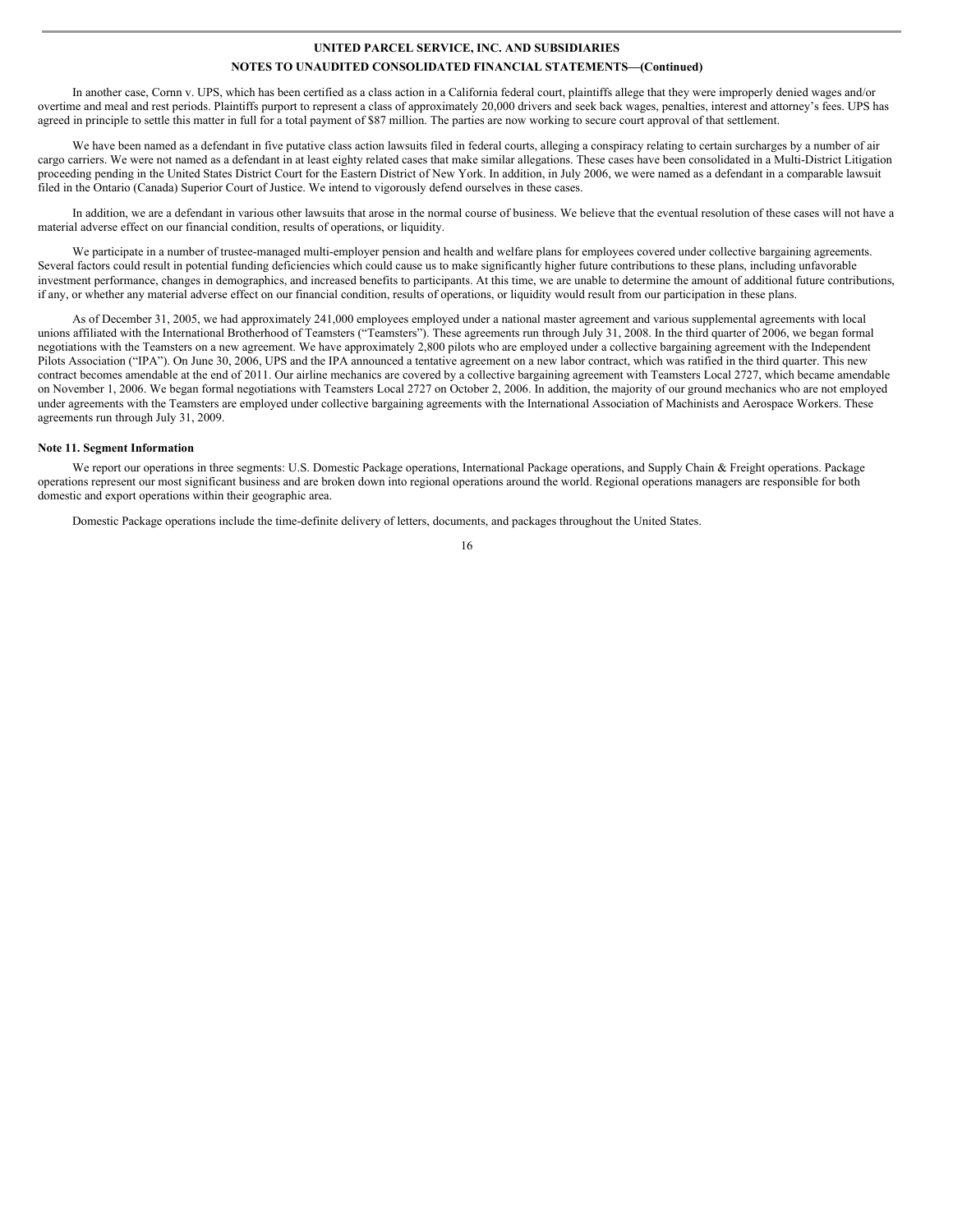International Package operations include delivery to more than 200 countries and territories worldwide, including shipments wholly outside the United States, as well as shipments with either origin or distribution outside the United States. Our International Package reporting segment includes the operations of our Europe, Asia, and Americas operating segments.

Supply Chain & Freight includes our forwarding and logistics operations, the operations of Overnite Corp. (acquired in August 2005, and now known as UPS Freight), and other aggregated business units. Our forwarding and logistics business includes the operations acquired with the purchase of Menlo Worldwide Forwarding, Inc. (now collectively known as UPS Supply Chain Solutions). Forwarding and logistics includes supply chain design and management, freight distribution, customs brokerage, mail and consulting services. UPS Freight offers a variety of less-than-truckload (LTL) and truckload services to customers in North America. Other aggregated business units within this segment include Mail Boxes, Etc. (the franchisor of Mail Boxes, Etc. and The UPS Store) and UPS Capital.

In evaluating financial performance, we focus on operating profit as a segment's measure of profit or loss. Operating profit is before investment income, interest expense, and income taxes. The accounting policies of the reportable segments are the same as those described in the summary of accounting policies included in the financial statements in our Annual Report on Form 10-K for the year ended December 31, 2005, with certain expenses allocated between the segments using activity-based costing methods.

Segment information for the three and nine months ended September 30, 2006 and 2005 is as follows (in millions):

|                              |                       | <b>Three Months</b><br>Ended September 30, |             | <b>Nine Months</b><br>Ended September 30, |
|------------------------------|-----------------------|--------------------------------------------|-------------|-------------------------------------------|
|                              | 2006                  | 2005                                       | 2006        | 2005                                      |
| Revenue:                     |                       |                                            |             |                                           |
| U.S. Domestic Package        | 7,402<br>$\mathbb{S}$ | S.<br>7,033                                | \$22,327    | \$20,786                                  |
| <b>International Package</b> | 2,251                 | 1,918                                      | 6,645       | 5,757                                     |
| Supply Chain & Freight       | 2,009                 | 1,599                                      | 5,947       | 4,084                                     |
| Consolidated                 | \$11,662              | \$10,550                                   | \$34,919    | \$30,627                                  |
| Operating Profit (Loss):     |                       |                                            |             |                                           |
| U.S. Domestic Package        | .208<br>S.            | \$1,110                                    | 3,627<br>S. | 3,256<br>\$.                              |
| <b>International Package</b> | 387                   | 318                                        | 1,196       | 1,063                                     |
| Supply Chain & Freight       | (19)                  | 70                                         |             | 113                                       |
| Consolidated                 | 1,576                 | \$1,498                                    | \$4,826     | 4,432                                     |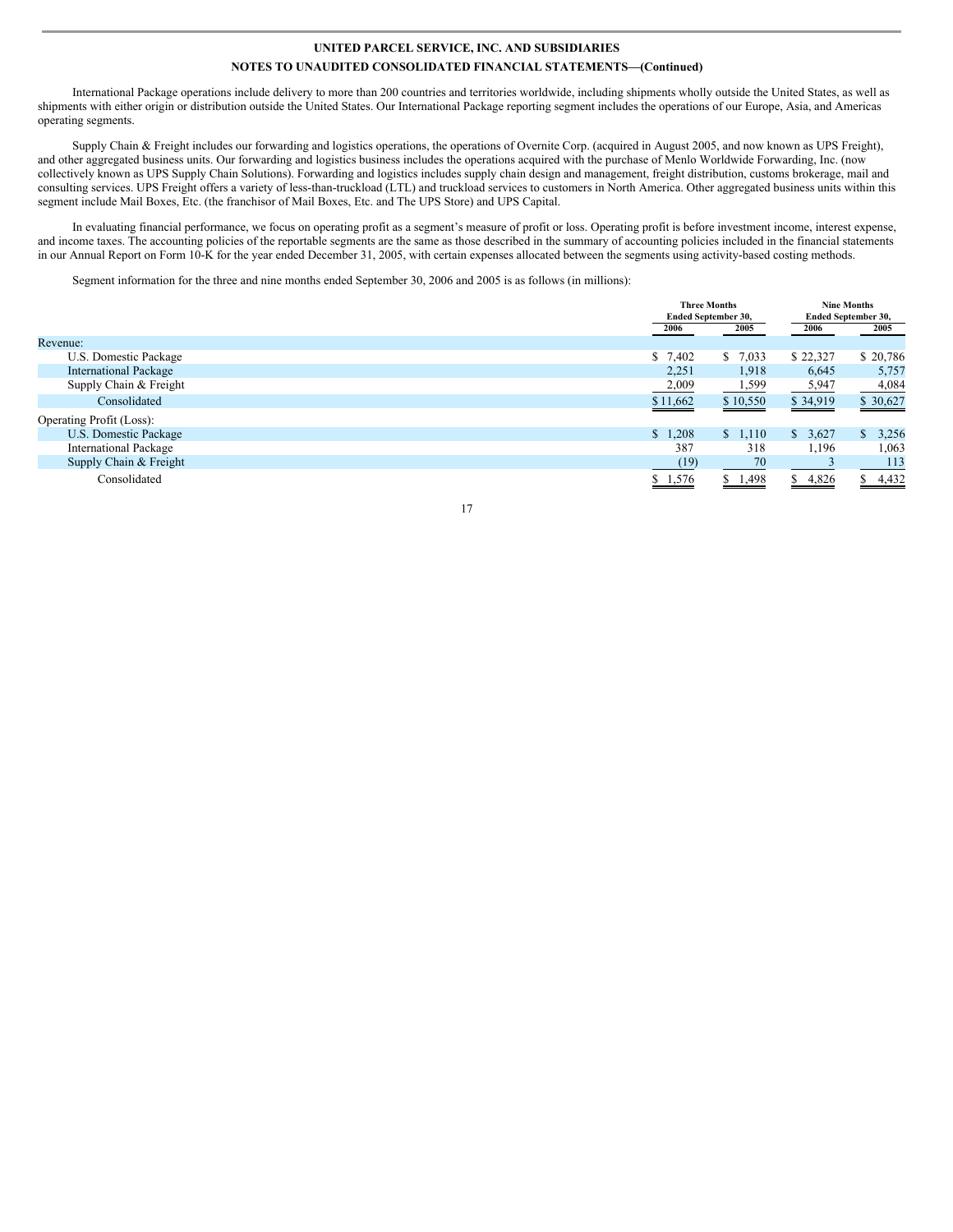### **Note 12. Other Operating Expenses**

The major components of other operating expenses for the three and nine months ended September 30, 2006 and 2005 are as follows (in millions):

|                                       |         | <b>Three Months</b><br>Ended September 30, | <b>Nine Months</b><br>Ended September 30, |         |
|---------------------------------------|---------|--------------------------------------------|-------------------------------------------|---------|
|                                       | 2006    | 2005                                       | 2006                                      | 2005    |
| Repairs and Maintenance               | 278     | 277                                        | 856<br>S.                                 | 807     |
| Depreciation and Amortization         | 441     | 412                                        | 1.316                                     | 1,213   |
| <b>Purchased Transportation</b>       | 1,312   | 1,020                                      | 3,941                                     | 2,754   |
| Fuel                                  | 722     | 552                                        | 1,968                                     | 1,407   |
| Other Occupancy                       | 222     | 209                                        | 696                                       | 636     |
| Other Expenses                        | 1,203   | 979                                        | 3,399                                     | 2,989   |
| <b>Total Other Operating Expenses</b> | \$4,178 | \$3,449                                    | \$12,176                                  | \$9,806 |

### **Note 13. Earnings Per Share**

The following table sets forth the computation of basic and diluted earnings per share (in millions, except per share amounts):

|                                               | <b>Three Months</b><br>Ended September 30, |           | <b>Nine Months</b><br>Ended September 30, |         |
|-----------------------------------------------|--------------------------------------------|-----------|-------------------------------------------|---------|
|                                               | 2006                                       | 2005      | 2006                                      | 2005    |
| Numerator:                                    |                                            |           |                                           |         |
| Net income                                    | \$1,038                                    | 953<br>S. | \$3,074                                   | \$2,821 |
| Denominator:                                  |                                            |           |                                           |         |
| Weighted average shares                       | 1,078                                      | 1,106     | 1,085                                     | 1,113   |
| Deferred compensation obligations             |                                            |           |                                           |         |
| Denominator for basic earnings per share      | 1,080                                      | 1,109     | 1,088                                     | 1,116   |
| Effect of dilutive securities:                |                                            |           |                                           |         |
| Contingent shares—management incentive awards |                                            |           |                                           |         |
| Restricted performance units                  |                                            |           |                                           |         |
| Restricted stock units                        |                                            |           |                                           |         |
| Stock option plans                            |                                            |           |                                           |         |
| Denominator for diluted earnings per share    | 1,085                                      | 1,112     | 1,092                                     | 1,120   |
| Basic earnings per share                      | 0.96                                       | \$ 0.86   | \$2.83                                    | 2.53    |
| Diluted earnings per share                    | 0.96                                       | 0.86      | 2.82                                      | 2.52    |

Diluted earnings per share for the three months ended September 30, 2006 exclude the effect of 7.5 million shares of common stock that may be issued upon the exercise of employee stock options, because such effect would be antidilutive.

For the third quarter and year-to-date 2006 periods, net income benefited from a \$52 million reduction in income tax expense (\$0.05 impact to diluted earnings per share for both the quarter and year-to-date periods) due to favorable developments with international tax matters.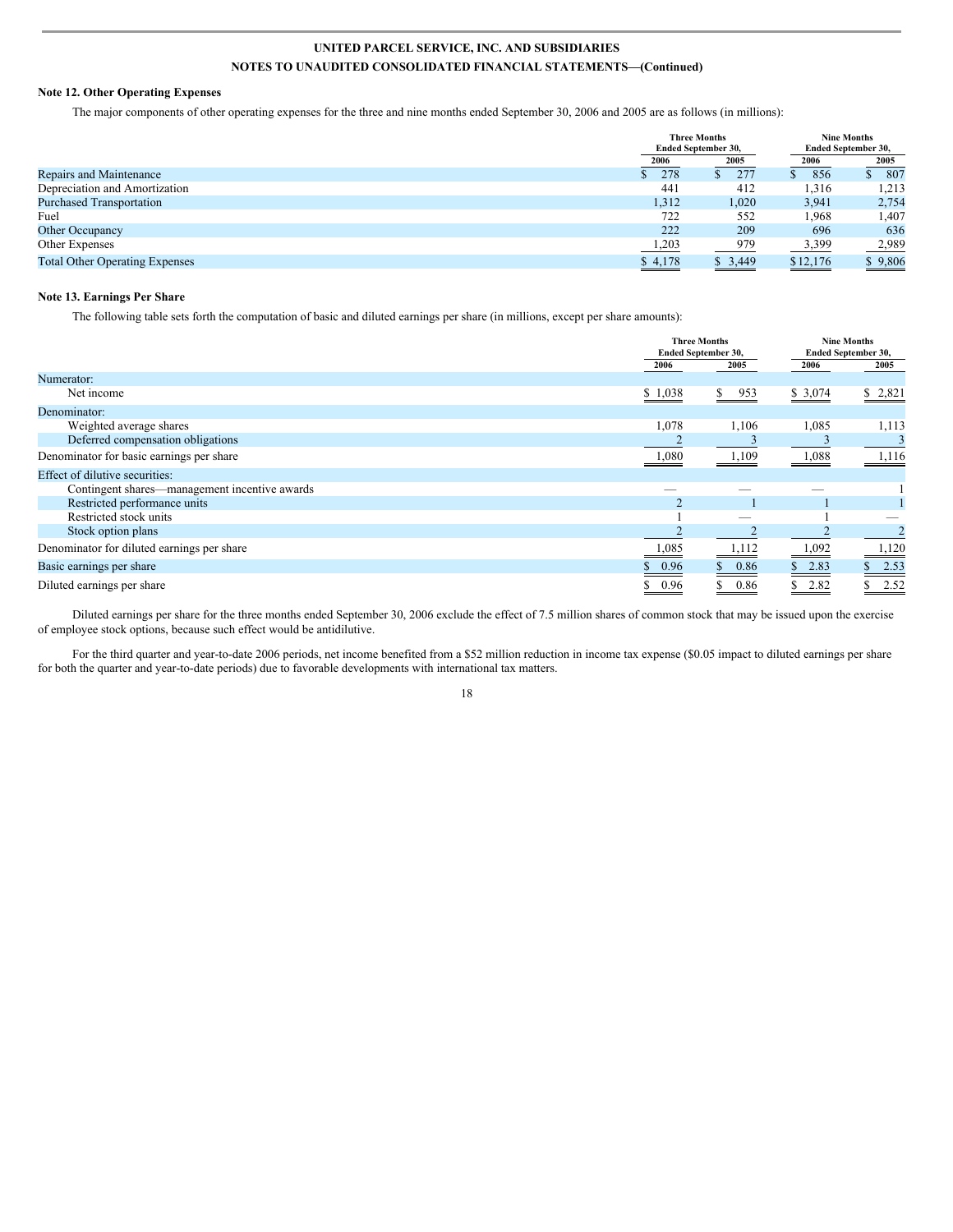#### **Note 14. Restructuring Costs**

In connection with recent acquisitions and integration initiatives, we have incurred restructuring costs associated with the termination of employees, facility consolidations and other costs directly related to the restructuring initiatives implemented. These costs have resulted from the integration of our Menlo Worldwide Forwarding and Lynx acquisitions as well as restructuring activities associated with our Supply Chain Solutions operations. For specific restructuring costs recognized in conjunction with the cost from acquisitions, we have accounted for these costs in accordance with EITF 95-3, "Recognition of Liabilities Assumed in Connection with a Purchase Business Combination." All other restructuring costs have been accounted for in accordance with SFAS No. 146, "Accounting for Costs Associated with Exit or Disposal Activities" and SFAS No. 144, "Accounting for the Impairment or Disposal of Long-Lived Assets."

#### *Menlo Worldwide Forwarding*

In February 2005, we announced our intention to transfer the heavy air freight operations currently taking place at the facility in Dayton, Ohio (acquired with the operations of Menlo Worldwide Forwarding in December 2004) to other UPS facilities over approximately 12 to 18 months. This action was taken to remove redundancies between the Dayton air freight facility and existing UPS transportation networks, and thus provide efficiencies and better leverage the current UPS facilities in the movement of air freight. During the third quarter of 2005, we finalized our plans to exit the Dayton facility, as well as various other acquired facilities, and accrued certain costs related to employee severance, lease terminations, and related items. As part of this restructuring program, the recorded value of the Dayton facility was reduced to its fair market value as of the date of the acquisition. These accrued costs, and related reductions in the fair value of recorded assets, resulted in an adjustment of \$160 million to the amount of goodwill initially recorded in the Menlo Worldwide Forwarding acquisition.

Additionally, we are incurring costs related to integration activities, such as employee relocations, the moving of inventory and fixed assets, and the consolidation of information systems, and these amounts are being expensed as incurred. We anticipate the entire air freight restructuring program will be completed by the end of 2006.

Set forth below is a summary of activity related to this restructuring program and resulting liability for the nine months ended September 30, 2006 (in millions):

|                                | <b>Employee</b>          | Facility                 |       |       |
|--------------------------------|--------------------------|--------------------------|-------|-------|
|                                | Severance                | Consolidation            | Other | Total |
| Balance at December 31, 2005   | 24                       | 47                       | \$25  | \$96  |
| Cash spent                     | (16)                     | (2)                      |       | (19)  |
| Charges against assets         | $\overline{\phantom{a}}$ |                          |       |       |
| Reversals, currency, and other | __                       | $\overline{\phantom{a}}$ | (9)   | (9)   |
| Balance at September 30, 2006  |                          | 45                       | S 15  | \$68  |
|                                |                          |                          |       |       |

Employee severance costs relate to severance packages for approximately 550 people. The packages are involuntary and are formula-driven based on salary levels and past service. The current and planned separations span the entire business unit, including the operations, information technology, finance, and business development functions.

Facility consolidation costs are associated with terminating operating leases on offices, warehouses, and other acquired facilities as well as other maintenance costs associated with certain facilities.

Other costs consist primarily of costs associated with the termination of certain acquired legal entities and joint ventures, as well as environmental remediation costs.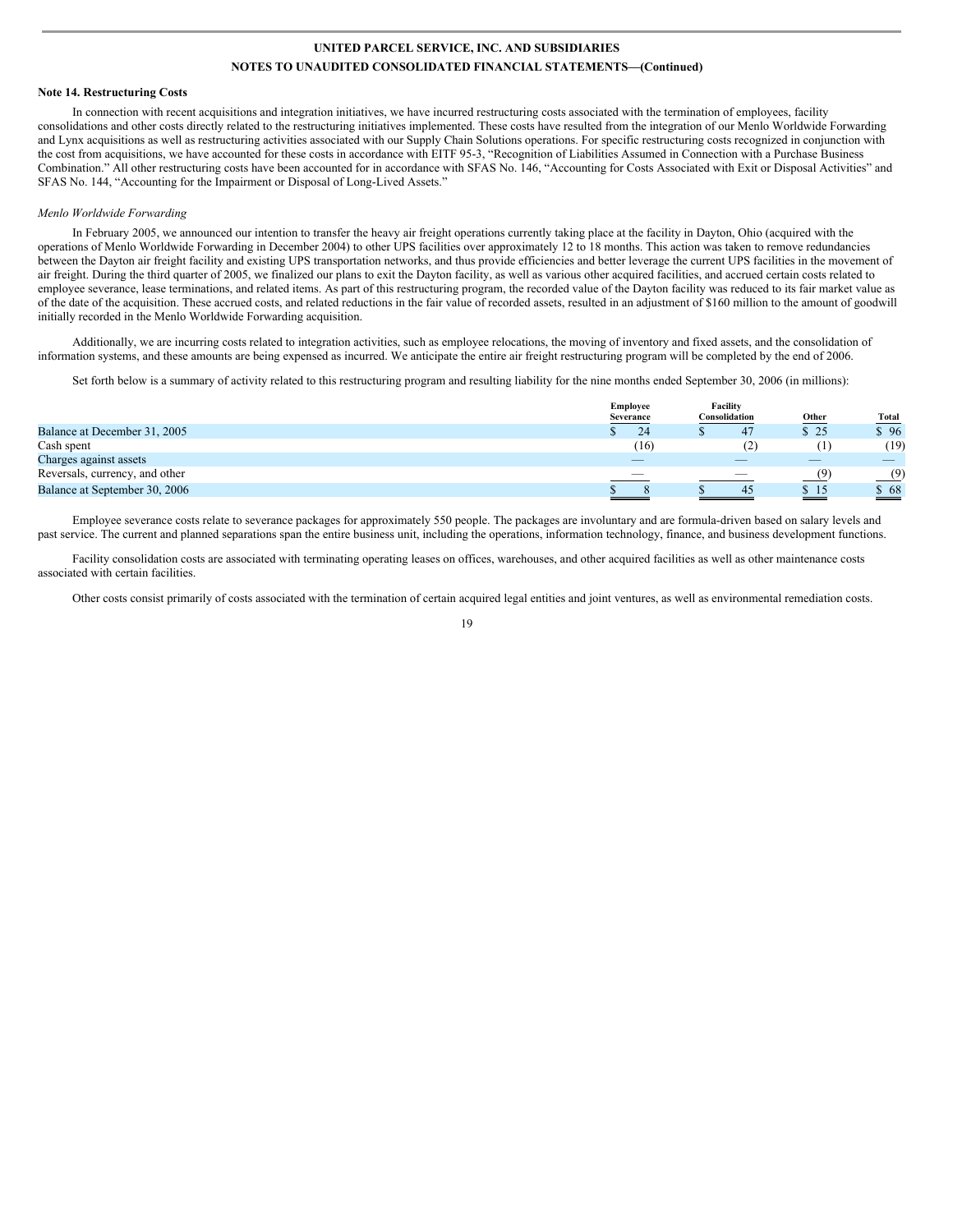#### *Lynx Express Ltd.*

In conjunction with our integration of the Lynx business, we have implemented a series of initiatives to reduce operating costs and maximize the efficiencies of the UPS network in the United Kingdom. These initiatives include closing existing hubs and constructing a consolidated sorting facility as well as establishing a European shared service center in Poland. As a result of these initiatives, we have accrued certain costs related to employee severance, lease terminations and other facility costs as well as recorded a reduction in the fair value of certain assets acquired. The restructuring costs impacting the acquired Lynx business has resulted in an adjustment to goodwill of \$7 million. The remaining integration costs for this restructuring program, including facility costs associated with capacity expansion, will be recognized as incurred. We anticipate completing this integration program by fiscal year 2008 at which time certain hubs will be closed and the new consolidated sorting facility will be fully operational.

#### *Supply Chain Solutions*

In an effort to rationalize our cost structure and focus on profitable revenue growth, we initiated a restructuring plan for our Supply Chain Solutions Forwarding & Logistics operations in the fourth quarter of 2006. This restructuring plan is expected to generate efficiencies resulting in improved revenues and operating profits by further integrating all of our transportation services to better serve our customers. This restructuring involves plans to reduce non-operating expenses by 20%, including a reduction in non-operating staff of approximately 1,200 people. As of September 30, 2006, no costs have been accrued related to employee severance as the communication of the restructuring plan did not occur until October 2006. We anticipate incurring costs of approximately \$10 to \$20 million for employee severance.

| ł | I |        |
|---|---|--------|
| I | × | ٦<br>I |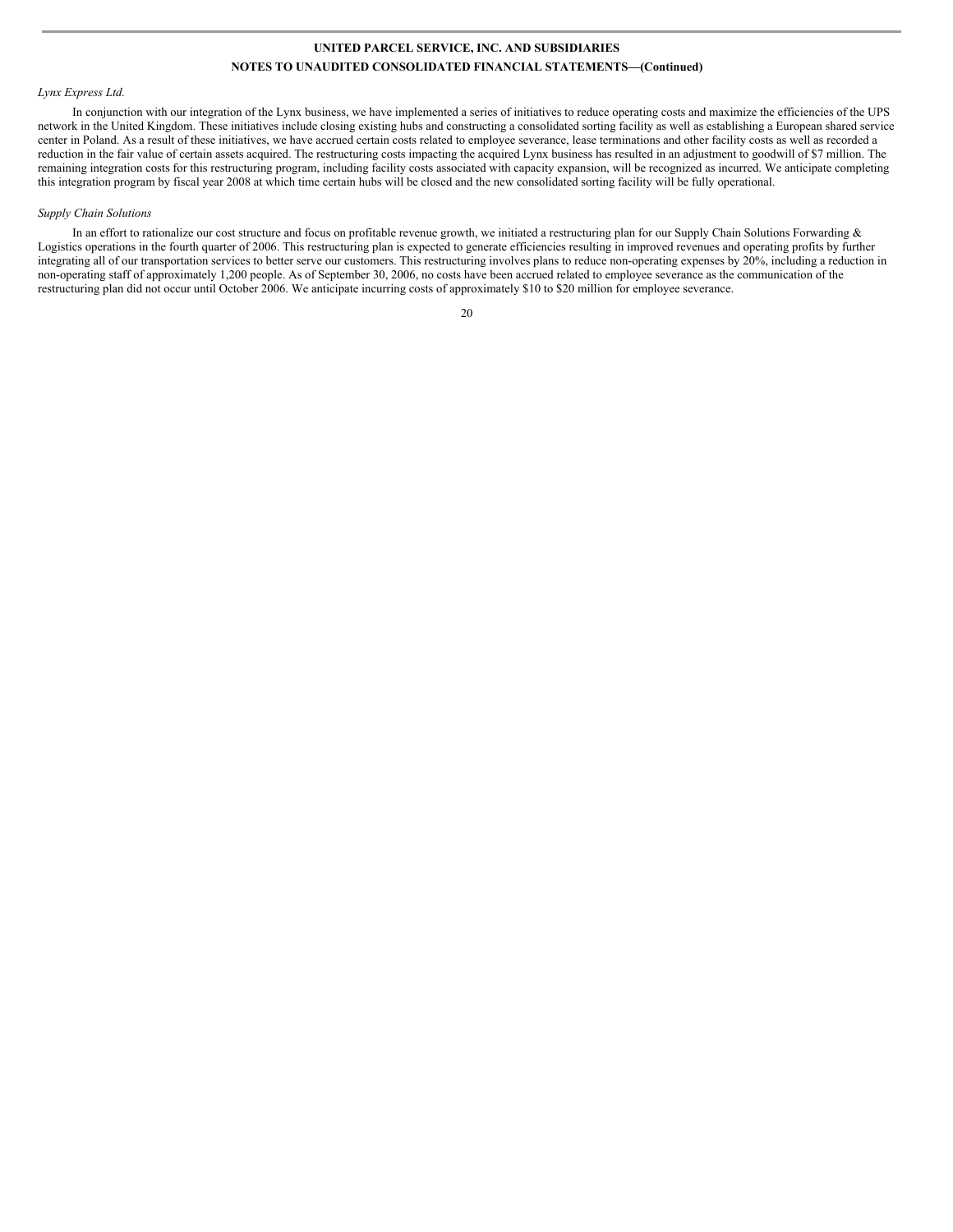### **Item 2.** *Management's Discussion and Analysis of Financial Condition and Results of Operations*

*Revenue, Volume and Revenue Per Piece*

The following tables set forth information showing the change in revenue, average daily package volume and average revenue per piece, both in dollars or amounts and in percentage terms:

|                                              |          | <b>Three Months Ended</b><br>September 30, |                    | Change         |  |
|----------------------------------------------|----------|--------------------------------------------|--------------------|----------------|--|
|                                              | 2006     | 2005                                       | s                  | $\frac{6}{10}$ |  |
| Revenue (in millions):                       |          |                                            |                    |                |  |
| U.S. Domestic Package:                       |          |                                            |                    |                |  |
| Next Day Air                                 | \$1,683  | \$1,605                                    | $\mathbb{S}$<br>78 | 4.9%           |  |
| Deferred                                     | 794      | 758                                        | 36                 | 4.7            |  |
| Ground                                       | 4,925    | 4,670                                      | 255                | 5.5            |  |
| Total U.S. Domestic Package                  | 7,402    | 7,033                                      | 369                | 5.2            |  |
| International Package:                       |          |                                            |                    |                |  |
| Domestic                                     | 482      | 375                                        | 107                | 28.5           |  |
| Export                                       | 1,622    | 1,408                                      | 214                | 15.2           |  |
| Cargo                                        | 147      | 135                                        | 12                 | 8.9            |  |
| <b>Total International Package</b>           | 2,251    | 1,918                                      | 333                | 17.4           |  |
| Supply Chain & Freight:                      |          |                                            |                    |                |  |
| Forwarding and Logistics                     | 1,419    | 1,200                                      | 219                | 18.3           |  |
| Freight                                      | 497      | 314                                        | 183                | 58.3           |  |
| Other                                        | 93       | 85                                         | 8                  | 9.4            |  |
| Total Supply Chain & Freight                 | 2,009    | 1,599                                      | 410                | 25.6           |  |
| Consolidated                                 | \$11,662 | \$10,550                                   | \$1,112            | 10.5%          |  |
|                                              |          |                                            |                    |                |  |
|                                              |          |                                            | #                  |                |  |
| Average Daily Package Volume (in thousands): |          |                                            |                    |                |  |
| U.S. Domestic Package:                       |          |                                            |                    |                |  |
| Next Day Air                                 | 1,239    | 1,227                                      | 12                 | 1.0%           |  |
| Deferred                                     | 889      | 860                                        | 29                 | 3.4            |  |
| Ground                                       | 11,175   | 10,788                                     | 387                | 3.6            |  |
| Total U.S. Domestic Package                  | 13,303   | 12,875                                     | 428                | 3.3            |  |
| International Package:                       |          |                                            |                    |                |  |
| Domestic                                     | 1,088    | 876                                        | 212                | 24.2           |  |
| Export                                       | 677      | 596                                        | 81                 | 13.6           |  |
| <b>Total International Package</b>           | 1,765    | 1,472                                      | 293                | 19.9           |  |
| Consolidated                                 | 15,068   | 14,347                                     | 721                | 5.0%           |  |
|                                              | 63       | 64                                         |                    |                |  |
| Operating days in period                     |          |                                            |                    |                |  |
|                                              |          |                                            | $\mathbf{s}$       |                |  |
| Average Revenue Per Piece:                   |          |                                            |                    |                |  |
| U.S. Domestic Package:                       |          |                                            |                    |                |  |
| Next Day Air                                 | \$21.56  | \$20.44                                    | \$1.12             | 5.5%           |  |
| Deferred                                     | 14.18    | 13.77                                      | 0.41               | 3.0            |  |
| Ground                                       | 7.00     | 6.76                                       | 0.24               | 3.6            |  |
| Total U.S. Domestic Package                  | 8.83     | 8.54                                       | 0.29               | 3.4            |  |
| International Package:                       |          |                                            |                    |                |  |
| Domestic                                     | 7.03     | 6.69                                       | 0.34               | 5.1            |  |
| Export                                       | 38.03    | 36.91                                      | 1.12               | 3.0            |  |
| <b>Total International Package</b>           | 18.92    | 18.93                                      | (0.01)             | (0.1)          |  |
| Consolidated                                 | \$10.01  | \$<br>9.60                                 | \$0.41             | 4.3%           |  |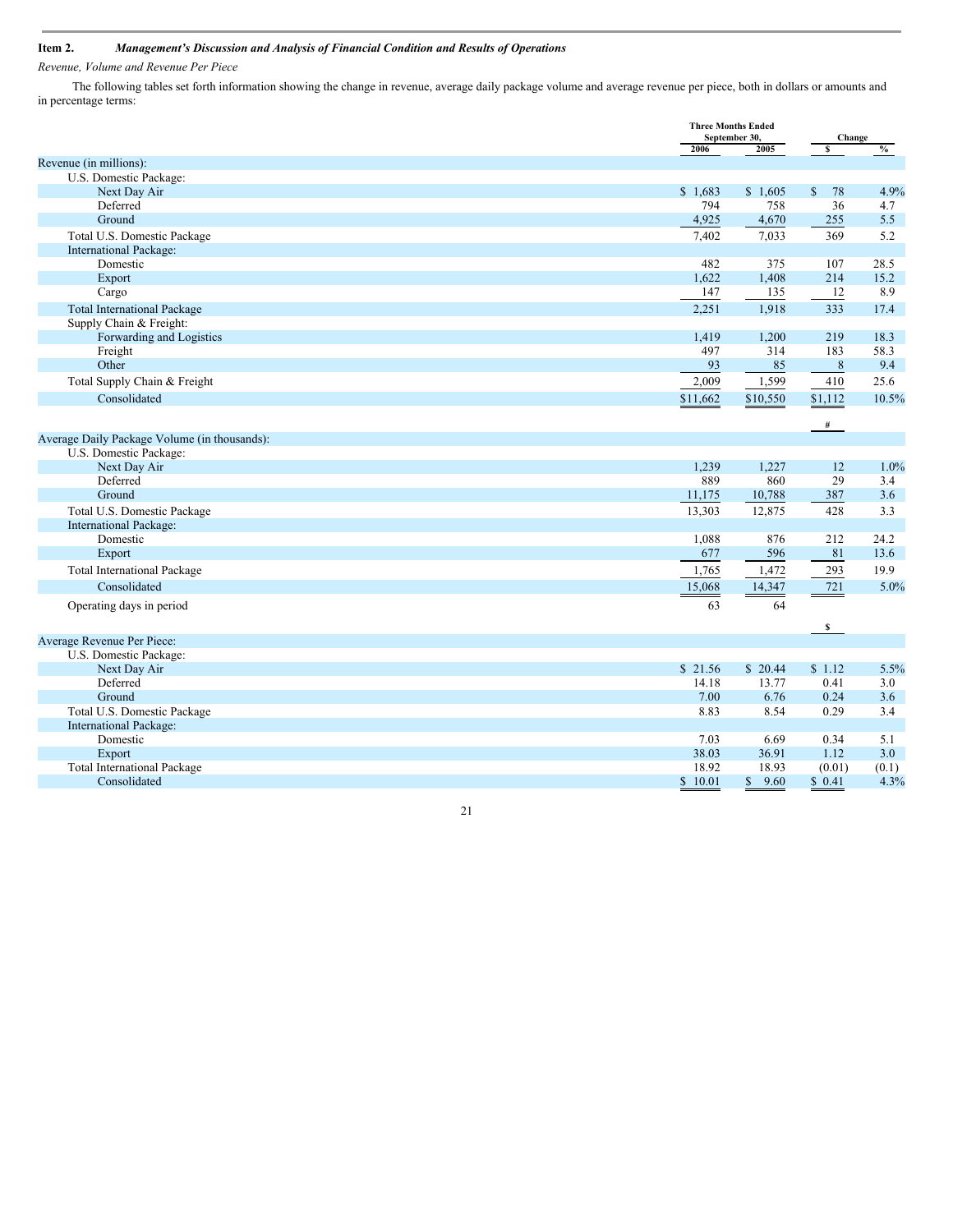|                                              |            | <b>Nine Months Ended</b><br>September 30, |              | Change |
|----------------------------------------------|------------|-------------------------------------------|--------------|--------|
|                                              | 2006       | 2005                                      | $\mathbf{s}$ | $\%$   |
| Revenue (in millions):                       |            |                                           |              |        |
| U.S. Domestic Package:                       |            |                                           |              |        |
| Next Day Air                                 | \$5,054    | \$4,665                                   | \$ 389       | 8.3%   |
| Deferred                                     | 2,447      | 2,289                                     | 158          | 6.9    |
| Ground                                       | 14,826     | 13,832                                    | 994          | 7.2    |
| Total U.S. Domestic Package                  | 22,327     | 20,786                                    | 1,541        | 7.4    |
| International Package:                       |            |                                           |              |        |
| Domestic                                     | 1,421      | 1,114                                     | 307          | 27.6   |
| Export                                       | 4,797      | 4,266                                     | 531          | 12.4   |
| Cargo                                        | 427        | 377                                       | 50           | 13.3   |
| <b>Total International Package</b>           | 6,645      | 5,757                                     | 888          | 15.4   |
| Supply Chain & Freight:                      |            |                                           |              |        |
| Forwarding and Logistics                     | 4,202      | 3,526                                     | 676          | 19.2   |
| Freight                                      | 1,484      | 314                                       | 1,170        | 372.6  |
| Other                                        | 261        | 244                                       | 17           | 7.0    |
| Total Supply Chain & Freight                 | 5,947      | 4,084                                     | 1,863        | 45.6   |
| Consolidated                                 | \$34,919   | \$30,627                                  | \$4,292      | 14.0%  |
|                                              |            |                                           |              |        |
|                                              |            |                                           | $\#$         |        |
| Average Daily Package Volume (in thousands): |            |                                           |              |        |
| U.S. Domestic Package:                       |            |                                           |              |        |
| Next Day Air                                 | 1,244      | 1,188                                     | 56           | 4.7%   |
| Deferred                                     | 926        | 863                                       | 63           | 7.3    |
| Ground                                       | 11,120     | 10,615                                    | 505          | 4.8    |
| Total U.S. Domestic Package                  | 13,290     | 12,666                                    | 624          | 4.9    |
| International Package:                       |            |                                           |              |        |
| Domestic                                     | 1,080      | 841                                       | 239          | 28.4   |
| Export                                       | 663        | 592                                       | 71           | 12.0   |
| <b>Total International Package</b>           | 1,743      | 1,433                                     | 310          | 21.6   |
| Consolidated                                 | 15,033     | 14,099                                    | 934          | 6.6%   |
|                                              |            |                                           |              |        |
| Operating days in period                     | 191        | 192                                       |              |        |
|                                              |            |                                           | $\mathbf{s}$ |        |
| Average Revenue Per Piece:                   |            |                                           |              |        |
| U.S. Domestic Package:                       |            |                                           |              |        |
| Next Day Air                                 | \$ 21.27   | \$ 20.45                                  | \$0.82       | 4.0%   |
| Deferred                                     | 13.84      | 13.81                                     | 0.03         | 0.2    |
| Ground                                       | 6.98       | 6.79                                      | 0.19         | 2.8    |
| Total U.S. Domestic Package                  | 8.80       | 8.55                                      | 0.25         | 2.9    |
| International Package:                       |            |                                           |              |        |
| Domestic                                     | 6.89       | 6.90                                      | (0.01)       | (0.1)  |
| Export                                       | 37.88      | 37.53                                     | 0.35         | 0.9    |
| <b>Total International Package</b>           | 18.68      | 19.55                                     | (0.87)       | (4.5)  |
| Consolidated                                 | 9.94<br>\$ | 9.67<br>\$                                | \$0.27       | 2.8%   |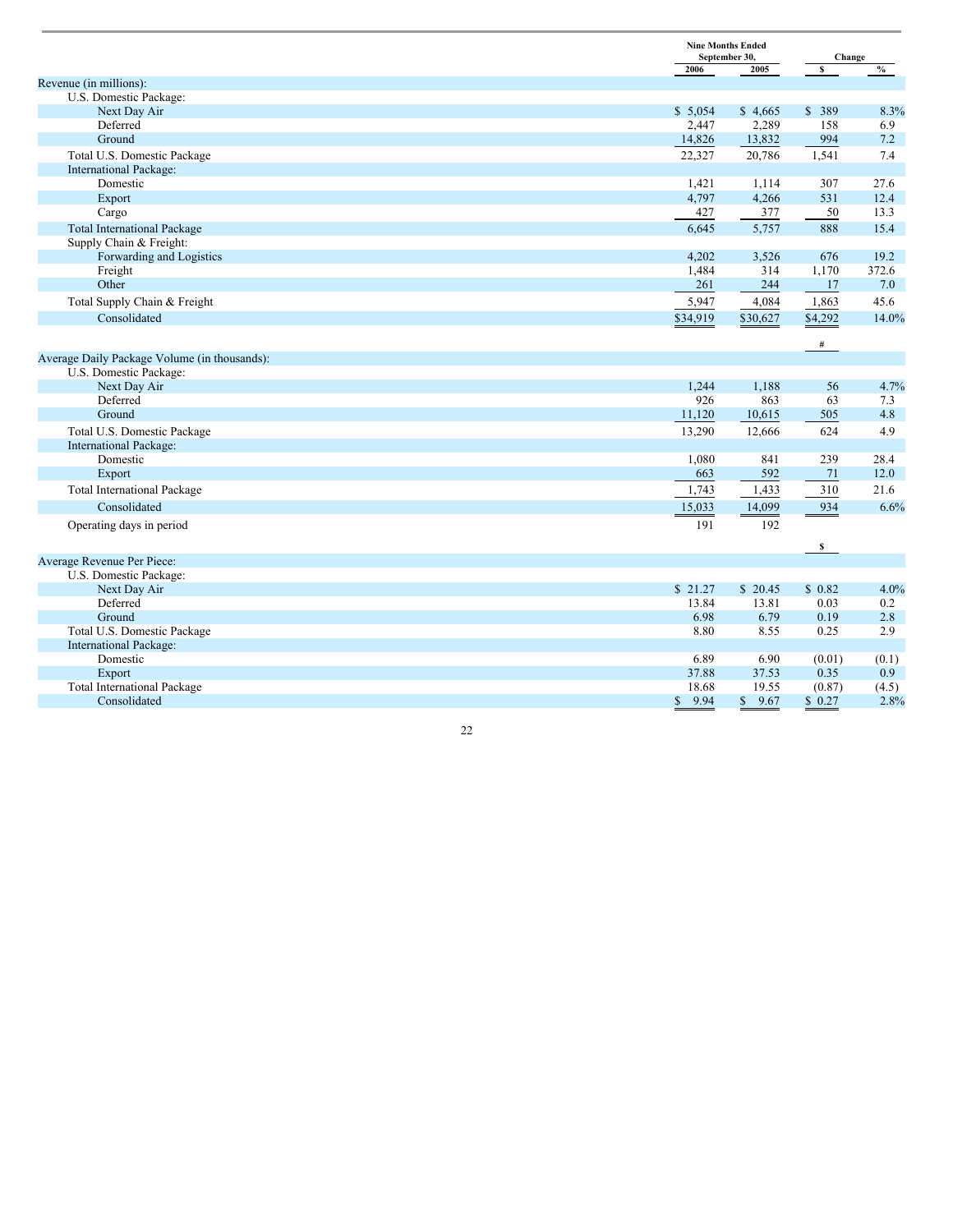The following tables set forth information showing the change in UPS Freight's less-than-truckload revenue, shipments, and weight hauled, both in dollars or amounts and in percentage terms:

|                                                 |                          | <b>Three Months Ended</b> |         |        |  |
|-------------------------------------------------|--------------------------|---------------------------|---------|--------|--|
|                                                 |                          | September 30,             |         | Change |  |
|                                                 | 2006                     | 2005                      | \$/#    | $\%$   |  |
| LTL revenue (in millions)                       | 465                      | 299<br>S.                 | \$166   | 55.5%  |  |
| LTL revenue per LTL hundredweight               | \$16.11                  | \$15.55                   | \$0.56  | 3.6    |  |
| LTL shipments (in thousands)                    | 2,394                    | 1,663                     | 731     | 44.0   |  |
| LTL shipments per day (in thousands)            | 38                       | 42                        | (4)     | (9.5)  |  |
| LTL gross weight hauled (in millions of pounds) | 2,888                    | 1,923                     | 965     | 50.2   |  |
| LTL weight per shipment (in pounds)             | 1,207                    | 1,156                     | 51      | 4.4    |  |
|                                                 | <b>Nine Months Ended</b> |                           |         |        |  |
|                                                 |                          | September 30,             | Change  |        |  |
|                                                 | 2006                     | 2005                      | \$/#    | $\%$   |  |
| LTL revenue (in millions)                       | \$1,389                  | 299<br>$\mathbb{S}$       | \$1,090 | 364.5% |  |
|                                                 |                          |                           |         | 2.1    |  |
| LTL revenue per LTL hundredweight               | \$15.87                  | \$15.55                   | \$0.32  |        |  |
| LTL shipments (in thousands)                    | 7,316                    | 1,663                     | 5,653   | 339.9  |  |
| LTL shipments per day (in thousands)            | 38                       | 42                        | (4)     | (9.5)  |  |
| LTL gross weight hauled (in millions of pounds) | 8,749                    | 1,923                     | 6,826   | 355.0  |  |

Overnite Corp., now known as UPS Freight, was acquired on August 5, 2005. The 2005 information provided above represents only the period subsequent to the date of acquisition.

#### *Operating Profit*

The following tables set forth information showing the change in operating profit (loss), both in dollars (in millions) and in percentage terms, as well as the operating margin for each reporting segment:

|                               |         | <b>Three Months Ended</b> |      |               |  |
|-------------------------------|---------|---------------------------|------|---------------|--|
|                               |         | September 30.             |      | Change        |  |
|                               | 2006    | 2005                      |      | $\frac{9}{6}$ |  |
| <b>Reporting Segment</b>      |         |                           |      |               |  |
| U.S. Domestic Package         | \$1,208 | \$1.110                   | \$98 | 8.8%          |  |
| <b>International Package</b>  | 387     | 318                       | 69   | 21.7          |  |
| Supply Chain & Freight        | (19)    | 70                        | (89) | (127.1)       |  |
| Consolidated Operating Profit | \$1,576 | \$1,498                   | \$78 | 5.2%          |  |

|                                      | <b>Three Months Ended</b><br>September 30, |         |
|--------------------------------------|--------------------------------------------|---------|
|                                      | 2006                                       | 2005    |
| <b>Reporting Segment</b>             |                                            |         |
| U.S. Domestic Package                | 16.3%                                      | 15.8%   |
| <b>International Package</b>         | 17.2%                                      | 16.6%   |
| Supply Chain & Freight               | (0.9)%                                     | $4.4\%$ |
| <b>Consolidated Operating Margin</b> | 13.5%                                      | 14.2%   |

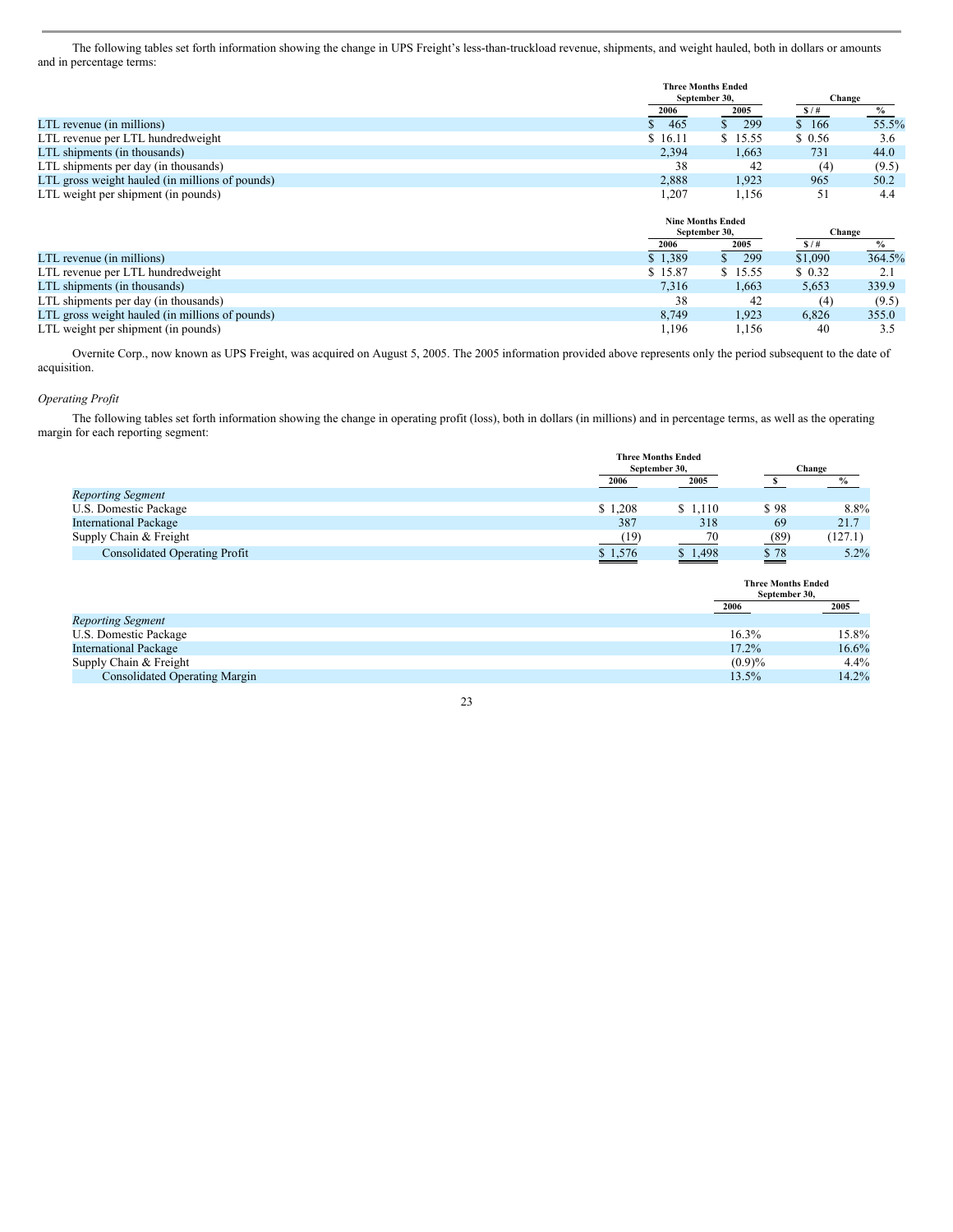|                                      |                          | <b>Nine Months Ended</b> |        |          |  |
|--------------------------------------|--------------------------|--------------------------|--------|----------|--|
|                                      |                          | September 30,            |        | Change   |  |
|                                      | 2006                     | 2005                     |        |          |  |
| <b>Reporting Segment</b>             |                          |                          |        |          |  |
| U.S. Domestic Package                | \$3,627                  | \$3,256                  | \$ 371 | $11.4\%$ |  |
| <b>International Package</b>         | 1,196                    | 1,063                    | 133    | 12.5     |  |
| Supply Chain & Freight               | $\overline{\phantom{a}}$ | 113                      | (110)  | (97.3)   |  |
| <b>Consolidated Operating Profit</b> | \$4,826                  | \$4,432                  | \$ 394 | 8.9%     |  |

|                                      | <b>Nine Months Ended</b><br>September 30, |          |
|--------------------------------------|-------------------------------------------|----------|
|                                      | 2006                                      | $-2005$  |
| <b>Reporting Segment</b>             |                                           |          |
| U.S. Domestic Package                | 16.2%                                     | $15.7\%$ |
| <b>International Package</b>         | 18.0%                                     | 18.5%    |
| Supply Chain & Freight               | 0.1%                                      | 2.8%     |
| <b>Consolidated Operating Margin</b> | 13.8%                                     | 14.5%    |

#### *U.S. Domestic Package Operations*

U.S. Domestic Package revenue increased \$369 million, or 5.2%, for the quarter (\$1.541 billion, or 7.4%, year-to-date), with average daily package volume up 3.3% (4.9% year-to-date). Volume gains in the quarter and year-to-date periods were realized across all products primarily due to a solid U.S. economy, strong small package market and continuing efforts to generate new volume.

Pricing remained firm as overall revenue per piece was up 3.4% for the quarter and 2.9% year-to-date. Ground revenue per piece increased 3.6% and Next Day Air revenue per piece increased 5.5% for the quarter, primarily due to the impact of a rate increase that took effect in 2006 and the impact of an increased fuel surcharge rate in 2006 compared to 2005. Deferred revenue per piece increased 3.0% for the quarter for the same reasons, but was adversely affected by the growth in lighter weight, lower revenue packages.

On January 2, 2006, a rate increase took effect which was in line with previous years' rate increases. We increased rates 5.5% on UPS Next Day Air, UPS 2nd Day Air, and UPS 3 Day Select, and 3.9% on UPS Ground. Other pricing changes include a new charge for undeliverable packages after three delivery attempts and an increase in rates for proof of delivery features for our Delivery Required and Signature Confirmation services. The residential surcharge increased \$0.25 for UPS Ground services and \$0.35 for UPS Next Day Air, UPS 2nd Day Air and UPS 3 Day Select.

In January 2006, we modified the fuel surcharge on domestic air services by reducing the index used to determine the fuel surcharge by 2%. The air fuel surcharge was subject to a maximum cap of 12.5% through June 4, 2006. Effective June 5, 2006, we reduced the index by another 2% and no longer applied a cap to the air fuel surcharge. This fuel surcharge continues to be based on the U.S. Energy Department's Gulf Coast spot price for a gallon of kerosene-type jet fuel. Based on published rates, the average fuel surcharge on domestic air products was 16.30% in the third quarter of 2006 (14.16% year-to-date 2006), as compared with 9.50% in the third quarter of 2005 (9.50% yearto-date 2005). Additionally, the UPS Ground fuel surcharge continues to fluctuate based on the U.S. Energy Department's On-Highway Diesel Fuel Price. Based on published rates, the average fuel surcharge on domestic ground products was 4.75% in the third quarter of 2006 (4.03% year-to-date 2006), as compared to 2.67% in the third quarter of 2005 (2.33% year-to-date 2005). Total domestic fuel surcharge revenue increased by \$214 million in the third quarter (\$502 million year-to-date), due to higher jet and diesel fuel prices, volume growth, and the modifications to our fuel surcharges noted above.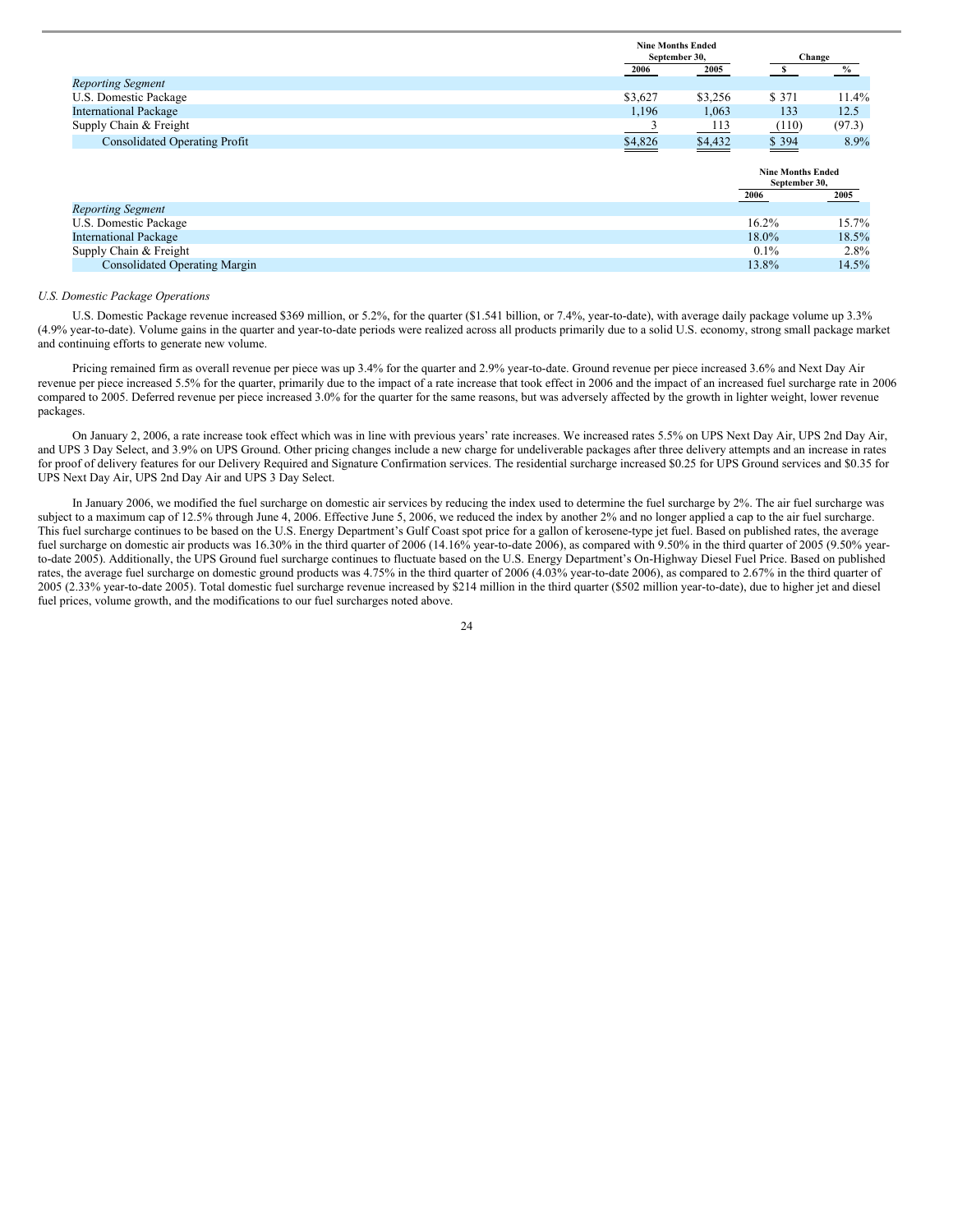U.S. Domestic Package operating profit increased \$98 million, or 8.8%, for the quarter (\$371 million, or 11.4%, year-to-date) primarily as a result of the revenue growth described previously, combined with efficiencies from leveraging our integrated ground and air networks. In the third quarter of 2006, operating profit for our U.S. Domestic Package segment was negatively impacted by a tentative settlement of the Cornn class action litigation (see "Legal Proceedings, Commitments & Contingencies" below), which resulted in an \$87 million charge to expense.

Also in the third quarter of 2006, the expense associated with our self-insurance accruals for workers' compensation claims, automotive liability and general business liabilities was \$82 million less than the third quarter of 2005 (\$85 million year-to-date). Insurance reserves are established for estimates of the loss that we will ultimately incur on reported claims, as well as estimates of claims that have been incurred but not yet reported. Recorded balances are based on ultimate reserve levels determined by outside actuaries, who incorporate historical loss experience and judgments about the present and expected levels of cost per claim. The lower expense reflects favorable claims experience resulting from several company initiatives put into place over the last two years and other factors, including initiatives to decrease accident frequencies, improved oversight and management of claims, improved trends in health care costs, and favorable state legislative reforms, primarily in California.

#### *International Package Operations*

International Package revenue improved \$333 million, or 17.4%, for the quarter (\$888 million, or 15.4%, year-to-date) primarily due to the 13.6% volume growth for our export products (12.0% year-to-date) and the impact of acquisitions completed in 2005. Total international revenue per piece declined slightly for the quarter due to changes in product mix, as lower-yielding domestic products comprised a larger proportion of overall international volume. The change in revenue was positively affected by \$46 million during the quarter due to currency fluctuations, net of hedging activity (adverse impact of \$4 million year-to-date). Revenue increased by \$75 million during the quarter due to acquisitions (\$247 million year-to-date).

In January 2006, we increased rates 5.5% for international shipments originating in the United States (Worldwide Express, Worldwide Express Plus, UPS Worldwide Expedited and UPS International Standard service). Rate changes for international shipments originating outside the United States vary by geographical market and occur throughout the year.

In January 2006, we modified the fuel surcharge on certain U.S.-related international air services by reducing the index used to determine the fuel surcharge by 2%. The air fuel surcharge continued to remain subject to a maximum cap of 12.5% through June 4, 2006. Effective June 5, 2006, we reduced the index by another 2% and no longer applied a cap to the air fuel surcharge. The fuel surcharge for products originating outside the United States continues to be indexed to fuel prices in our different international regions, depending upon where the shipment takes place. Total international fuel surcharge revenue increased by \$70 million in the third quarter (\$172 million year-to-date) due to higher jet fuel prices and increased international air volume.

Export volume increased throughout the world, with solid volume increases in Europe, Asia, and U.S. export products. International domestic volume increased 24.2% for the quarter and 28.4% year-to-date, due to volume growth in Canada and Europe, which also benefited from the acquisition of Stolica in Poland during the second quarter of 2005 and the acquisition of Lynx in the U.K. during the third quarter of 2005. Excluding the impact of acquisitions, international domestic volume increased 7.1% and international domestic revenue increased 9.7% for the quarter (8.0% and 6.9% on a year-to-date basis, respectively).

Export revenue per piece increased 3.0% for the quarter (0.9% year-to-date), largely due to the rate increases discussed previously, the impact of the fuel surcharge, and currency fluctuations, partially offset by relatively higher growth in lower revenue per piece transborder products. For the quarter, total international average daily package volume increased 19.9%, while average revenue per piece decreased 0.1% (2.6% currency-adjusted). On a year-to-date basis, international average daily package volume increased 21.6% and average revenue per piece decreased 4.5% (4.4% currency-adjusted).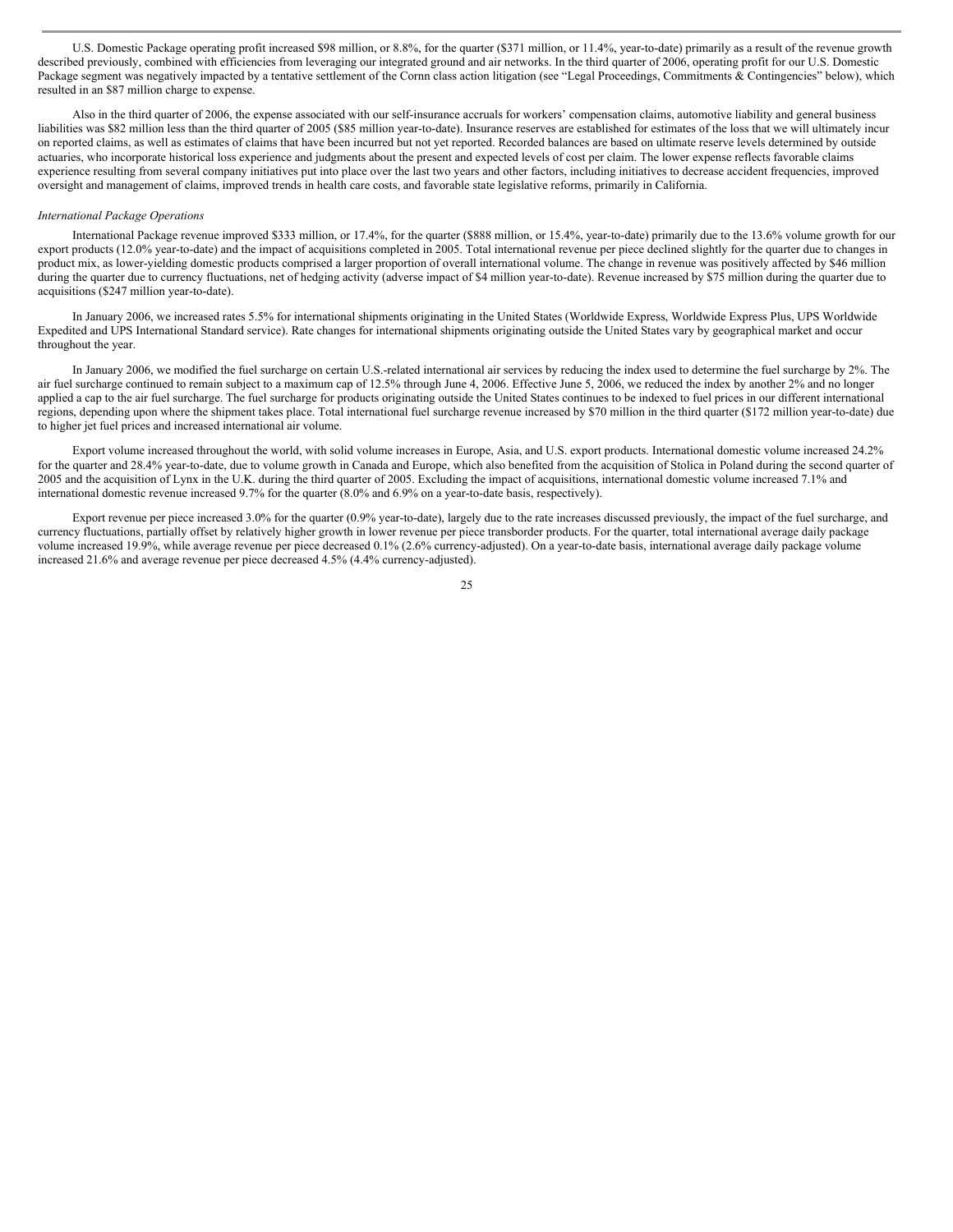The improvement in operating profit for our International Package segment was \$69 million for the quarter, or 21.7% (\$133 million, or 12.5%, year-to-date). The change in operating profit was positively affected by \$13 million during the quarter due to currency fluctuations (\$4 million year-to-date). Operating profit also was positively impacted by the volume and revenue growth described previously.

#### *Supply Chain & Freight Operations*

Supply Chain & Freight revenue increased \$410 million, or 25.6%, for the quarter (\$1.863 billion, or 45.6%, year-to-date). UPS Freight, formerly known as Overnite Corp. (acquired August 2005), provided \$183 million of the increase in revenues for the quarter (\$1.170 billion year-to-date). Excluding the impact of the Overnite acquisition, segment revenues grew 13.4% for the quarter and 16.7% year-to-date. The results of operations have been included in the Supply Chain & Freight reporting segment since the August 5, 2005 acquisition date. The total LTL revenue and average daily LTL shipments for UPS Freight in the third quarter of 2006 declined against the comparable period of 2005 (both the pre and post-acquisition period) due to service issues caused by the integration of the UPS Freight business. LTL revenue per LTL hundredweight increased as we proactively reduced less profitable accounts and focused on higher yielding customer segments.

Forwarding and logistics revenue increased \$219 million, or 18.3% for the quarter (\$676 million, or 19.2%, year-to-date), largely due to ongoing changes in the business model for this unit. The forwarding and logistics business is continuing to move towards a model that places more transactional ownership risk on UPS, including increased utilization of UPS-owned assets. This has the effect of increasing revenue as well as purchased transportation expense. The increased revenue associated with these forwarding transactions was somewhat offset by certain revenue management initiatives, which involve reducing less profitable accounts. In addition, revenue increased by \$13 million during the quarter (decreased by \$3 million year-to-date) due to currency fluctuations.

The other businesses within Supply Chain & Freight, which include our retail franchising business and our financial business, increased revenue by 9.4% during the quarter (7.0% year-to-date). This revenue growth was primarily due to increased revenue at our financial services unit as well as revenue earned from our previously announced contract to provide domestic air transportation for the U.S. Postal Service.

For the quarter, the Supply Chain & Freight segment reported a \$19 million operating loss, as compared with a \$70 million operating profit in the third quarter of 2005 (year-to-date, operating profit declined by \$110 million, or 97.3%). These results were impacted by the integration of the acquired Menlo Worldwide Forwarding business into our air network, and the integration of the Motor Cargo business unit within the acquired Overnite Corp. operations into the UPS Freight network. The UPS Freight integration had service issues, which resulted in a loss of revenue, as well as productivity setbacks resulting in increased costs. The integration of the Menlo Worldwide Forwarding business resulted in increased costs and some lost sales resulting from customer turnover. Currency fluctuations did not affect operating profit during the quarter or year-to-date period.

In an effort to rationalize our cost structure and focus on profitable revenue growth, we initiated a restructuring plan for our Supply Chain Solutions Forwarding & Logistics operations in the fourth quarter of 2006. This restructuring plan is expected to generate efficiencies resulting in improved revenues and operating profits by further integrating all of our transportation services to better serve our customers. This restructuring involves plans to reduce non-operating expenses by 20%, including a reduction in non-operating staff of approximately 1,200 people. As of September 30, 2006, no costs have been accrued related to employee severance as the communication of the restructuring plan did not occur until October 2006. We anticipate incurring costs of approximately \$10 to \$20 million for employee severance.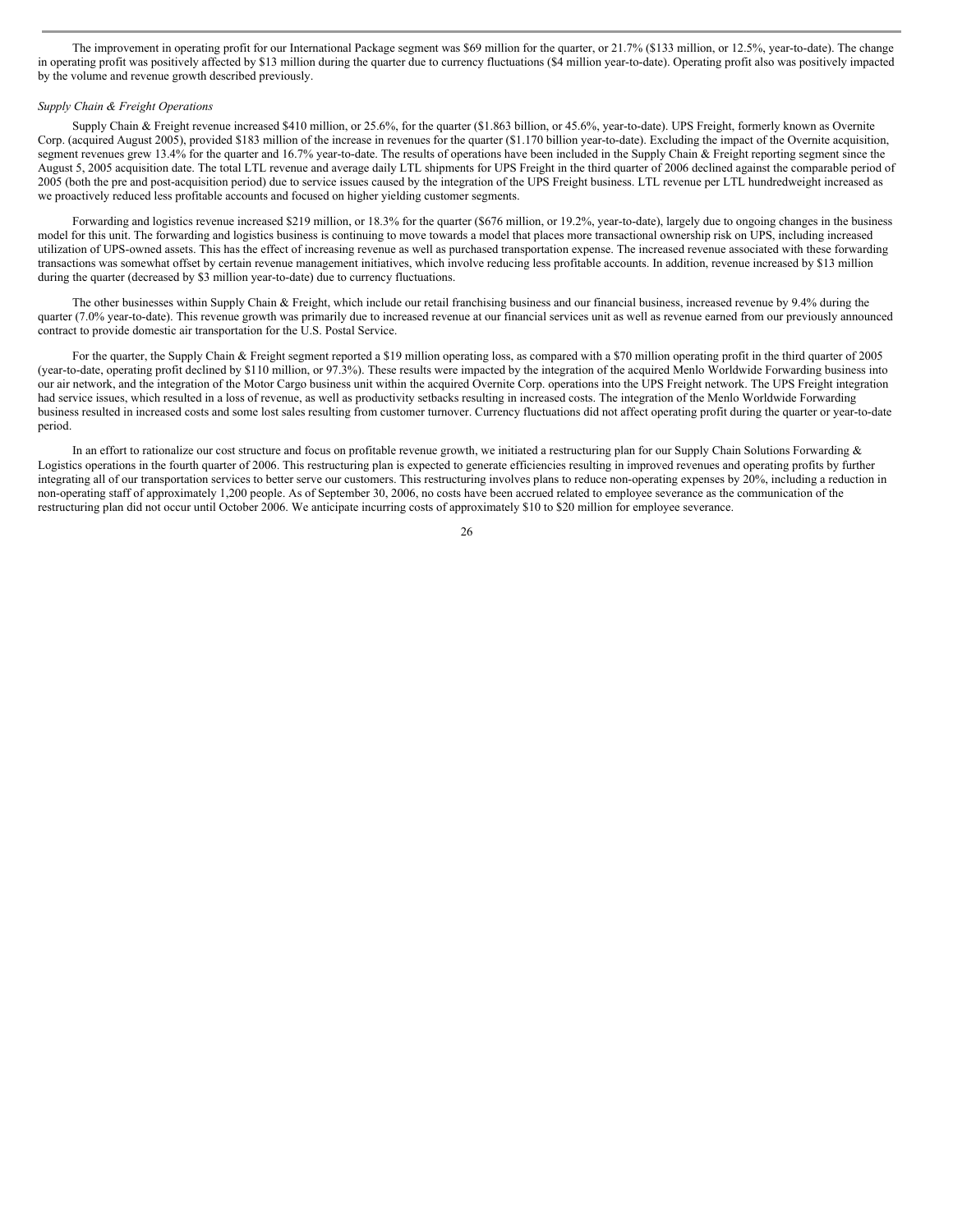#### *Operating Expenses and Operating Margin*

Consolidated operating expenses increased by \$1.034 billion, or 11.4%, for the quarter, and were significantly impacted by the acquisitions of Overnite and Lynx. Currency fluctuations in our International Package and Supply Chain & Freight segments resulted in operating expenses increasing by \$46 million for the quarter (decreasing \$11 million year-to-date).

Compensation and benefits increased by \$305 million, or 5.4%, for the quarter (\$1.528 billion, or 9.3%, year-to-date), largely due to the acquisitions of Overnite, Lynx and Stolica, as well as increased health and welfare benefit costs and higher pension expense. These increases were partially offset by the decline in workers compensation expense in the third quarter, as previously discussed. Excluding the effect of acquisitions, compensation and benefits expense increased 2.8% for the quarter and 4.7% year-todate. Stock-based and other management incentive compensation expense decreased \$31 million, or 21.0%, in the quarter, primarily due to reduced accruals for 2006 awards that we anticipate granting in the fourth quarter under our Management Incentive Awards program. On a year-to-date basis, stock-based and other management incentive compensation expense increased \$22 million, or 5.2%, due to the expensing of restricted stock units granted under our Management Incentive Awards program in the fourth quarter of 2005 and the impact of a new grant of stock options and restricted performance units in the second quarter of 2006.

Other operating expenses increased by \$729 million, or 21.1%, for the quarter (\$2.370 billion, or 24.2%, year-to-date), largely due to the acquisitions mentioned above, as well as increases in fuel expense and purchased transportation. The table below indicates the impact of business acquisitions completed in 2005 on the increase in operating expenses by category in the third quarter and year-to-date periods of 2006.

Third Quarter 2006:

|                               | Total %<br>Increase | Acquisition<br>Impact | % Increase /<br>(Decrease)<br>without<br>Acquisitions |
|-------------------------------|---------------------|-----------------------|-------------------------------------------------------|
| Other Operating Expenses:     |                     |                       |                                                       |
| Repairs and maintenance       | 0.4%                | $2.2\%$               | $(1.8)\%$                                             |
| Depreciation and amortization | $7.0\%$             | 2.4%                  | 4.6%                                                  |
| Purchased transportation      | 28.6%               | 4.2%                  | 24.4%                                                 |
| Fuel                          | 30.8%               | 5.3%                  | 25.5%                                                 |
| Other occupancy               | $6.2\%$             | 3.3%                  | 2.9%                                                  |
| Other expenses                | 22.9%               | 3.5%                  | 19.4%                                                 |
|                               | 21.1%               | 3.7%                  | 17.4%                                                 |

Year-to-Date 2006:

|                               | Total %<br>Increase | Acquisition<br>Impact | without<br><b>Acquisitions</b> |
|-------------------------------|---------------------|-----------------------|--------------------------------|
| Other Operating Expenses:     |                     |                       |                                |
| Repairs and maintenance       | $6.1\%$             | $4.1\%$               | $2.0\%$                        |
| Depreciation and amortization | 8.5%                | $4.2\%$               | 4.3%                           |
| Purchased transportation      | 43.1%               | $7.0\%$               | 36.1%                          |
| Fuel                          | 39.9%               | $10.5\%$              | 29.4%                          |
| Other occupancy               | $9.4\%$             | $5.7\%$               | $3.7\%$                        |
| Other expenses                | 13.7%               | 5.4%                  | 8.3%                           |
|                               | 24.2%               | 6.4%                  | 17.8%                          |

**% Increase**

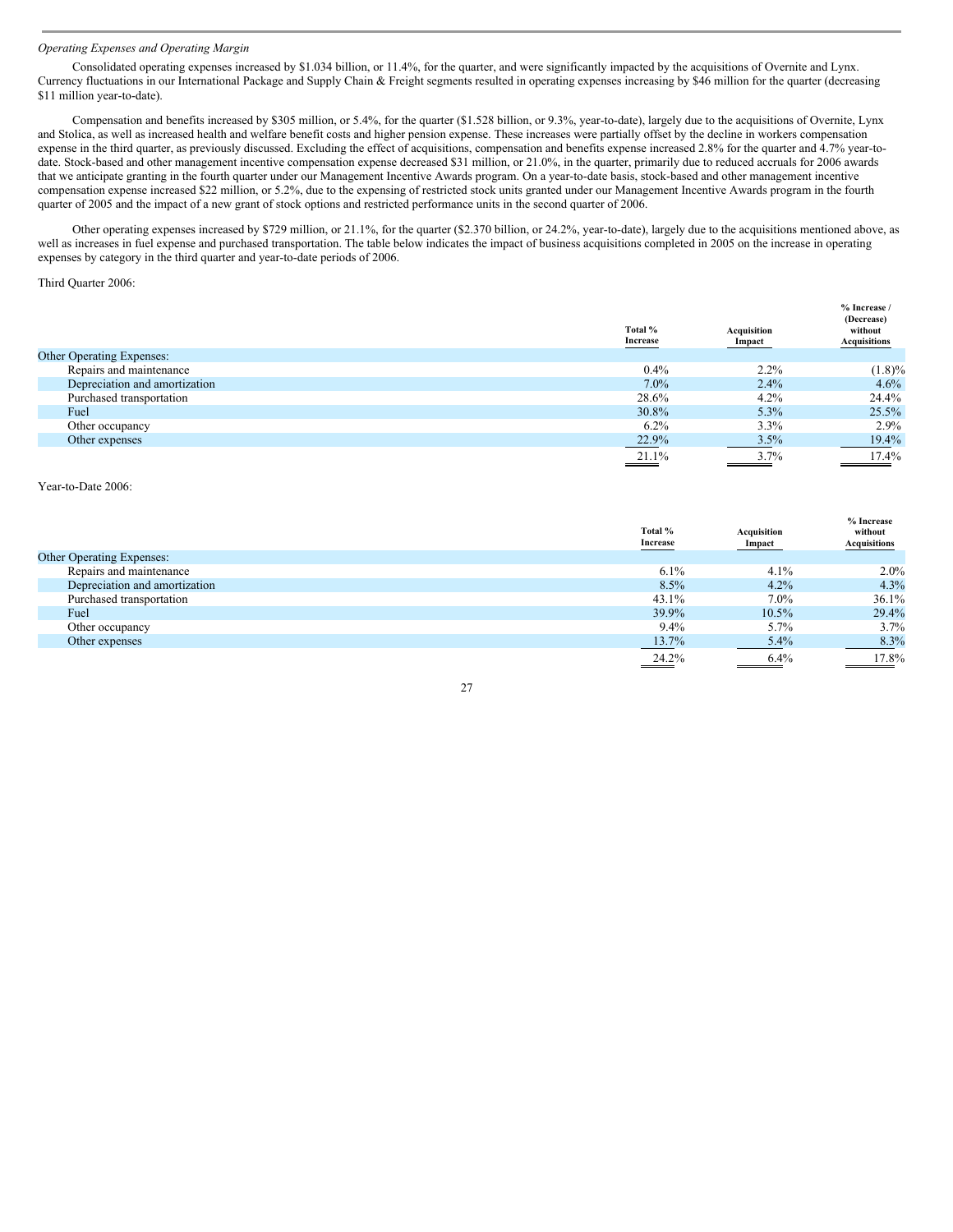Excluding the effect of acquisitions, the 25.5% increase in fuel expense for the quarter was impacted by higher prices for jet-A, diesel and unleaded gasoline as well as higher usage, but was partially mitigated by hedging gains. The 24.4% increase in purchased transportation was influenced by volume growth in our International Package business, currency fluctuations, higher fuel prices, increased rail costs, and changes to the freight forwarding business model described previously. The 1.8% decrease in repairs and maintenance was largely due to reduced expense on vehicle parts and repairs. The 4.6% increase in depreciation and amortization for the quarter was impacted by higher depreciation expense on plant equipment, aircraft and engines, and higher amortization expense on intangible assets. The 2.9% increase in other occupancy expense was largely due to higher electricity and other utilities expenses. The increase in other expenses was impacted by several items, including the \$87 million tentative settlement of the Cornn class action litigation (see "Legal Proceedings, Commitments & Contingencies" below).

#### *Investment Income/Interest Expense*

The decrease in investment income of \$3 million during the quarter (\$25 million year-to-date) was primarily due to a lower average balance of interest-earning investments and increased equity-method losses on certain investment partnerships. These were partially offset by a higher average interest rate earned on investments.

The \$17 million increase in interest expense during the quarter (\$36 million year-to-date) was due to higher average interest rates on variable rate debt and interest rate swaps, partially offset by slightly lower average debt balances.

#### *Net Income and Earnings Per Share*

Net income for the third quarter of 2006 was \$1.038 billion, an 8.9% increase from the \$953 million achieved in the third quarter of 2005, resulting in a 11.6% increase in diluted earnings per share to \$0.96 in 2006 from \$0.86 in 2005. On a year-to-date basis, net income in 2006 was \$3.074 billion, a 9.0% increase from the \$2.821 billion achieved in the comparable period of 2005, resulting in a 11.9% increase in diluted earnings per share to \$2.82 in 2006 from \$2.52 in 2005. For the third quarter and year-todate 2006 periods, net income benefited from a \$52 million reduction in income tax expense (\$0.05 impact to diluted earnings per share for both the quarter and year-to-date periods) due to favorable developments with international tax matters. Diluted earnings per share has increased at a faster rate than the growth in net income due to the reduction in shares outstanding as a result of our ongoing share repurchase program. The increase in net income for the third quarter and year-to-date periods was largely due to higher operating profits for both our U.S. Domestic and International Package segments.

#### *Liquidity and Capital Resources*

#### *Net Cash From Operating Activities*

Net cash provided by operating activities decreased to \$4.076 billion in the first nine months of 2006 from \$4.551 billion during the comparable period of 2005. Operating cash flow in the 2005 period included a \$374 million cash receipt from the Internal Revenue Service as a result of a previously settled tax matter.

As discussed in Note 6, we contributed \$1.449 billion to our pension plans and \$124 million to our postretirement medical benefit plans in the first nine months of 2006. We expect to contribute an additional \$35 and \$20 million over the remainder of the year to the pension and postretirement medical benefit plans, respectively.

On January 2, 2006, a rate increase took effect which was in line with previous years' rate increases. We increased rates 5.5% on UPS Next Day Air, UPS 2nd Day Air, and UPS 3 Day Select, and 3.9% on UPS Ground. We also increased rates 5.5% for international shipments originating in the United States (Worldwide Express, Worldwide Express Plus, UPS Worldwide Expedited and UPS International Standard service). Other pricing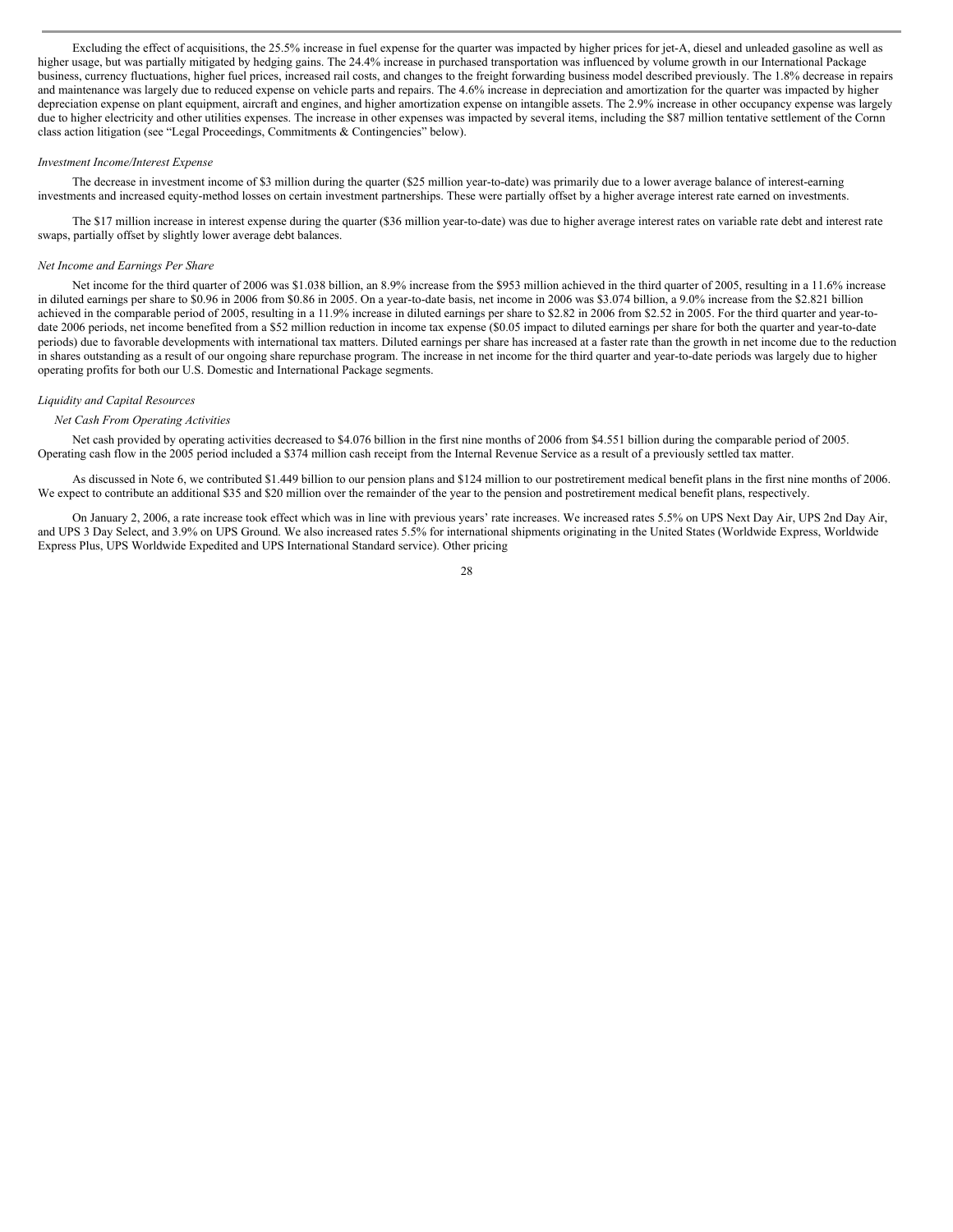changes include a new charge for undeliverable packages after three delivery attempts and an increase in rates for proof of delivery features for our Delivery Required and Signature Confirmation services. The residential surcharge increased \$0.25 for UPS Ground services and \$0.35 for UPS Next Day Air, UPS 2nd Day Air and UPS 3 Day Select. These rate changes are customary, and are consistent with previous years' rate increases. Additionally, in January 2006, we modified the fuel surcharge on domestic and certain U.S.-related international air services by reducing the index used to determine the fuel surcharge by 2%. The air fuel surcharge on domestic and certain U.S.-related international air services continued to remain subject to a maximum cap of 12.5% through June 4, 2006. Effective June 5, 2006, we reduced the index by another 2% and no longer applied a cap to the air fuel surcharge. The UPS Ground fuel surcharge continues to fluctuate based on the U.S. Energy Department's On-Highway Diesel Fuel Price. Rate changes for shipments originating outside the U.S. were made throughout the past year and varied by geographic market.

#### *Net Cash Used In Investing Activities*

Net cash used in investing activities increased to \$1.546 billion in the first nine months of 2006 from \$898 million during the comparable period of 2005, primarily due to increased capital expenditures and fewer net sales of marketable securities and short-term investments. During 2006, we sold a net \$563 million in marketable securities and short-term investments, primarily due to the pension and postretirement medical benefit plan fundings in the third quarter. During 2005, we sold a net \$2.221 billion in marketable securities and short-term investments, largely to fund the acquisition of Overnite as well as to make fundings to our pension and postretirement medical benefit plans. Also during 2006, we generated cash of \$246 million due to the settlement of energy and currency derivative contracts, and we used cash to increase our purchase contract deposits on aircraft to be delivered in future periods by \$279 million. We expect to make additional payments related to business acquisitions of approximately \$50 million during the remainder of 2006, primarily related to the Sinotrans acquisition.

We had capital expenditures of \$2.297 billion in the first nine months of 2006, an increase over the \$1.610 billion during the comparable period of 2005, primarily due to additional deliveries of aircraft and vehicles and previously announced facility expansion plans. We fund our capital expenditures with our cash from operations. We have commitments for the purchase of aircraft, vehicles, technology equipment and other fixed assets to provide for the replacement of existing capacity and anticipated future growth. During the first nine months of 2006, we placed orders for four additional Boeing MD-11 aircraft.

#### *Net Cash Used In Financing Activities*

Net cash used in financing activities increased to \$2.777 billion in the first nine months of 2006 from \$2.671 billion during the comparable period of 2005, primarily due to increased dividend payments and share repurchases. We repurchased a total of 26.5 million shares of class A and class B common stock for \$2.041 billion in the first nine months of 2006, and 26.8 million shares for \$1.954 billion in the first nine months of 2005. In July 2006, the Board of Directors authorized an additional \$2.0 billion for future share repurchases.

We increased our quarterly cash dividend payment to \$0.38 per share in 2006 from \$0.33 per share in 2005, resulting in an increase in total cash dividends paid to \$1.569 billion from \$1.392 billion. The declaration of dividends is subject to the discretion of the Board of Directors and will depend on various factors, including our net income, financial condition, cash requirements, future prospects, and other relevant factors. We expect to continue the practice of paying regular cash dividends.

Issuances of debt during the first nine months of 2006 consisted of issuances of commercial paper and debt related to our investment in certain equity-method real estate partnerships. Repayments of debt consisted primarily of scheduled principal payments on our capitalized lease obligations and principal payments on debt related to our investment in equity-method real estate partnerships. We consider the overall fixed and floating interest rate mix of our portfolio and the related overall cost of borrowing when planning for future issuances and non-scheduled repayments of debt.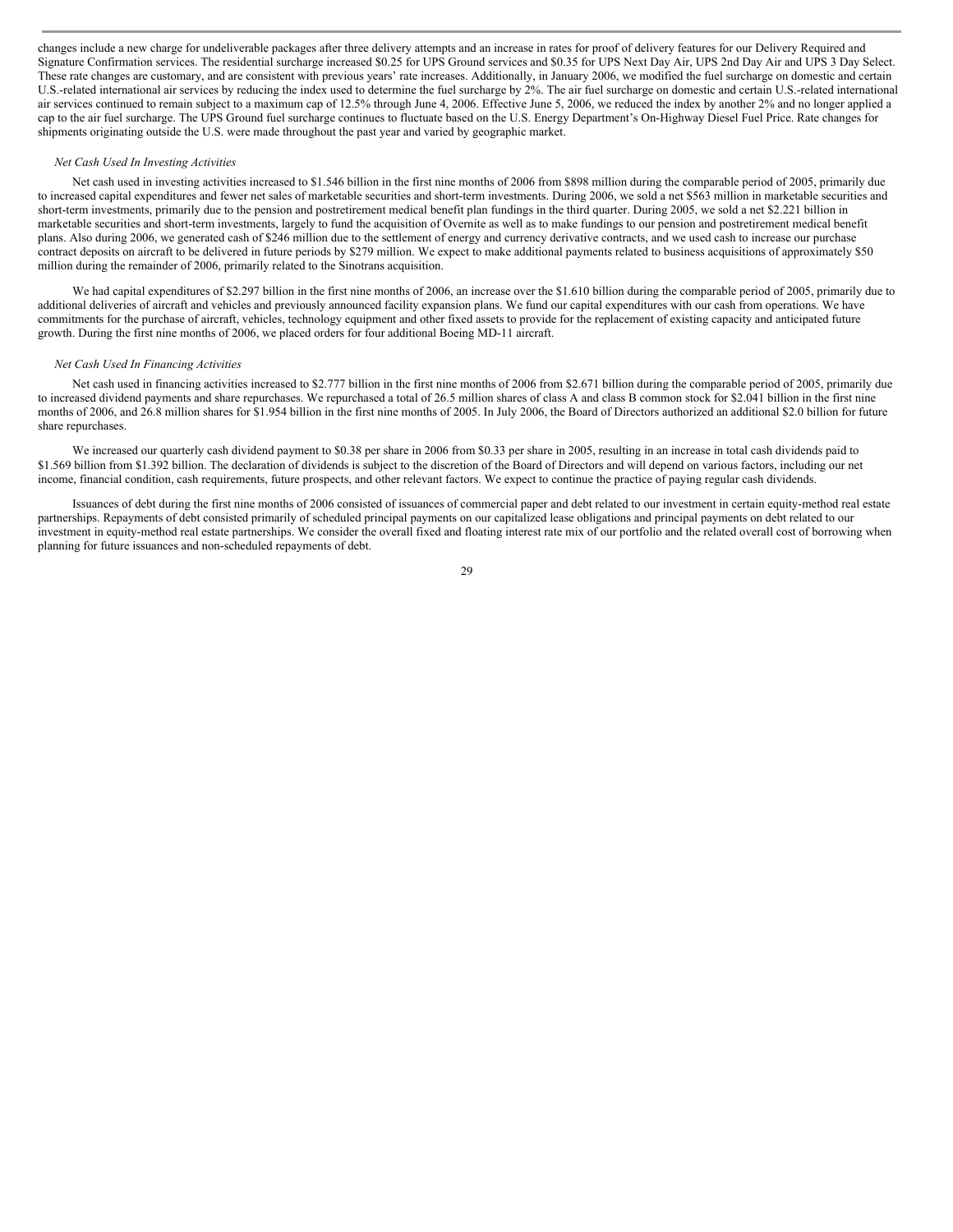#### *Sources of Credit*

We maintain two commercial paper programs under which we are authorized to borrow up to \$7.0 billion in the United States. We had \$1.471 billion outstanding under these programs as of September 30, 2006, with an average interest rate of 5.20%. The entire balance outstanding has been classified as a current liability in our balance sheet.

We maintain a European commercial paper program under which we are authorized to borrow up to  $E1.0$  billion in a variety of currencies. We had no borrowings outstanding under this program at September 30, 2006.

We maintain two credit agreements with a consortium of banks. These agreements provide revolving credit facilities of \$1.0 billion each, with one expiring on April 19, 2007 and the other on April 21, 2010. Interest on any amounts we borrow under these facilities would be charged at 90-day LIBOR plus 15 basis points. There were no borrowings under either of these agreements as of September 30, 2006.

In August 2003, we filed a \$2.0 billion shelf registration statement under which we may issue debt securities in the United States. There was approximately \$126 million issued under this shelf registration statement at September 30, 2006, all of which consists of issuances under our UPS Notes program.

The nature and amounts of our principal repayment obligations under our debt, and capital and operating lease agreements as of September 30, 2006 have not materially changed from those disclosed in our Annual Report on Form 10-K for the year ended December 31, 2005, with the exception of our commercial paper balance increasing by \$732 million during 2006.

Our existing debt instruments and credit facilities do not have cross-default or ratings triggers, however these debt instruments and credit facilities do subject us to certain financial covenants. These covenants generally require us to maintain a \$3.0 billion minimum net worth and limit the amount of secured indebtedness available to the company. These covenants are not considered material to the overall financial condition of the company, and all covenant tests were satisfied as of September 30, 2006.

#### *Legal Proceedings, Commitments & Contingencies*

We are a defendant in a number of lawsuits filed in state and federal courts containing various class-action allegations under state wage-and-hour laws. In one of these cases, Marlo v. UPS, which has been certified as a class action in a California federal court, plaintiffs allege that they improperly were denied overtime, and seek penalties for missed meal and rest periods, and interest and attorneys' fees. Plaintiffs purport to represent a class of 1,200 full-time supervisors. The court granted Summary Judgment in favor of UPS on all claims and plaintiffs have appealed. We have denied any liability with respect to these claims and intend to vigorously defend ourselves in this case. At this time, we have not determined the amount of any liability that may result from this matter or whether such liability, if any, would have a material adverse effect on our financial condition, results of operations, or liquidity.

In another case, Cornn v. UPS, which has been certified as a class action in a California federal court, plaintiffs allege that they were improperly denied wages and/or overtime and meal and rest periods. Plaintiffs purport to represent a class of approximately 20,000 drivers and seek back wages, penalties, interest and attorney's fees. UPS has agreed in principle to settle this matter in full for a total payment of \$87 million. The parties are now working to secure court approval of that settlement.

We have been named as a defendant in five putative class action lawsuits filed in federal courts, alleging a conspiracy relating to certain surcharges by a number of air cargo carriers. We were not named as a defendant in at least eighty related cases that make similar allegations. These cases have been consolidated in a Multi-District Litigation proceeding pending in the United States District Court for the Eastern District of New York. In addition, in July 2006, we were named as a defendant in a comparable lawsuit filed in the Ontario (Canada) Superior Court of Justice. We intend to vigorously defend ourselves in these cases.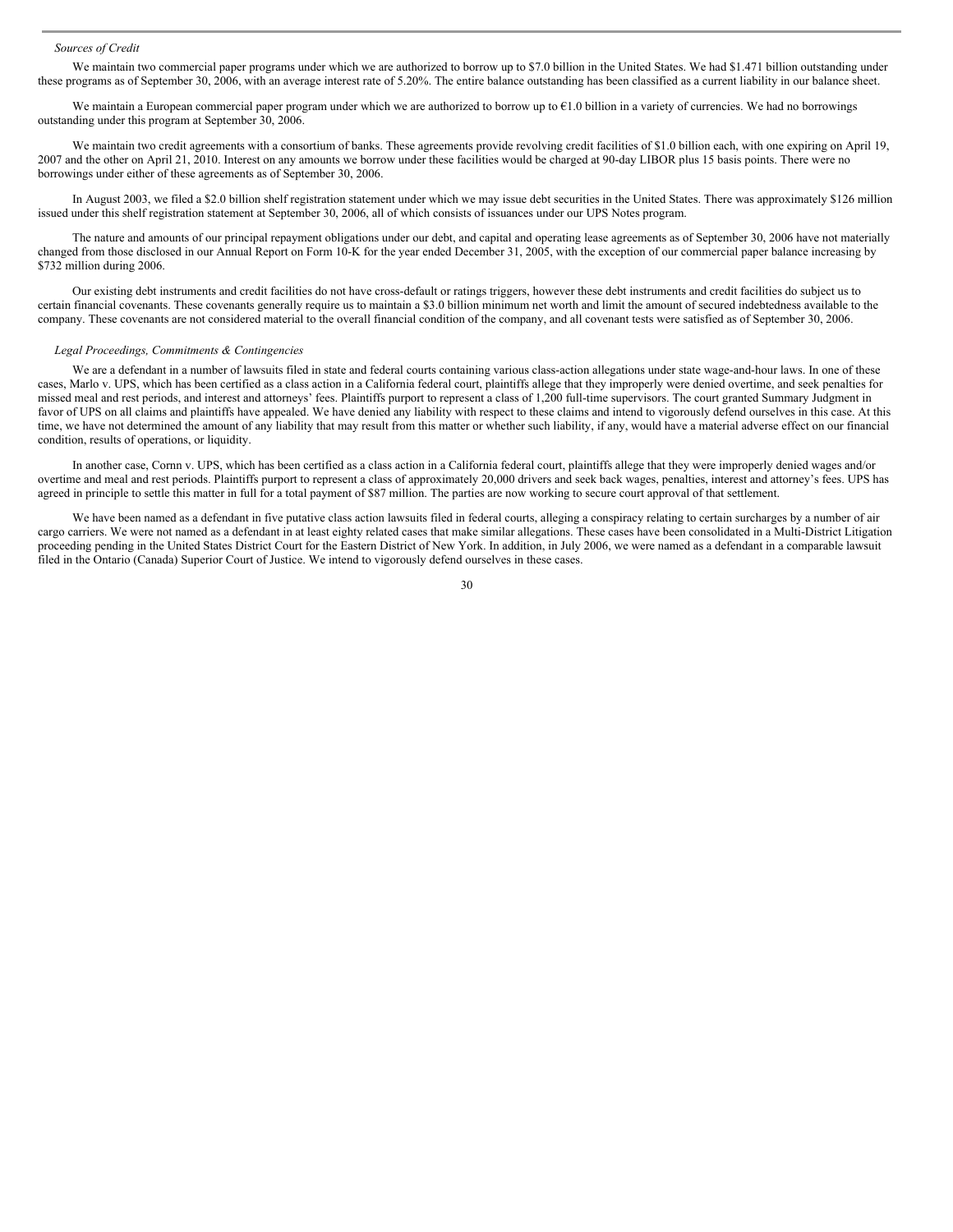In addition, we are a defendant in various other lawsuits that arose in the normal course of business. We believe that the eventual resolution of these cases will not have a material adverse effect on our financial condition, results of operations, or liquidity.

We participate in a number of trustee-managed multi-employer pension and health and welfare plans for employees covered under collective bargaining agreements. Several factors could result in potential funding deficiencies which could cause us to make significantly higher future contributions to these plans, including unfavorable investment performance, changes in demographics, and increased benefits to participants. At this time, we are unable to determine the amount of additional future contributions, if any, or whether any material adverse effect on our financial condition, results of operations, or liquidity would result from our participation in these plans.

As of December 31, 2005, we had approximately 241,000 employees employed under a national master agreement and various supplemental agreements with local unions affiliated with the International Brotherhood of Teamsters ("Teamsters"). These agreements run through July 31, 2008. In the third quarter of 2006, we began formal negotiations with the Teamsters on a new agreement. We have approximately 2,800 pilots who are employed under a collective bargaining agreement with the Independent Pilots Association ("IPA"). On June 30, 2006, UPS and the IPA announced a tentative agreement on a new labor contract, which was ratified in the third quarter. This new contract becomes amendable at the end of 2011. Our airline mechanics are covered by a collective bargaining agreement with Teamsters Local 2727, which became amendable on November 1, 2006. We began formal negotiations with Teamsters Local 2727 on October 2, 2006. In addition, the majority of our ground mechanics who are not employed under agreements with the Teamsters are employed under collective bargaining agreements with the International Association of Machinists and Aerospace Workers. These agreements run through July 31, 2009.

#### *Other Matters*

On July 14, 2006, we received a grand jury subpoena from the Antitrust Division of the U.S. Department of Justice ("DOJ"). The subpoena relates to the DOJ's publiclyannounced criminal investigation of the air cargo pricing practices of a number of domestic and foreign airlines. We do not believe that we are a target of this investigation and we intend to cooperate.

With the assistance of outside counsel, we investigated certain conduct within our Supply Chain Solutions subsidiary in certain locations outside the United States. Our investigation determined that certain conduct, which commenced prior to our subsidiary's 2001 acquisition of a freight forwarding business that was part of Fritz Companies Inc., may have violated the United States Foreign Corrupt Practices Act. The monetary value involved in this conduct appears to be immaterial. We have implemented numerous remediation steps. We informed the SEC and the DOJ of our investigation, and we intend to cooperate fully with any review by the government of these issues. We do not believe that the results of this investigation, the remediation or related penalties, if any, will have a material adverse effect on our financial condition, liquidity or results of operations, nor do we believe that these matters will have a material adverse effect on our business and prospects.

#### *New Accounting Pronouncements*

In June 2006, the FASB issued FASB Interpretation No. 48 "Accounting for Uncertainty in Income Taxes (an interpretation of FASB Statement No. 109)" which is effective for fiscal years beginning after December 15, 2006. This interpretation was issued to clarify the accounting for uncertainty in income taxes recognized in the financial statements by prescribing a recognition threshold and measurement attribute for tax positions taken or expected to be taken in a tax return. We are currently evaluating the potential impact of this interpretation.

In September 2006, the FASB issued Statement No. 157 "Fair Value Measurements" ("FAS 157"), which is effective for fiscal years beginning after November 15, 2007. FAS 157 was issued to define fair value, establish a framework for measuring fair value, and expand disclosures about fair value measurements. FAS 157 is not anticipated to have a material impact on our results of operations or financial condition.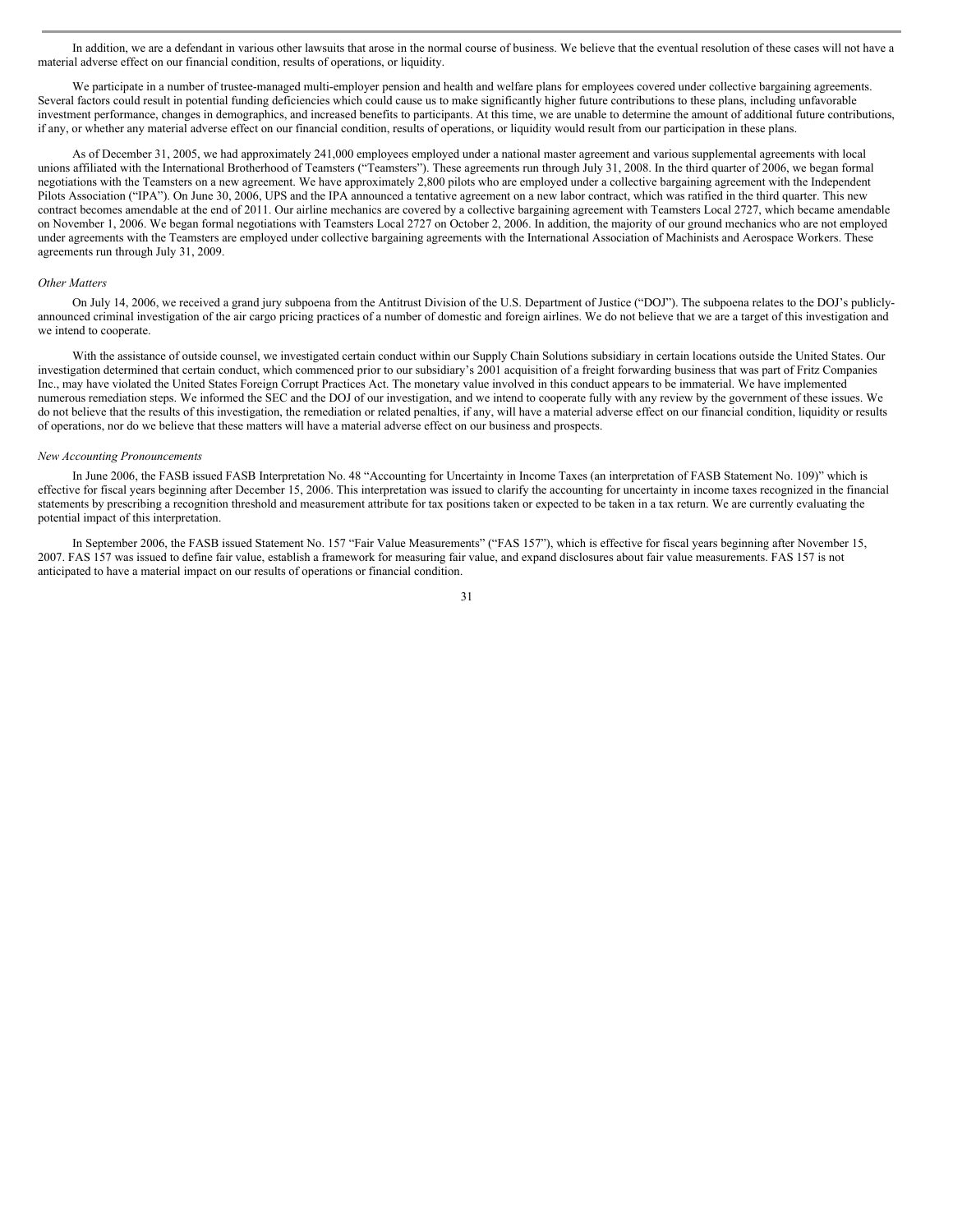In September 2006, the FASB issued Statement No. 158 "Employers' Accounting for Defined Benefit Pension and Other Postretirement Plans (an amendment of FASB Statements No. 87, 88, 106, and 132(R))" ("FAS 158"). This statement requires the recognition of the overfunded or underfunded status of a defined benefit postretirement plan as an asset or liability in the balance sheet for fiscal years ending after December 15, 2006. FAS 158 also requires that the changes in the funded status of such plans be recognized in the year in which the changes occur through comprehensive income. We estimate the impact of adopting FAS 158 to result in a reduction to shareowners' equity of approximately \$2.0—\$2.5 billion, with associated changes to prepaid pension assets, accrued pension cost, the additional postretirement benefit obligation, and deferred taxes, however this will have no impact on our results of operations or cash flows.

Additionally, we currently utilize the early measurement date option available under Statement No. 87 "Employers' Accounting for Pensions", and we measure the funded status of our plans as of September 30 each year. Under the provisions of FAS 158, we will be required to use a December 31 measurement date for all of our pension and postretirement benefit plans no later than 2008. We do not expect the impact of the change in measurement date to have a material impact on our financial statements.

#### *Forward-Looking Statements*

"Management's Discussion and Analysis of Financial Condition and Results of Operations", "Liquidity and Capital Resources", and other parts of this report contain "forward-looking" statements about matters that inherently are difficult to predict. The words "believes," "expects," "anticipates," and similar expressions are intended to identify forward-looking statements. These statements include statements regarding our intent, belief and current expectations about our strategic direction, prospects and future results. We have described some of the important factors that affect these statements as we discussed each subject. Forward-looking statements involve risks and uncertainties, and certain factors may cause actual results to differ materially from those contained in the forward-looking statements. Some of the factors that could cause our actual results to differ materially from the expected results are described in our Annual Report on Form 10-K for the year ended December 31, 2005.

#### **Item 3.** *Quantitative and Qualitative Disclosures About Market Risk*

We are exposed to market risk from changes in foreign currency exchange rates, interest rates, equity prices, and certain commodity prices. This market risk arises in the normal course of business, as we do not engage in speculative trading activities. In order to manage the risk arising from these exposures, we utilize a variety of foreign exchange, interest rate, equity and commodity forward contracts, options, and swaps.

The total fair value asset (liability) of our derivative financial instruments is summarized in the following table (in millions):

|                                  | September 30, | December 31, |  |
|----------------------------------|---------------|--------------|--|
|                                  | 2006          | 2005         |  |
| <b>Energy Derivatives</b>        |               | 192          |  |
| <b>Currency Derivatives</b>      | 81            | 52           |  |
| <b>Interest Rate Derivatives</b> | (64)          | (47)         |  |
|                                  | 24            | 197          |  |

In the second quarter of 2006, we terminated several energy derivatives and received \$229 million in cash. These derivatives were designated as hedges of forecasted cash outflows for purchases of fuel products. As these derivatives maintained their effectiveness and qualified for hedge accounting, we anticipate that the gains associated with these hedges will be recognized in income over the original term of the hedges through 2007. Other than this derivative settlement, our market risks, hedging strategies, and financial instrument positions at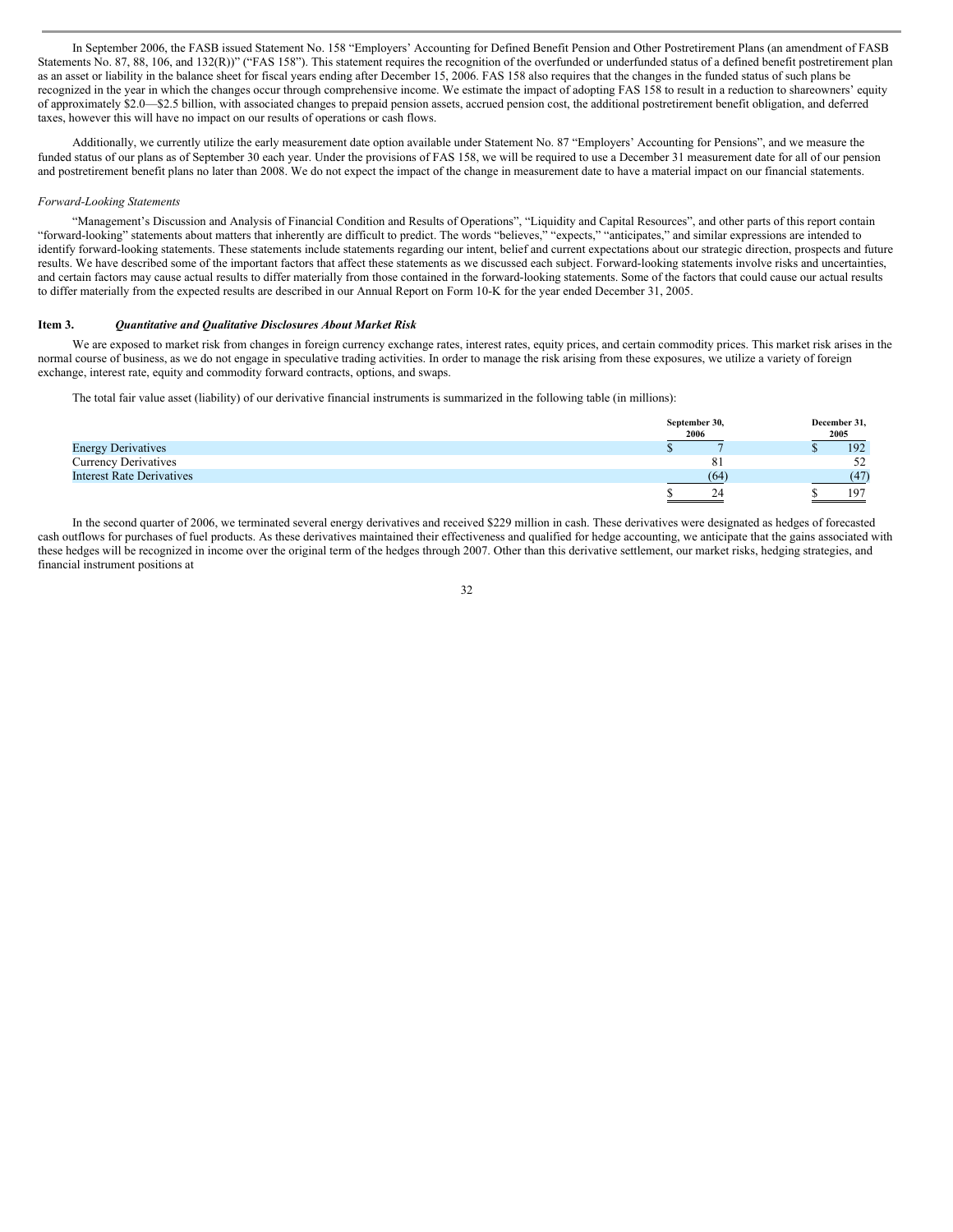September 30, 2006 have not materially changed from those disclosed in our Annual Report on Form 10-K for the year ended December 31, 2005. The market risk sensitivities of the contracts noted above are not materially different from the amounts disclosed in our Annual Report on Form 10-K for the year ended December 31, 2005.

The forward contracts, swaps, and options previously discussed contain an element of risk that the counterparties may be unable to meet the terms of the agreements. However, we minimize such risk exposures for these instruments by limiting the counterparties to large banks and financial institutions that meet established credit guidelines. We do not expect to incur any losses as a result of counterparty default.

The information concerning market risk under the sub-caption "Market Risk" of the caption "Management's Discussion and Analysis" on pages 30-31 of our consolidated financial statements contained in our Annual Report on Form 10-K for the year ended December 31, 2005, is hereby incorporated by reference in this Quarterly Report on Form 10-Q.

#### **Item 4.** *Controls and Procedures*

As of the end of the period covered by this report, management, including our chief executive officer and chief financial officer, evaluated the effectiveness of the design and operation of our disclosure controls and procedures and internal controls over financial reporting. Based upon, and as of the date of, the evaluation, our chief executive officer and chief financial officer concluded that the disclosure controls and procedures and internal controls over financial reporting were effective to ensure that information required to be disclosed in the reports we file and submit under the Exchange Act is recorded, processed, summarized and reported as and when required.

There were no changes in the Company's internal controls over financial reporting during the quarterly period ended September 30, 2006 that have materially affected, or are reasonably likely to materially affect, the Company's internal control over financial reporting.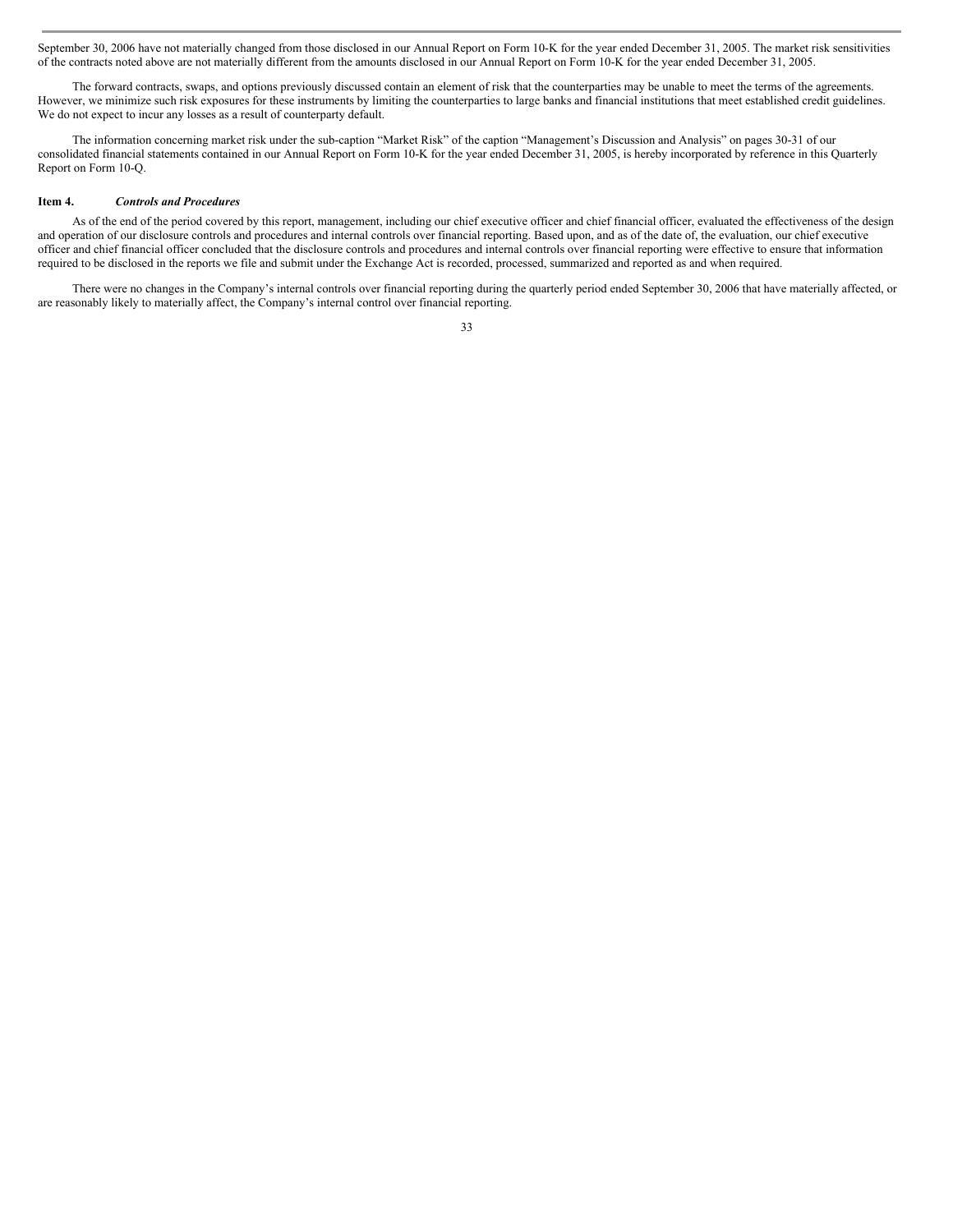### **PART II. OTHER INFORMATION**

### **Item 1.** *Legal Proceedings*

For a discussion of legal proceedings affecting us and our subsidiaries, please see the information under the sub-caption "Legal Proceedings, Commitments  $\&$ Contingencies" and "Other Matters" of the caption "Management's Discussion and Analysis" included in this report.

#### **Item 1A.** *Risk Factors*

There have been no material changes to the risk factors previously disclosed in our Annual Report on Form 10-K for the year ended December 31, 2005.

#### **Item 2.** *Unregistered Sales of Equity Securities and Use of Proceeds*

(c) A summary of our repurchases of our class A and class B common stock during the third quarter of 2006 is as follows (in millions, except per share amounts):

|                                     | <b>Total Number</b><br>of Shares<br>Purchased(1) | Average<br><b>Price Paid</b><br>Per Share | <b>Total Number</b><br>of Shares Purchased<br>as Part of Publicly<br><b>Announced Program</b> | <b>Approximate Dollar</b><br><b>Value of Shares that</b><br>May Yet be Purchased<br><b>Under the Program</b> |
|-------------------------------------|--------------------------------------------------|-------------------------------------------|-----------------------------------------------------------------------------------------------|--------------------------------------------------------------------------------------------------------------|
| July 1 – July 31, 2006              | 2.9                                              | \$ 70.81                                  | 2.7                                                                                           | 1,807                                                                                                        |
| August $1 -$ August 31, 2006        | 4.8                                              | 68.58                                     | 4.8                                                                                           | 1,475                                                                                                        |
| September $1 -$ September 30, 2006  |                                                  | 71.51                                     |                                                                                               | 1.399                                                                                                        |
| Total July $1 -$ September 30, 2006 | 8.8                                              | \$69.64                                   | 8.6                                                                                           | .399                                                                                                         |

(1) Includes shares repurchased through our publicly announced share repurchase program and shares tendered to pay the exercise price and tax withholding on employee stock options.

In July 2006, the Board of Directors authorized an increase in our share repurchase program of \$2.0 billion. This amount was in addition to the remaining authority available under the previously authorized \$2.0 billion share repurchase program approved in August 2005. Unless terminated earlier by the resolution of our Board, the program will expire when we have purchased all shares authorized for repurchase under the program.

#### **Item 3.** *Defaults Upon Senior Securities*

None.

### **Item 4.** *Submission of Matters to a Vote of Security Holders*

None.

#### **Item 5.** *Other Information*

None.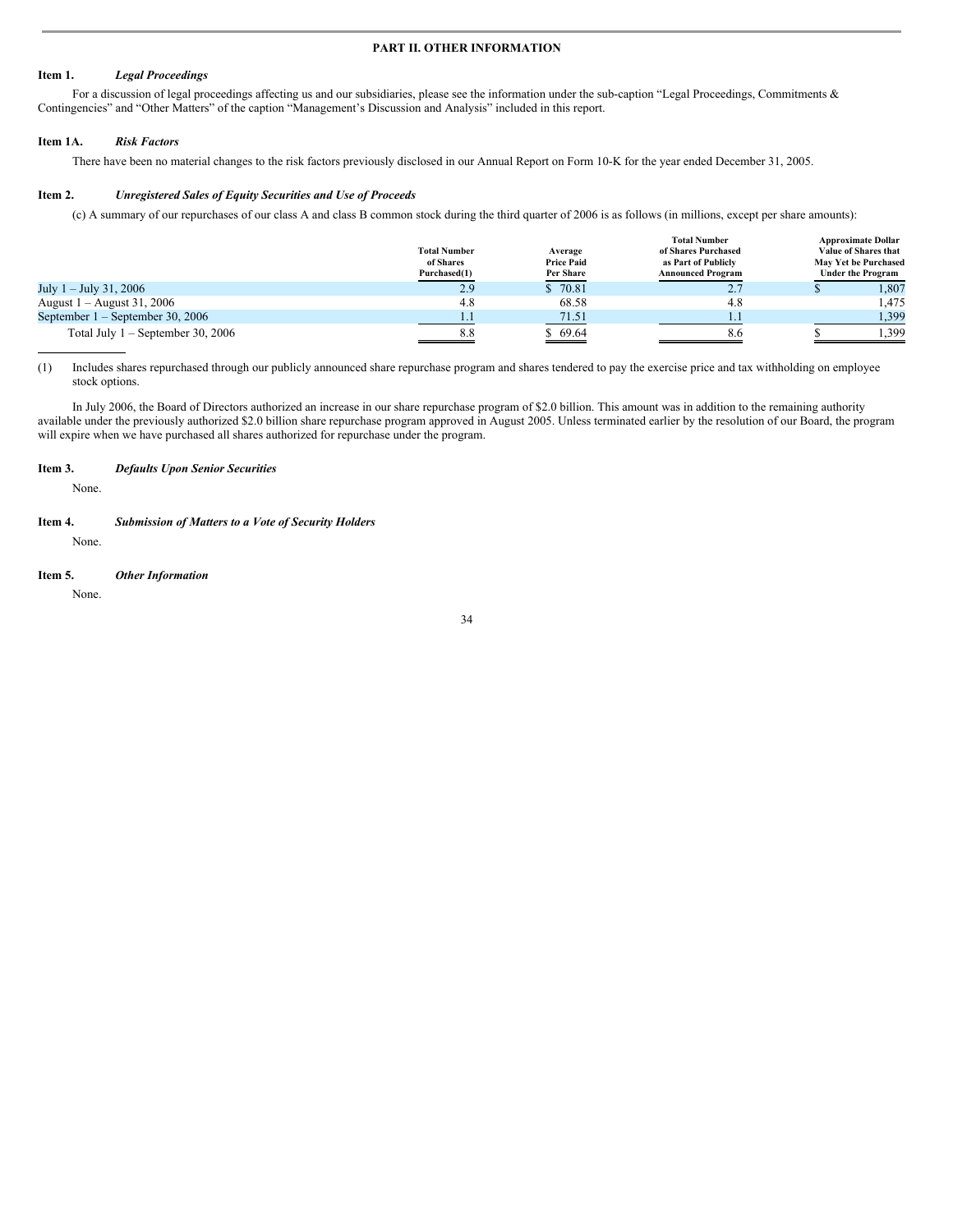#### **Item 6.** *Exhibits*

These exhibits are either incorporated by reference into this report or filed with this report as indicated below.

Index to Exhibits:

|  | Form of Restated Certificate of Incorporation of United Parcel Service, Inc. (incorporated by reference to Exhibit 3.2 to Form 10-Q for the Quarter Ended |
|--|-----------------------------------------------------------------------------------------------------------------------------------------------------------|
|  | June 30, 2002).                                                                                                                                           |

- 3.2 Form of Bylaws of United Parcel Service, Inc. (incorporated by reference to Exhibit 3.2 on Form S-4 (No. 333-83349), filed on July 21, 1999, as amended).
- 11 Statement regarding Computation of per Share Earnings (incorporated by reference to Note 13 to "Item 1. Financial Statements" of this quarterly report on Form 10-Q).

†12 — Computation of Ratio of Earnings to Fixed Charges.

- †31.1 Certification of the Chief Executive Officer Pursuant to Rule 13a-14(a), as adopted pursuant to Section 302 of the Sarbanes-Oxley Act of 2002.
- †31.2 Certification of the Chief Financial Officer Pursuant to Rule 13a-14(a), as adopted pursuant to Section 302 of the Sarbanes-Oxley Act of 2002.
- †32.1 Certification of the Chief Executive Officer Pursuant to 18 U.S.C. Section 1350, as Adopted Pursuant to Section 906 of the Sarbanes-Oxley Act of 2002.
- †32.2 Certification of the Chief Financial Officer Pursuant to 18 U.S.C. Section 1350, as Adopted Pursuant to Section 906 of the Sarbanes-Oxley Act of 2002.

† Filed herewith.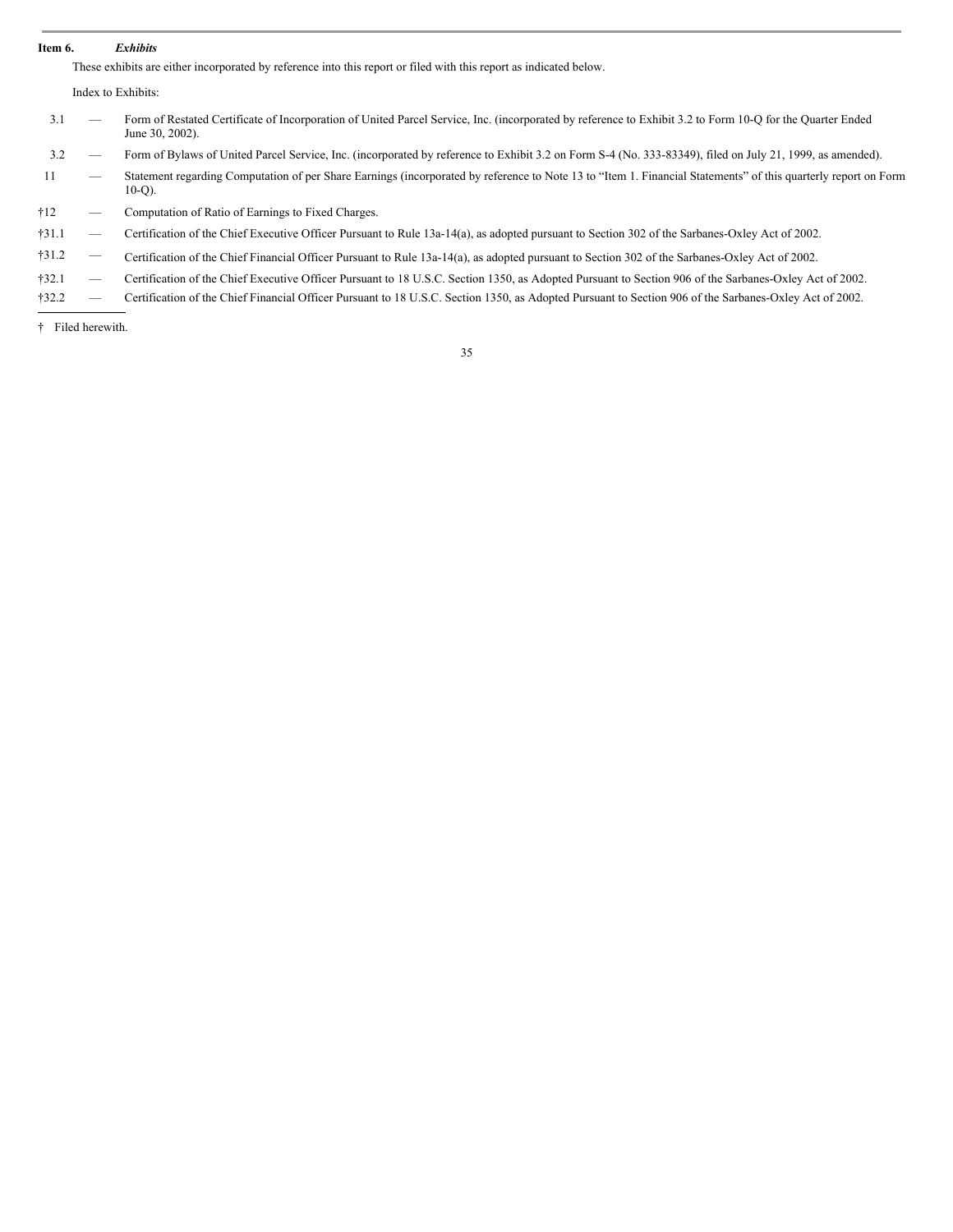### **SIGNATURES**

Pursuant to the requirements of the Securities Exchange Act of 1934, the registrant has duly caused this report to be signed on its behalf by the undersigned thereunto duly authorized.

Date: November 6, 2006 By:

UNITED PARCEL SERVICE, INC. (Registrant)

D. Scott Davis<br>
Senior Vice President,<br>
Treasurer and<br>
The Financial Officer<br>
(Duly Authorized Officer and<br>
Principal Financial Officer)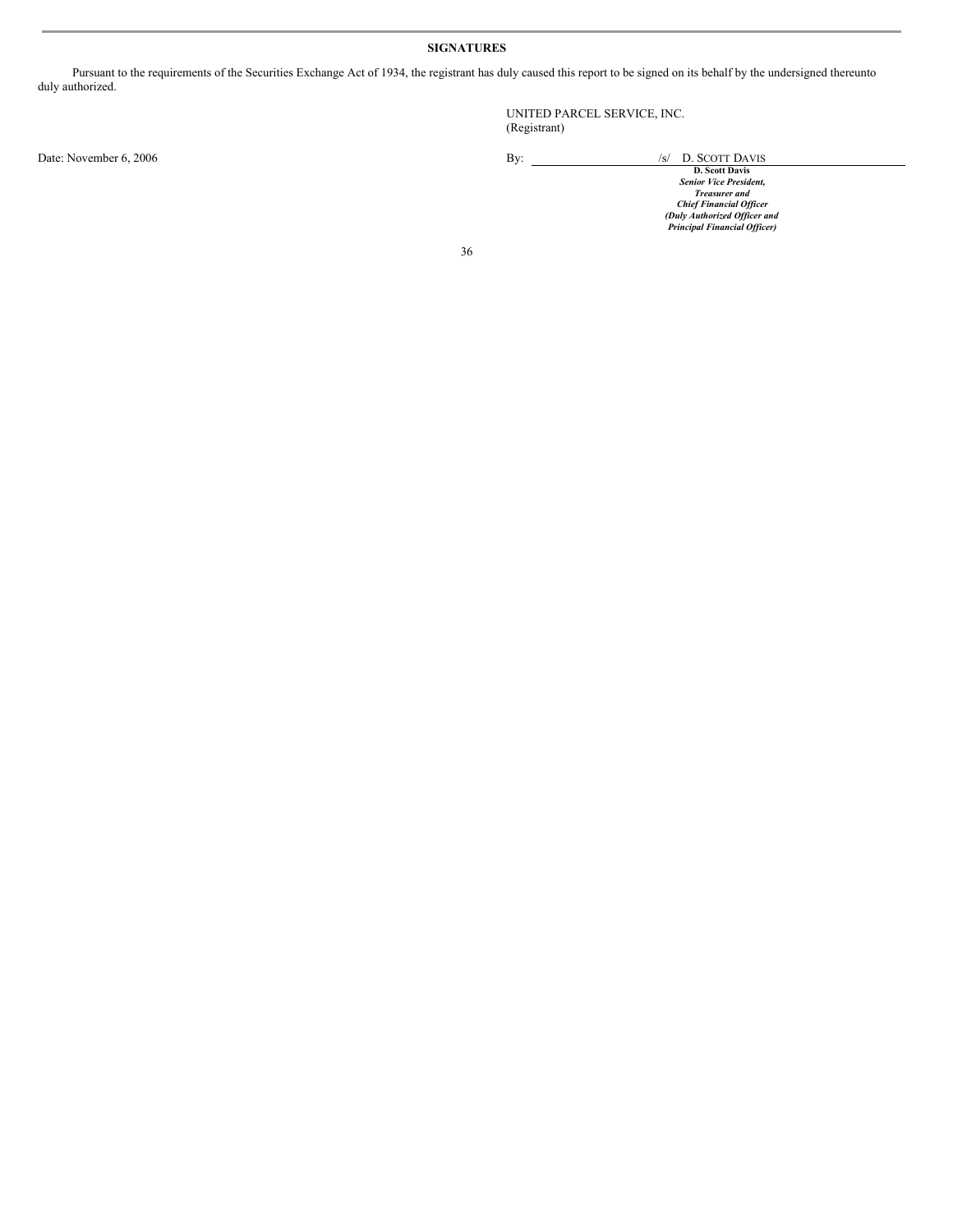#### **United Parcel Service, Inc. and Subsidiaries Ratio of Earnings to Fixed Charges**

|                                                     | <b>Nine</b><br><b>Months</b><br>Ended<br>September 30,<br>2006 |       | Year Ended December 31, |                      |                     |            |            |
|-----------------------------------------------------|----------------------------------------------------------------|-------|-------------------------|----------------------|---------------------|------------|------------|
|                                                     |                                                                |       | 2005                    | 2004                 | 2003                | 2002       | 2001       |
| Earnings:                                           |                                                                |       |                         |                      |                     |            |            |
| Earnings before income taxes and accounting changes | \$                                                             | 4,741 | \$6,075                 | \$4,922              | \$4,370             | \$5,009    | \$3,937    |
| Add: Interest expense                               |                                                                | 156   | 172                     | 149                  | 121                 | 173        | 184        |
| Add: Interest factor in rental expense              |                                                                | 223   | 248                     | 231                  | 226                 | 228        | 249        |
| Total earnings                                      |                                                                | 5,120 | \$6,495                 | \$5,302              | \$4,717             | \$5,410    | \$4,370    |
| Fixed charges:                                      |                                                                |       |                         |                      |                     |            |            |
| Interest expense                                    | $\mathbf{s}$                                                   | 156   | 172<br>\$.              | $\mathbf{s}$<br>149  | 121<br>$\mathbf{s}$ | 173<br>\$. | \$.<br>184 |
| Interest capitalized                                |                                                                | 30    | 32                      | 25                   | 25                  | 25         | 47         |
| Interest factor in rental expense                   |                                                                | 223   | 248                     | 231                  | 226                 | 228        | 249        |
| Total fixed charges                                 |                                                                | 409   | 452<br>ъ.               | 405<br>$\mathcal{L}$ | 372                 | 426        | 480<br>\$  |
| Ratio of earnings to fixed charges                  |                                                                | 12.5  | 14.4                    | 13.1                 | 12.7                | 12.7       | 9.1        |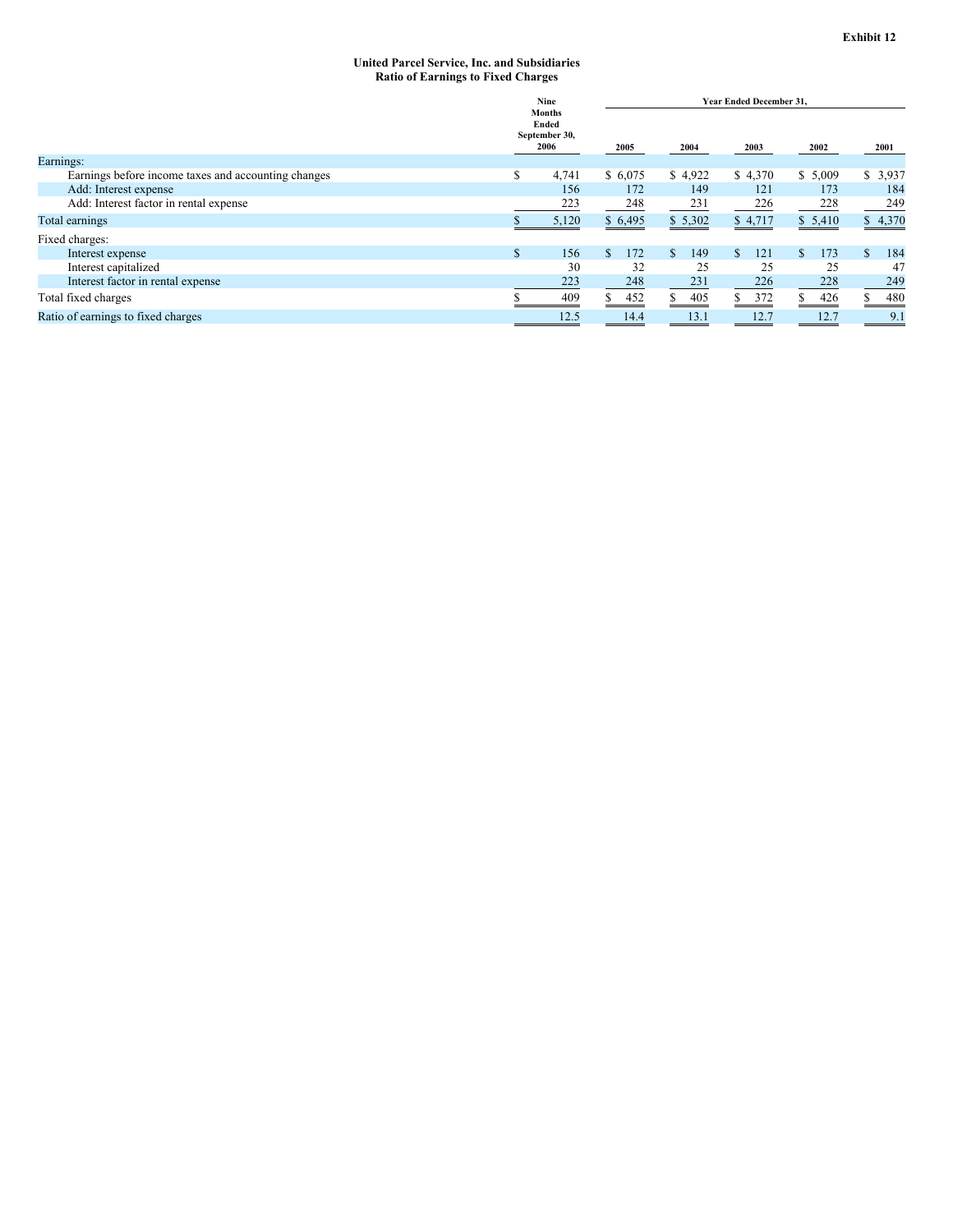### **CERTIFICATE OF CHIEF EXECUTIVE OFFICER**

I, Michael L. Eskew, certify that:

- 1. I have reviewed this quarterly report on Form 10-Q of United Parcel Service, Inc.;
- 2. Based on my knowledge, this report does not contain any untrue statement of a material fact or omit to state a material fact necessary to make the statements made, in light of the circumstances under which such statements were made, not misleading with respect to the period covered by this report;
- 3. Based on my knowledge, the financial statements, and other financial information included in this report, fairly present in all material respects the financial condition, results of operations and cash flows of the registrant as of, and for, the periods presented in this report;
- 4. The registrant's other certifying officer and I are responsible for establishing and maintaining disclosure controls and procedures (as defined in Exchange Act Rules 13a-15(e) and 15d-15(e)) and internal control over financial reporting (as defined in Exchange Act Rules 13a-15(f) and 15d-15(f)) for the registrant and have:
	- a. designed such disclosure controls and procedures, or caused such disclosure controls and procedures to be designed under our supervision, to ensure that material information relating to the registrant, including its consolidated subsidiaries, is made known to us by others within those entities, particularly during the period in which this report is being prepared;
	- b. designed such internal control over financial reporting, or caused such internal control over financial reporting to be designed under our supervision, to provide reasonable assurance regarding the reliability of financial reporting and the preparation of financial statements for external purposes in accordance with generally accepted accounting principles;
	- c. evaluated the effectiveness of the registrant's disclosure controls and procedures and presented in this report our conclusions about the effectiveness of disclosure controls and procedures, as of the end of the period covered by this report based on such evaluation; and
	- d. disclosed in this report any change in the registrant's internal control over financial reporting that occurred during the registrant's most recent fiscal quarter that has materially affected, or is reasonably likely to materially affect, the registrant's internal control over financial reporting; and
- 5. The registrant's other certifying officer and I have disclosed, based on our most recent evaluation of internal control over financial reporting, to the registrant's auditors and the audit committee of the registrant's board of directors (or persons performing the equivalent functions):
	- a. all significant deficiencies and material weaknesses in the design or operation of internal control over financial reporting which are reasonably likely to adversely affect the registrant's ability to record, process, summarize and report financial information; and
	- b. any fraud, whether or not material, that involves management or other employees who have a significant role in the registrant's internal control over financial reporting.

MICHAEL L. ESKEW

**Michael L. Eskew Chairman and Chief Executive Officer**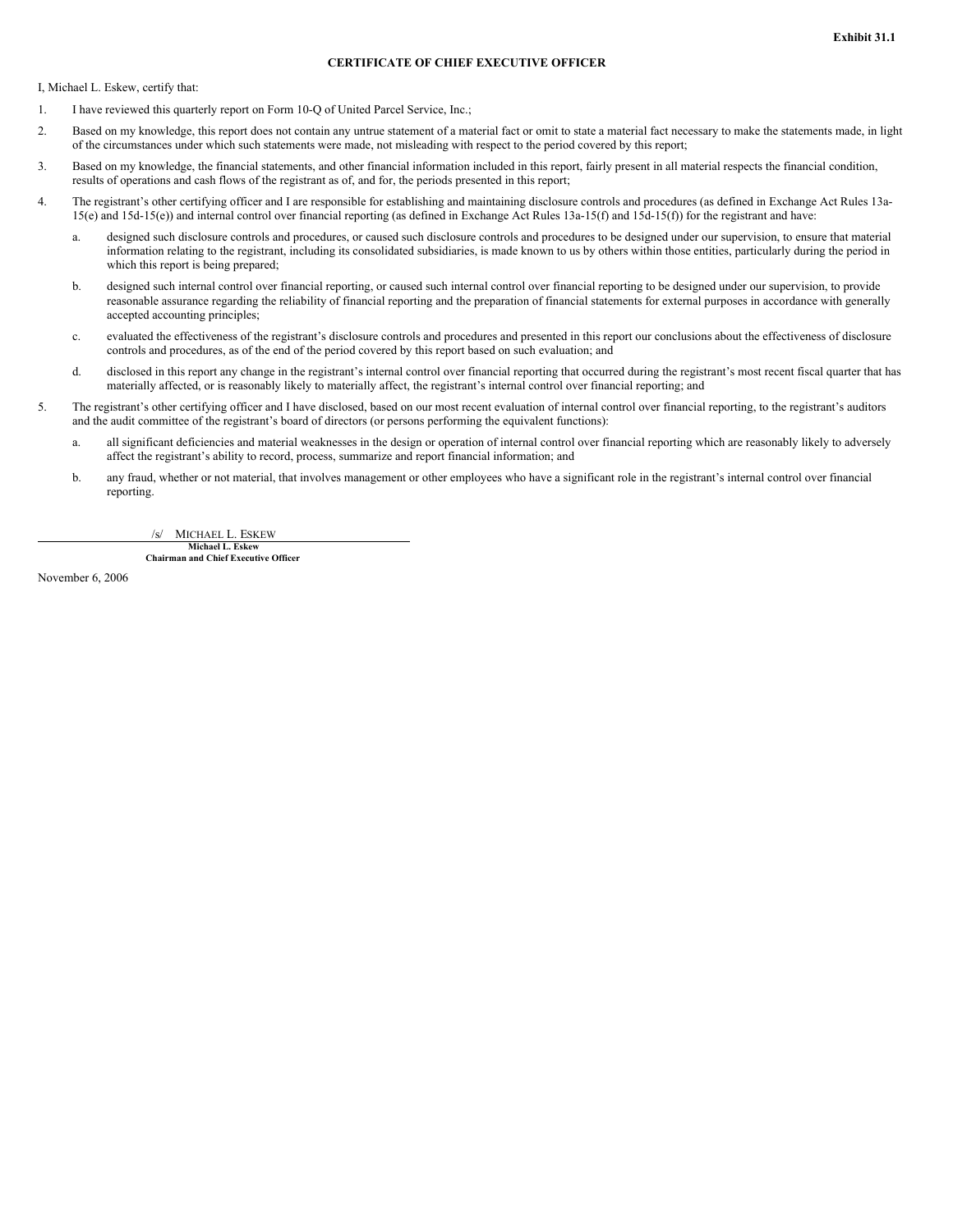#### **CERTIFICATE OF CHIEF FINANCIAL OFFICER**

I, D. Scott Davis, certify that:

- 1. I have reviewed this quarterly report on Form 10-Q of United Parcel Service, Inc.;
- 2. Based on my knowledge, this report does not contain any untrue statement of a material fact or omit to state a material fact necessary to make the statements made, in light of the circumstances under which such statements were made, not misleading with respect to the period covered by this report;
- 3. Based on my knowledge, the financial statements, and other financial information included in this report, fairly present in all material respects the financial condition, results of operations and cash flows of the registrant as of, and for, the periods presented in this report;
- 4. The registrant's other certifying officer and I are responsible for establishing and maintaining disclosure controls and procedures (as defined in Exchange Act Rules 13a-15(e) and 15d-15(e)) and internal control over financial reporting (as defined in Exchange Act Rules 13a-15(f) and 15d-15(f)) for the registrant and have:
	- a. designed such disclosure controls and procedures, or caused such disclosure controls and procedures to be designed under our supervision, to ensure that material information relating to the registrant, including its consolidated subsidiaries, is made known to us by others within those entities, particularly during the period in which this report is being prepared;
	- b. designed such internal control over financial reporting, or caused such internal control over financial reporting to be designed under our supervision, to provide reasonable assurance regarding the reliability of financial reporting and the preparation of financial statements for external purposes in accordance with generally accepted accounting principles;
	- c. evaluated the effectiveness of the registrant's disclosure controls and procedures and presented in this report our conclusions about the effectiveness of disclosure controls and procedures, as of the end of the period covered by this report based on such evaluation; and
	- d. disclosed in this report any change in the registrant's internal control over financial reporting that occurred during the registrant's most recent fiscal quarter that has materially affected, or is reasonably likely to materially affect, the registrant's internal control over financial reporting; and
- 5. The registrant's other certifying officer and I have disclosed, based on our most recent evaluation of internal control over financial reporting, to the registrant's auditors and the audit committee of the registrant's board of directors (or persons performing the equivalent functions):
	- a. all significant deficiencies and material weaknesses in the design or operation of internal control over financial reporting which are reasonably likely to adversely affect the registrant's ability to record, process, summarize and report financial information; and
	- b. any fraud, whether or not material, that involves management or other employees who have a significant role in the registrant's internal control over financial reporting.

/s/ D. SCOTT DAVIS

**D. Scott Davis Chief Financial Officer**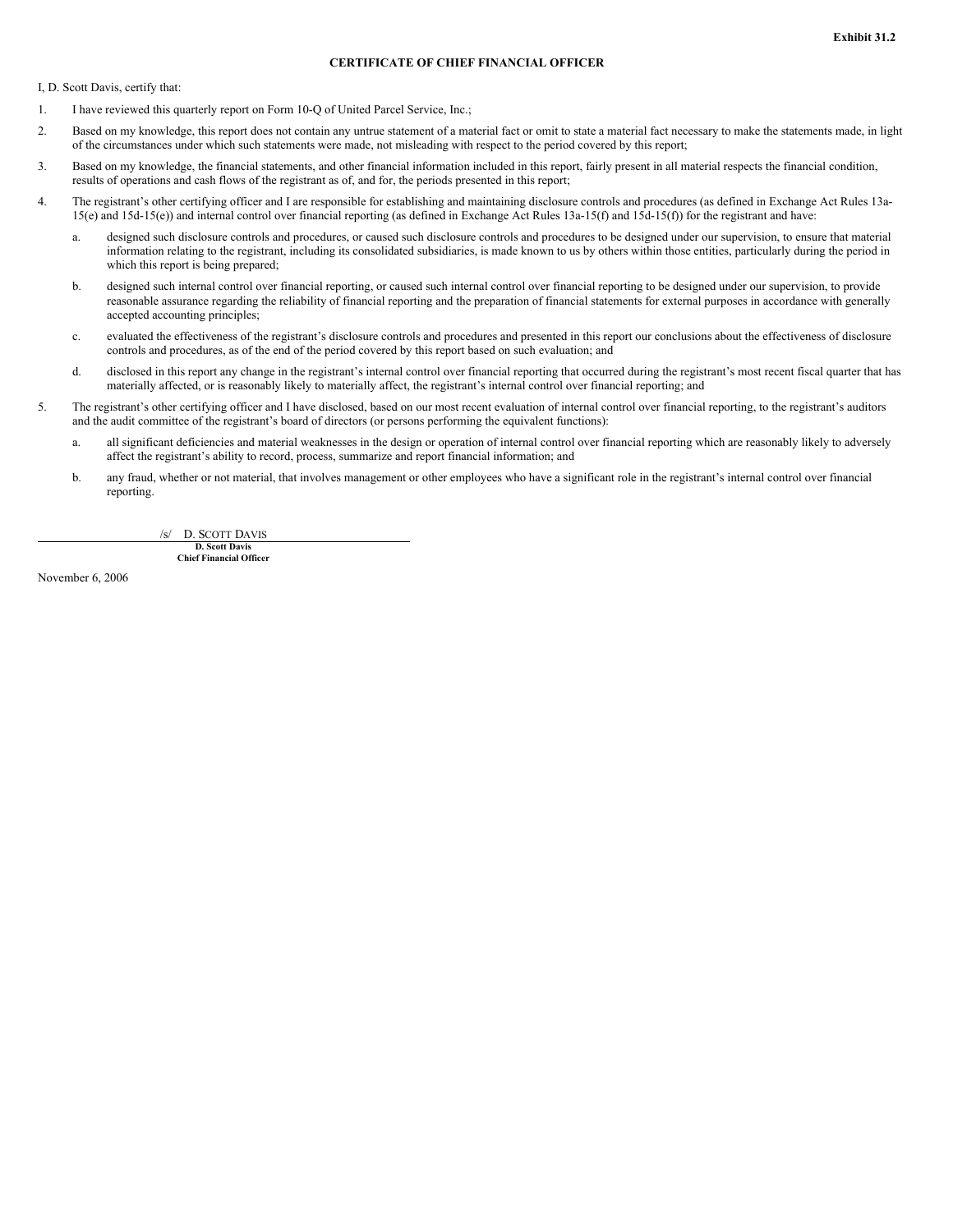#### **CERTIFICATION PURSUANT TO 18 U.S.C. SECTION 1350, AS ADOPTED PURSUANT TO SECTION 906 OF THE SARBANES-OXLEY ACT OF 2002**

Pursuant to Section 906 of the Sarbanes-Oxley Act of 2002 and in connection with the Quarterly Report on Form 10-Q of United Parcel Service, Inc. (the "Corporation") for the period ended September 30, 2006, as filed with the Securities and Exchange Commission on the date hereof (the "Report"), the undersigned, the Chairman of the Board and Chief Executive Officer of the Corporation, certifies that:

- (1) The Report fully complies with the requirements of Section 13(a) or 15(d) of the Securities Exchange Act of 1934; and
- (2) The information contained in the Report fairly presents, in all material respects, the financial condition and results of operations of the Corporation.

/s/ MICHAEL L. ESKEW **Michael L. Eskew**

**Chairman and Chief Executive Officer**